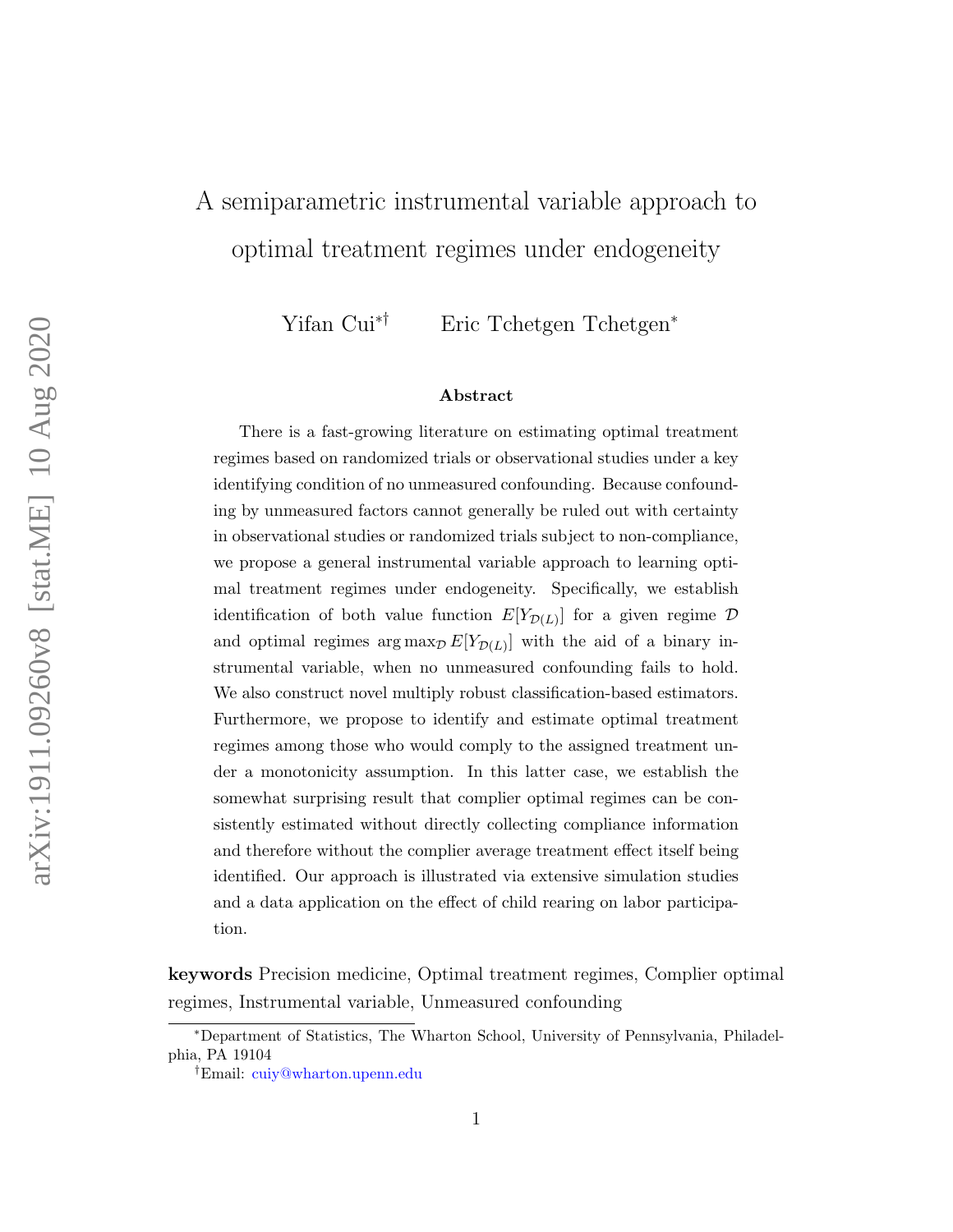### 1 Introduction

The primary goal of estimating an individualized treatment regime is to recover a rule which assigns the treatment, among a set of possible treatments, to each patient based on the individual's characteristics. Optimal treatment regimes have recently received a lot of attention in the statistical and biomedical literatures. A prevailing strand of work in this literature has approached the optimal treatment problem through either Q-learning [\(Chakraborty et al.,](#page-51-0) [2010;](#page-51-0) [Qian and Murphy,](#page-53-0) [2011;](#page-53-0) [Laber et al.,](#page-52-0) [2014a;](#page-52-0) [Schulte et al.,](#page-54-0) [2014\)](#page-54-0) or A-learning [\(Robins et al.,](#page-54-1) [2000;](#page-54-1) [Murphy,](#page-53-1) [2003;](#page-53-1) [Robins,](#page-54-2) [2004;](#page-54-2) [Shi et al.,](#page-54-3) [2018\)](#page-54-3). Recently, an alternative approach has emerged from a classification perspective [\(Zhang et al.,](#page-56-0) [2012a;](#page-56-0) [Zhao et al.,](#page-57-0) [2012;](#page-57-0) [Rubin and van der Laan,](#page-54-4) [2012\)](#page-54-4), which has proven more robust to model misspecification in some settings.

Recent explorations of optimal individual treatment regimes have considered a variety of data types, including within the context of standard randomized experiments [\(Kosorok and Moodie,](#page-52-1) [2016;](#page-52-1) [Kosorok and Laber,](#page-52-2) [2019;](#page-52-2) [Tsiatis et al.,](#page-55-0) [2019\)](#page-55-0), but also observational studies [\(Athey and Wager,](#page-50-0) [2017;](#page-50-0) [Kallus,](#page-52-3) [2018\)](#page-52-3) and electronic health records [\(Wang et al.,](#page-56-1) [2016;](#page-56-1) [Wu et al.,](#page-56-2) [2018\)](#page-56-2). There has also been work on individualized treatment regimes with a somewhat different objective, such as policy improvement [\(Kallus and Zhou,](#page-52-4) [2018\)](#page-52-4), quantiles for outcome measure [\(Linn et al.,](#page-52-5) [2015,](#page-52-5) [2017;](#page-52-6) [Wang et al.,](#page-56-3) [2018\)](#page-56-3), tail control [\(Qi et al.,](#page-53-2) [2019a\)](#page-53-2), and interpretability [\(Orellana et al.,](#page-53-3) [2010;](#page-53-3) [Laber and](#page-52-7) [Zhao,](#page-52-7) [2015;](#page-52-7) [Zhang et al.,](#page-56-4) [2015\)](#page-56-4).

A common assumption made in prior work on estimating optimal treatment regimes is that of no unmeasured confounding; an assumption which cannot be guaranteed in observational studies, nor in randomized experiments subject to non-compliance. Without such an assumption, it is well-known that causal effects, and in particular optimal treatment regimes cannot be identified nonparametrically without an alternative assumption. The central controversy of the unconfoundedness assumption is that one typically needs to collect and appropriately account for a large number of relevant covariates in order to make the assumption credible. The use of instrumental variables (IVs) is a well-known approach to estimating causal effects in observational studies or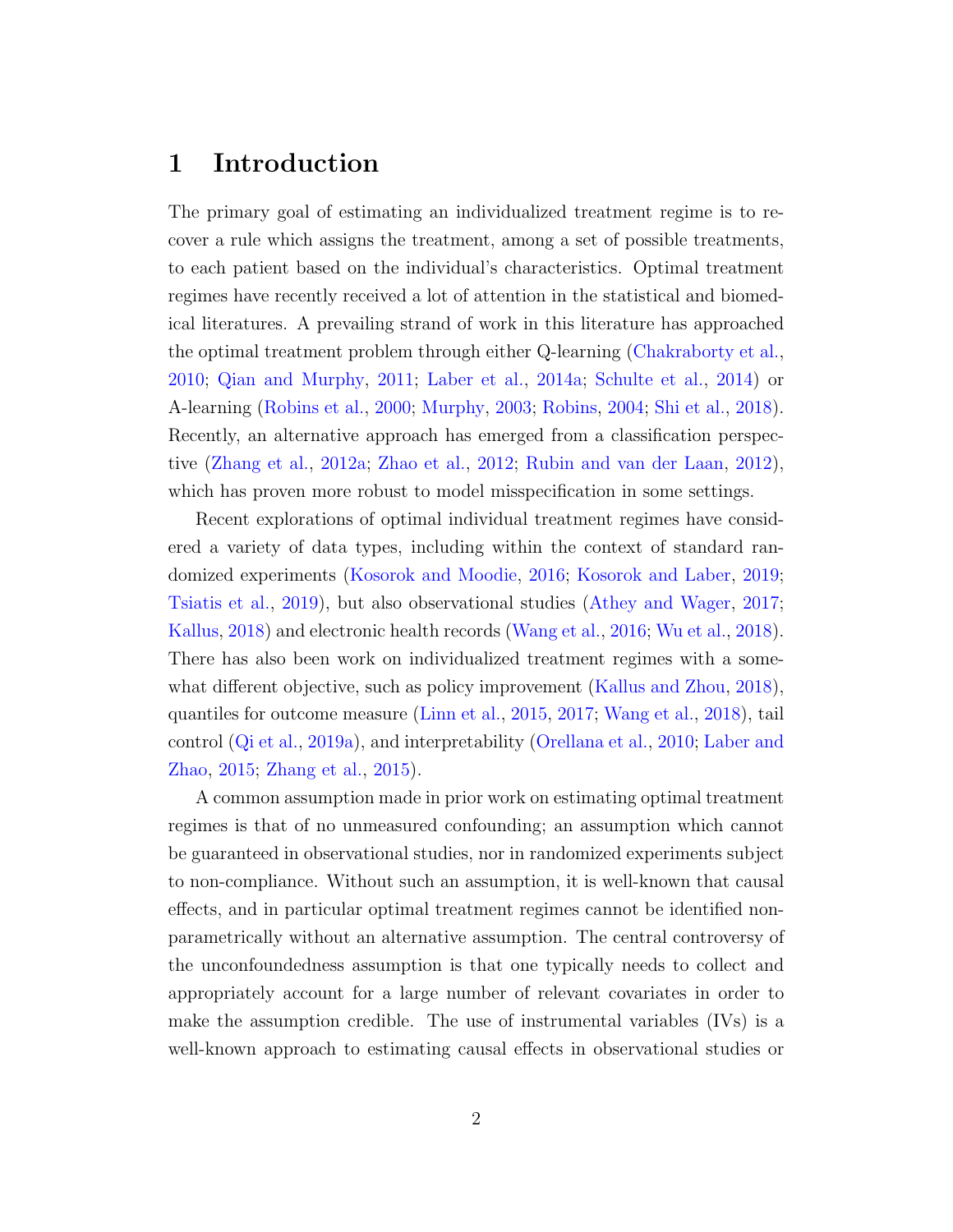randomized trials with non-compliance. An IV is defined as a pretreatment variable that is independent of all unmeasured confounders, and does not have a direct causal effect on the outcome other than through the treatment. In a double-blind, placebo-controlled, randomized trial, random assignment is a common example of an ideal IV when patients fail to comply to assigned treatment. A prominent IV approach in epidemiological studies, known as Mendelian randomization studies, leverages genetics variants known to be associated with the phenotype defining the exposure, in order to estimate the causal effect of the phenotype on a health outcome. A well-known illustration of the approach takes fat mass and obesity-associated protein (FTO) as a genetic IV to estimate a causal association between body mass index (BMI) and depression [\(Walter et al.,](#page-55-1) [2015\)](#page-55-1).

[Imbens and Angrist](#page-51-1) [\(1994\)](#page-51-1); [Angrist et al.](#page-50-1) [\(1996\)](#page-50-1) proposed a formal counterfactual based approach for binary treatment and IV, and established identification under a certain monotonicity assumption, of the so-called complier average causal effect, i.e., the average treatment effect for the subset of the population who would always comply to their assigned treatment. Building on this original work, [Abadie](#page-50-2) [\(2003\)](#page-50-2); [Tan](#page-55-2) [\(2006\)](#page-55-2); [Ogburn et al.](#page-53-4) [\(2015\)](#page-53-4) have developed various semiparametric methods for estimating complier average treatment effects with appealing robustness and efficiency properties. The average treatment effect generally differs from complier average causal effect and often is the causal effect of primary interest [\(Hernan and Robins,](#page-51-2) [2006;](#page-51-2) [Aronow and Carnegie,](#page-50-3) [2013;](#page-50-3) [Wang and Tchetgen Tchetgen,](#page-55-3) [2018\)](#page-55-3). [Wang and](#page-55-3) [Tchetgen Tchetgen](#page-55-3) [\(2018\)](#page-55-3) formally established identification of the population average treatment effect under certain no-interaction assumptions. Although it has developed a rich literature on IV methods for static regimes, to the best of our knowledge, no prior literature exists on IV methods for optimal treatment regimes.

In this paper, we propose a number of IV learning methods for estimating optimal treatment regimes in case no unmeasured confounder assumption fails to hold. Specifically, we adapt and extend the weighted classification perspective pioneered by [Zhang et al.](#page-56-0) [\(2012a\)](#page-56-0); [Zhao et al.](#page-57-0) [\(2012\)](#page-57-0); [Rubin and van der](#page-54-4) [Laan](#page-54-4)  $(2012)$ , by allowing for an endogenous treatment (i.e., confounded by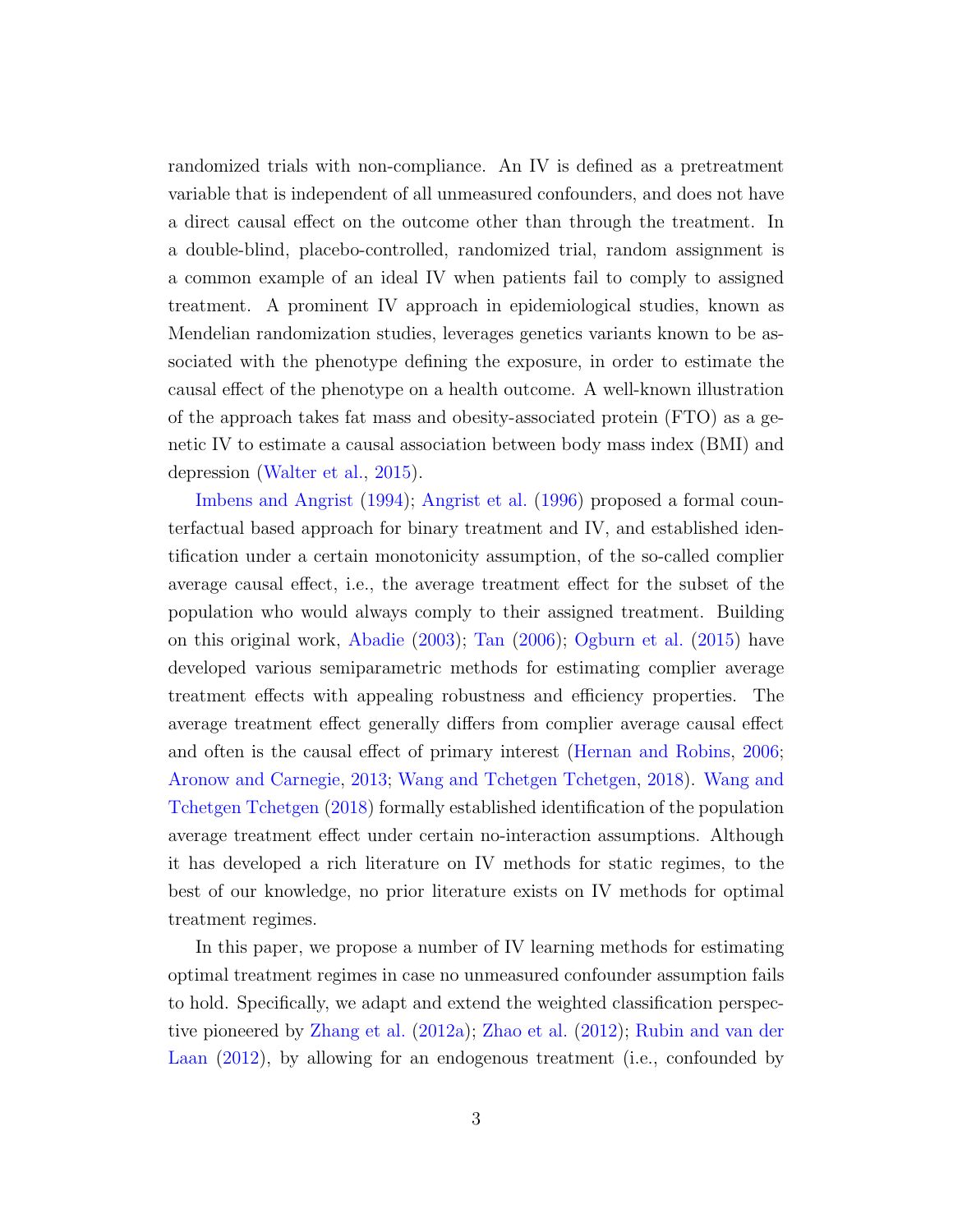unmeasured factors) which we account for by a novel use of an IV. We take a classification perspective as it is now widely recognized to be quite versatile for the purpose of estimating optimal treatment regimes, because of the large arsenal of robust classification methods and corresponding off-the-shelf software that one can readily leverage.

The paper makes a number of contributions to both the IV and precision medicine literatures. First, we establish identification of optimal treatment regimes for a binary treatment subject to unmeasured confounding, by leveraging a binary IV. The proposed identification conditions give rise to IV estimators of optimal treatment regimes without necessarily identifying the value function for a given regime. In addition, we construct multiply robust classification-based estimators of optimal treatment regimes provided that a subset of several posited models indexing the observed data distribution is correctly specified. Second, we propose to identify and estimate optimal treatment regimes among the subset of the population that would always comply to their assigned treatment. A somewhat surprising theorem establishes that under the identifying assumption of no defier (i.e., monotonicity of the effect of the IV on the treatment) one can in fact identify complier optimal treatment regimes even when individuals' realized treatment values are not observed, and therefore the complier average treatment effect itself is not identifiable. Our results therefore imply that in a randomized trial subject to non-compliance, it is possible to consistently infer optimal treatment regimes for compliers even if, as often the case in practice, investigators fail to collect adherence information on individual participants. For instance, in a randomized trial with one-sided non-compliance (i.e., when the placebo group cannot access the experimental treatment) whereby monotonicity holds by design, one can obtain assumption-free inferences on who might benefit from the intervention, without necessarily knowing who in the treatment arm adhered to the assigned treatment, and therefore one cannot recover the actual magnitude of the treatment effect among compliers.

Our simulation studies confirm that the proposed inverse weighted and multiply robust estimators perform well in a range of settings and in fact outperform existing methods in settings where unmeasured confounding is strong.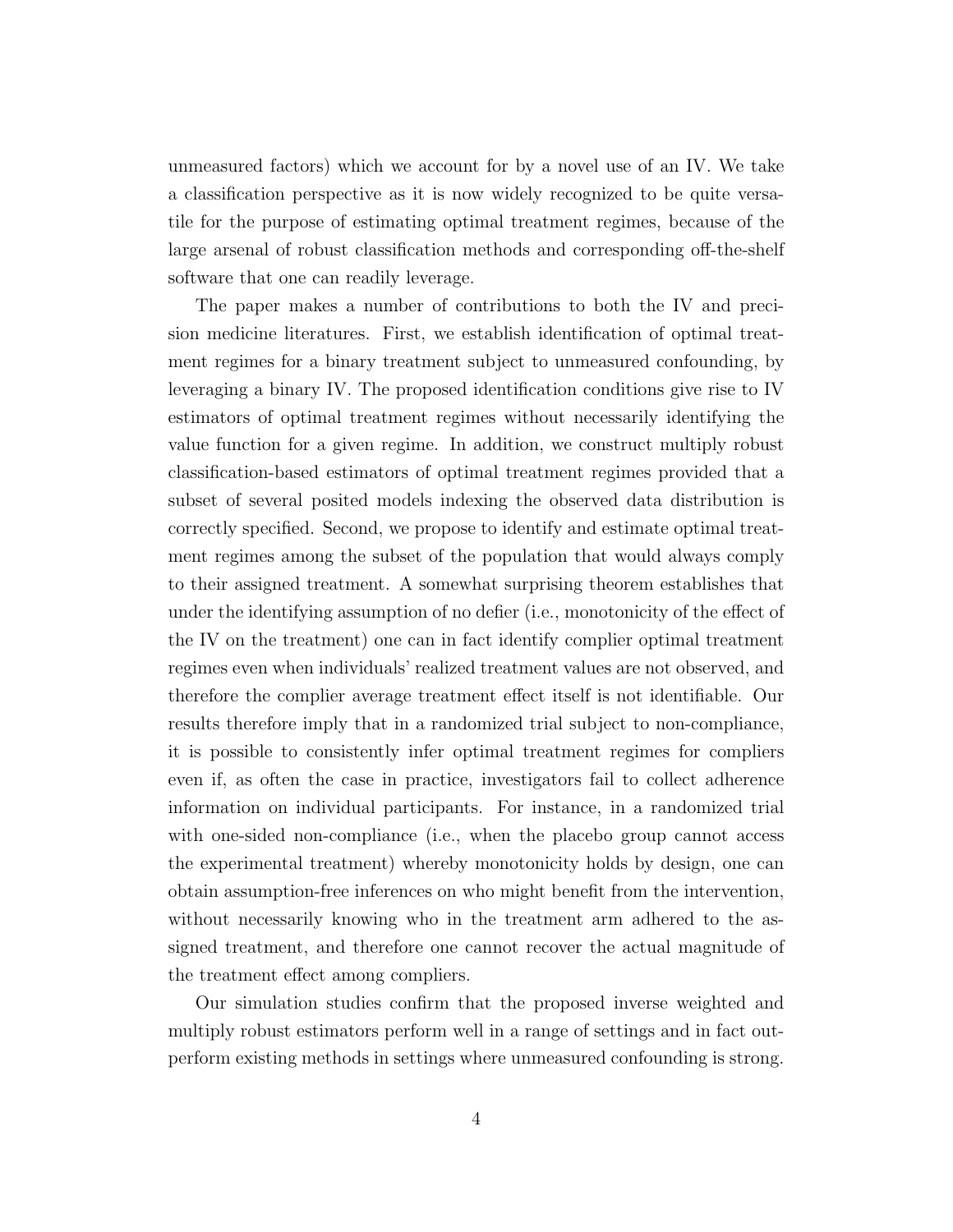In particular, the proposed estimators have significantly higher empirical value function, i.e., higher average potential outcome under the estimated optimal treatment regime in the presence of unmeasured confounding. In addition, the performance of the proposed estimators is comparable to that of prior methods when there is no unmeasured confounding. We also apply the proposed methods to a data application on the effect of child rearing on labor participation.

The remainder of the article is organized as follows. In Section [2,](#page-4-0) we present the mathematical framework for the use of IVs in estimating individualized treatment regimes subject to unmeasured confounding. Section [3](#page-12-0) develops two novel multiply robust classification-based estimators. Extensive simulation studies are presented in Section [4.](#page-14-0) Section [5](#page-18-0) describes application of the proposed methods to mother's labor participation. Next, we propose to identify optimal treatment regimes among those who would always comply to their assigned treatment in Section [6.](#page-19-0) The article concludes with a discussion of future work in Section [7.](#page-22-0) Proofs and additional results are provided in Appendix and Supplementary Material.

### <span id="page-4-0"></span>2 Methodology

We briefly introduce some general notation used throughout the paper. Let Y denote the outcome of interest and  $A \in \{+1, -1\}$  be a binary treatment indicator. Suppose that  $U$  is an unmeasured confounder (possibly vector-value) of the effect of  $A$  on  $Y$ . Suppose also that one has observed a pretreatment binary instrumental variable  $Z \in \{+1, -1\}$ . Let  $L \in \mathcal{L}$  denote a set of fully observed pre-IV covariates, where  $\mathcal L$  is a p-dimensional vector space. Throughout we assume the complete data are independent and identically distributed realizations of  $(Y, L, A, U, Z)$ ; thus the observed data are  $\mathcal{O} = (Y, L, A, Z)$ .

We wish to identify a treatment regime  $\mathcal{D}$ , which is a mapping from the patient-level covariate space  $\mathcal L$  to the treatment space  $\{+1, -1\}$  that maximizes the corresponding expected potential outcome for the population. In other words, the goal is to estimate an optimal treatment regime, defined as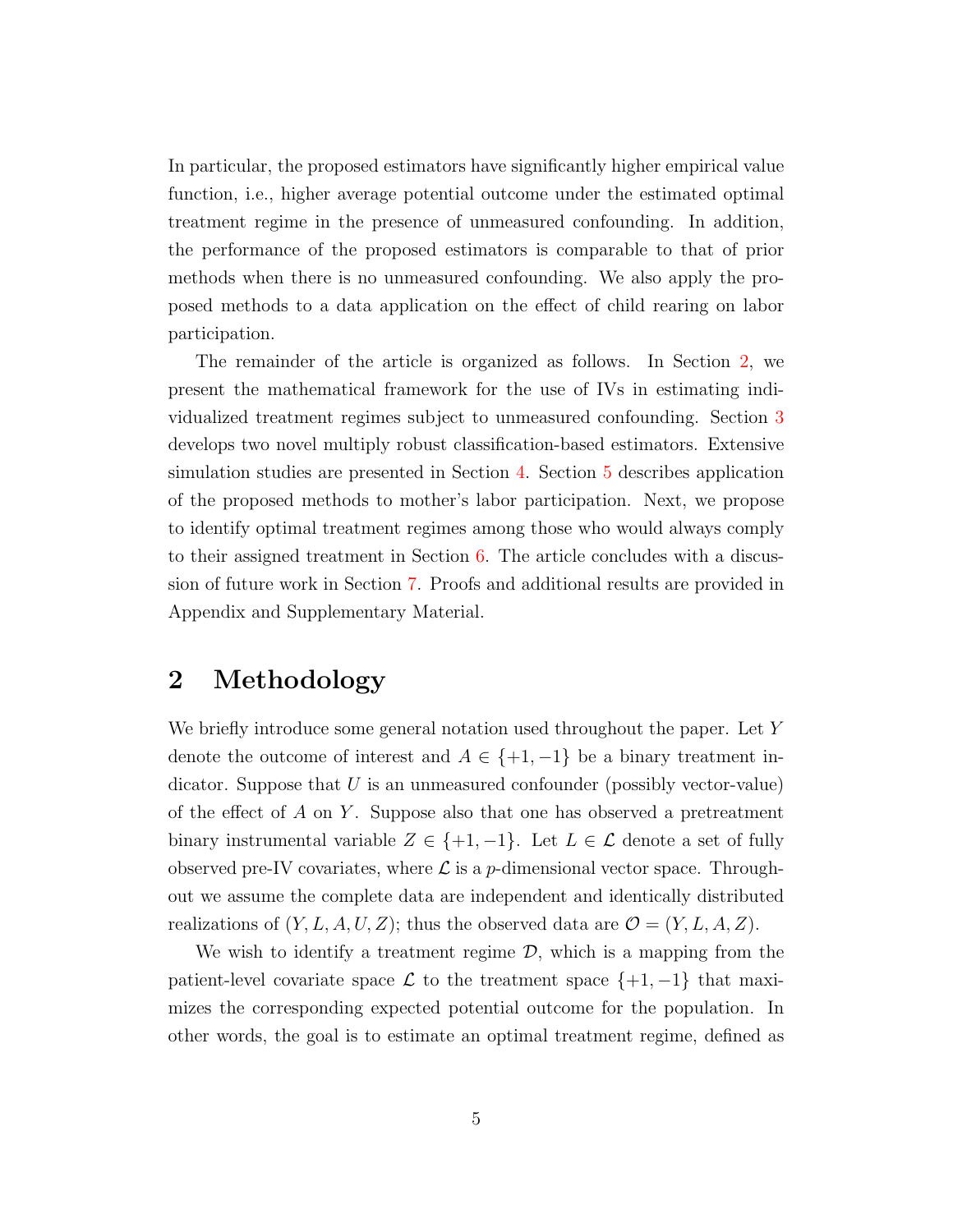follows,

<span id="page-5-1"></span>
$$
\mathcal{D}^*(L) = \text{sign}\{E(Y_1 - Y_{-1}|L)\},\tag{1}
$$

where  $Y_a$  is a person's potential outcome under an intervention that sets treatment to value a,  $sign(x) = 1$  if  $x > 0$  and  $sign(x) = -1$  if  $x < 0$ . Throughout it is assumed that larger values of  $Y$  are more desirable.

Let  $Y_{\mathcal{D}(L)}$  be the potential outcome under a hypothetical intervention that assigns treatment according to regime  $\mathcal{D}$ ; this potential outcome is equivalently expressed as

$$
Y_{\mathcal{D}(L)} \equiv Y_1 I \{ \mathcal{D}(L) = 1 \} + Y_{-1} I \{ \mathcal{D}(L) = -1 \},
$$

where  $I\{\cdot\}$  is the indicator function. Throughout the paper, we make the following standard consistency and positivity assumptions: (i) For a given regime  $\mathcal{D}, Y = Y_{\mathcal{D}(L)}$  when  $A = \mathcal{D}(L)$  almost surely. That is, a person's observed outcome matches his/her potential outcome under a given treatment regime when the realized treatment matches his/her potential treatment assignment under the regime; (ii) We assume that  $Pr(A = a|L) > 0$  for  $a = \pm 1$  almost surely, i.e., a person has an opportunity to receive both treatments.

## 2.1 Optimal treatment regimes subject to no unmeasured confounding

Prior methods for estimating optimal treatment regimes have typically relied on the following unconfoundedness assumption:

#### <span id="page-5-0"></span>**Assumption 1.** (Unconfoundedness)  $Y_a \perp \!\!\!\perp A | L$  for  $a = \pm 1$ .

The assumption essentially rules out the existence of an unmeasured factor U that confounds the effects of A on Y upon conditioning on L. Such an assumption is untestable without further restriction on the data generating mechanism and cannot generally be enforced outside of an ideal randomized study.

It is straightforward to verify that under Assumption [1,](#page-5-0) one can identify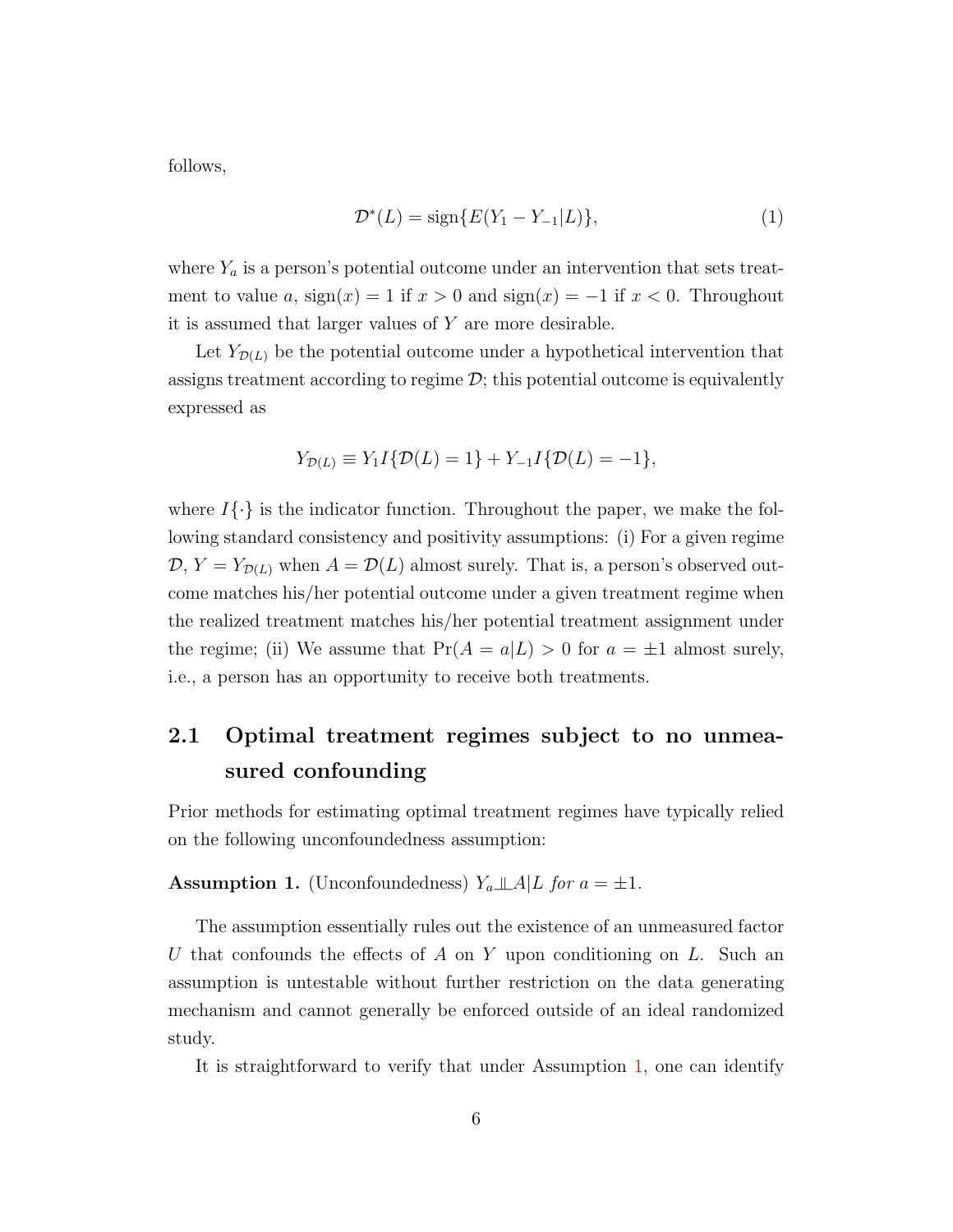the counterfactual mean (known as the value function of regime  $\mathcal{D}$ , [\(Qian](#page-53-0) [and Murphy,](#page-53-0) [2011\)](#page-53-0))  $E[Y_{\mathcal{D}(L)}]$  for a given treatment regime  $\mathcal{D}$ . Furthermore, optimal treatment regimes in Equation [\(1\)](#page-5-1) are identified from the observed data by the following expression,

$$
\mathcal{D}^*(L) = \text{sign}\{E(Y|L, A=1) - E(Y|L, A=-1)\}.
$$

As established by [Qian and Murphy](#page-53-0) [\(2011\)](#page-53-0), learning optimal individualized treatment regimes under unconfoundedness can alternatively be formulated as

$$
\mathcal{D}^* = \arg \max_{\mathcal{D}} E_L \left[ E_{Y_{\mathcal{D}}}[Y_{\mathcal{D}(L)}|L] \right] = \arg \max_{\mathcal{D}} E \left[ \frac{I\{A = \mathcal{D}(L)\}Y}{f(A|L)} \right], \quad (2)
$$

[Zhang et al.](#page-56-5) [\(2012b\)](#page-56-5) proposed to directly maximize the value function over a restricted set of functions.

Rather than maximizing the above value function, [Zhao et al.](#page-57-0) [\(2012\)](#page-57-0); [Zhang et al.](#page-56-0) [\(2012a\)](#page-56-0) transformed the above problem into a formal, equivalent weighted classification problem,

<span id="page-6-0"></span>
$$
\mathcal{D}^* = \arg\min_{\mathcal{D}} E\left[\frac{Y}{f(A|L)}I\{A \neq \mathcal{D}(L)\}\right],\tag{3}
$$

with 0-1 loss function and weight  $Y/f(A|L)$ . [Zhao et al.](#page-57-0) [\(2012\)](#page-57-0) addressed the computational burden of formulation [\(3\)](#page-6-0) by substituting the 0-1 loss with the hinge loss and proposed to solve the optimization via support vector machines. The ensuing classification approach was shown to have appealing robustness properties, particularly in the context of a randomized study where no model assumption is needed.

Subsequent work has provided further extensions and refinements of the classification perspective [\(Zhang et al.,](#page-56-0) [2012a;](#page-56-0) [Zhao et al.,](#page-57-1) [2015a,](#page-57-1)[b;](#page-57-2) [Chen et al.,](#page-51-3) [2016;](#page-51-3) [Zhou et al.,](#page-57-3) [2017;](#page-57-3) [Zhou and Kosorok,](#page-57-4) [2017;](#page-57-4) [Cui et al.,](#page-51-4) [2017;](#page-51-4) [Zhu et al.,](#page-57-5) [2017;](#page-57-5) [Liu et al.,](#page-52-8) [2018;](#page-52-8) [Zhang and Zhang,](#page-56-6) [2018\)](#page-56-6). Notably, all prior methods, whether classification-based or not, rely on the unconfoundedness Assumption [1.](#page-5-0) As the assumption may not hold in observational studies or randomized trials with non-compliance, in the next section, we introduce a general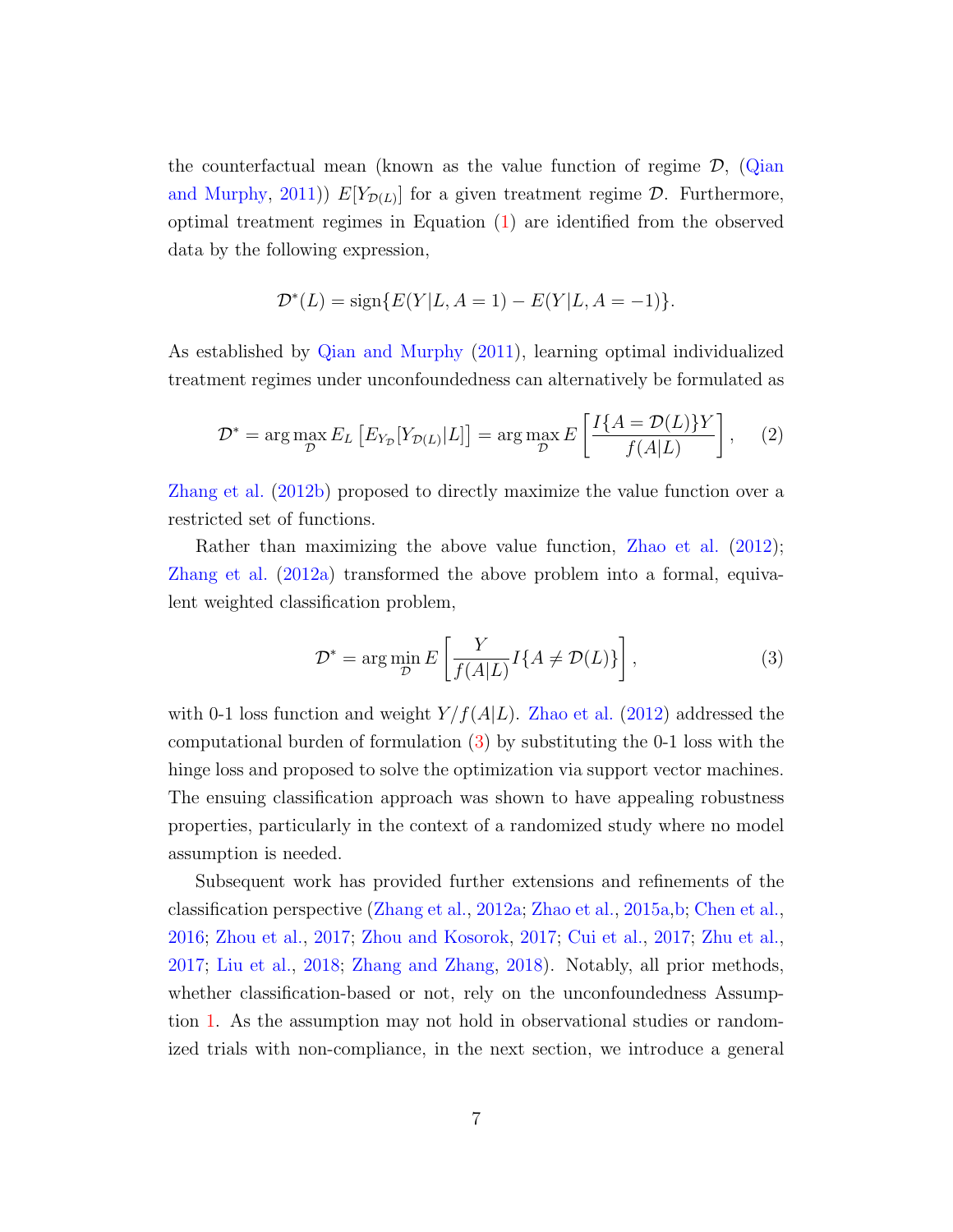framework for learning optimal treatment regimes under endogeneity (i.e., unmeasured confounding).

## 2.2 Identification of optimal treatment regimes with unmeasured confounding

In this section, we no longer rely on Assumption [1](#page-5-0) and therefore allow for unmeasured confounding. Instead, let  $Y_{z,a}$  denote the potential outcome had, possibly contrary to fact, a person's IV and treatment value been set to z and a, respectively. Suppose that the following assumption holds.

<span id="page-7-4"></span>**Assumption 2.** (Latent unconfoundedness)  $Y_{z,a} \perp \!\!\!\perp (Z, A) | L, U$  for  $z, a = \pm 1$ .

This assumption essentially states that together  $L$  and  $U$  would in principle suffice to account for confounding of the joint effect of  $Z$  and  $A$  on  $Y$ . Because  $U$  is not observed, we propose to account for it by making the following standard IV assumptions:

<span id="page-7-1"></span>**Assumption 3.** (IV relevance)  $Z \not\perp A | L$ .

<span id="page-7-2"></span>**Assumption 4.** (Exclusion restriction)  $Y_{z,a} = Y_a$  for  $z, a = \pm 1$  almost surely.

<span id="page-7-3"></span>**Assumption 5.** (IV independence)  $Z \perp \!\!\!\perp U | L$ .

<span id="page-7-0"></span>Assumption 6. (IV positivity)  $0 < f (Z = 1 | L) < 1$  almost surely.

The first three conditions are well-known core IV conditions, while Assumption [6](#page-7-0) is needed for nonparametric identification [\(Greenland,](#page-51-5) [2000;](#page-51-5) [Her](#page-51-2)[nan and Robins,](#page-51-2) [2006\)](#page-51-2). Assumption [3](#page-7-1) requires that the IV is associated with the treatment conditional on L. In a placebo controlled randomized trial with non-compliance, this assumption will typically be satisfied for treatment assignment  $Z$  and treatment as taken  $A$  whenever more individuals take the active treatment in the intervention arm than in the placebo arm. Note that Assumption [3](#page-7-1) does not rule out confounding of the Z-A association by an unmeasured factor, however, if present, such factor must be independent of U. We will refer to  $Z$  as a causal IV in case no such confounding is present. Assumption [4](#page-7-2) states that there can be no direct causal effect of Z on Y not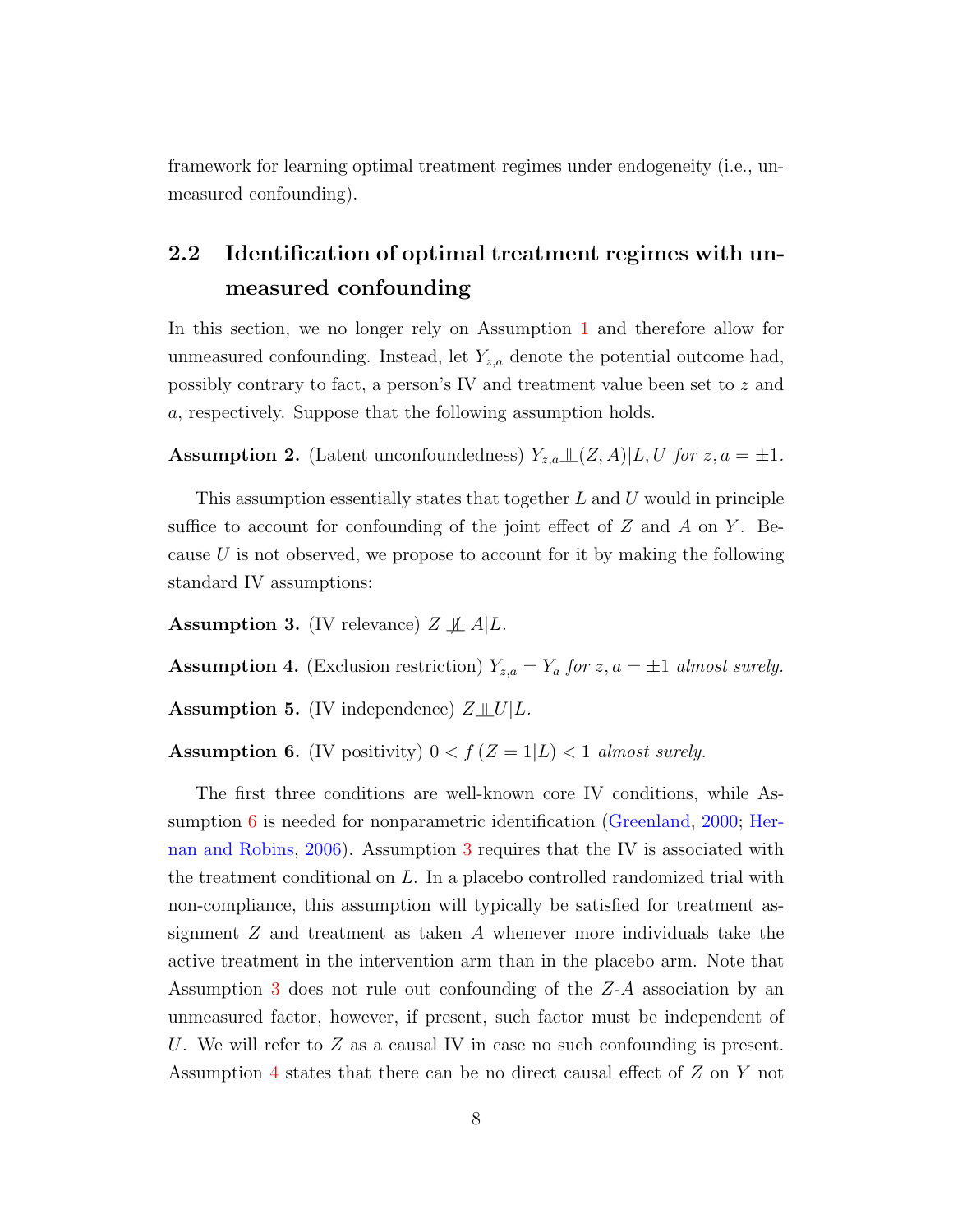mediated by A. Assumption [5](#page-7-3) ensures that the causal effect of  $Z$  on  $Y$  is unconfounded given  $L$ . Figure [1](#page-8-0) provides a graphical representation of Assumptions [4](#page-7-2) and [5](#page-7-3) for a causal IV.



<span id="page-8-0"></span>Figure 1: Causal DAG with unmeasured confounding and a causal IV.

Under Assumptions [2](#page-7-4)[-5,](#page-7-3) it is not possible to uniquely identify the value function of a given regime  $\mathcal{D}$ . Thus, directly optimizing the value function does not appear possible even with a valid IV encoded in the DAG of Figure [1.](#page-8-0) Nonetheless, it is possible to identify treatment regimes that maximize lower bounds of the value function (see Section  $\overline{F}$  $\overline{F}$  $\overline{F}$  in the Supplementary Material) without an additional assumption. In order to identify  $\mathcal{D}^*$ , we consider the following assumption.

<span id="page-8-1"></span>Assumption 7. (No unmeasured common effect modifier)

$$
Cov\left\{\widetilde{\delta}(L,U),\widetilde{\gamma}(L,U)|L\right\}=0,
$$

almost surely, where  $\widetilde{\delta}(L, U) \equiv Pr(A = 1|Z = 1, L, U) - Pr(A = 1|Z =$  $-1, L, U$ ) and  $\widetilde{\gamma}(L, U) \equiv E(Y_1 - Y_{-1}|L, U)$ , respectively.

Assumption [7](#page-8-1) essentially states that there is no common effect modifier by an unmeasured confounder, of the additive effect of treatment on the outcome, and the additive effect of the IV on treatment. We also consider the following stronger condition.

<span id="page-8-2"></span>Assumption 8. (Independent compliance type)

$$
\delta(L) \equiv \Pr(A = 1|Z = 1, L) - \Pr(A = 1|Z = -1, L) = \delta(L, U) \text{ almost surely.}
$$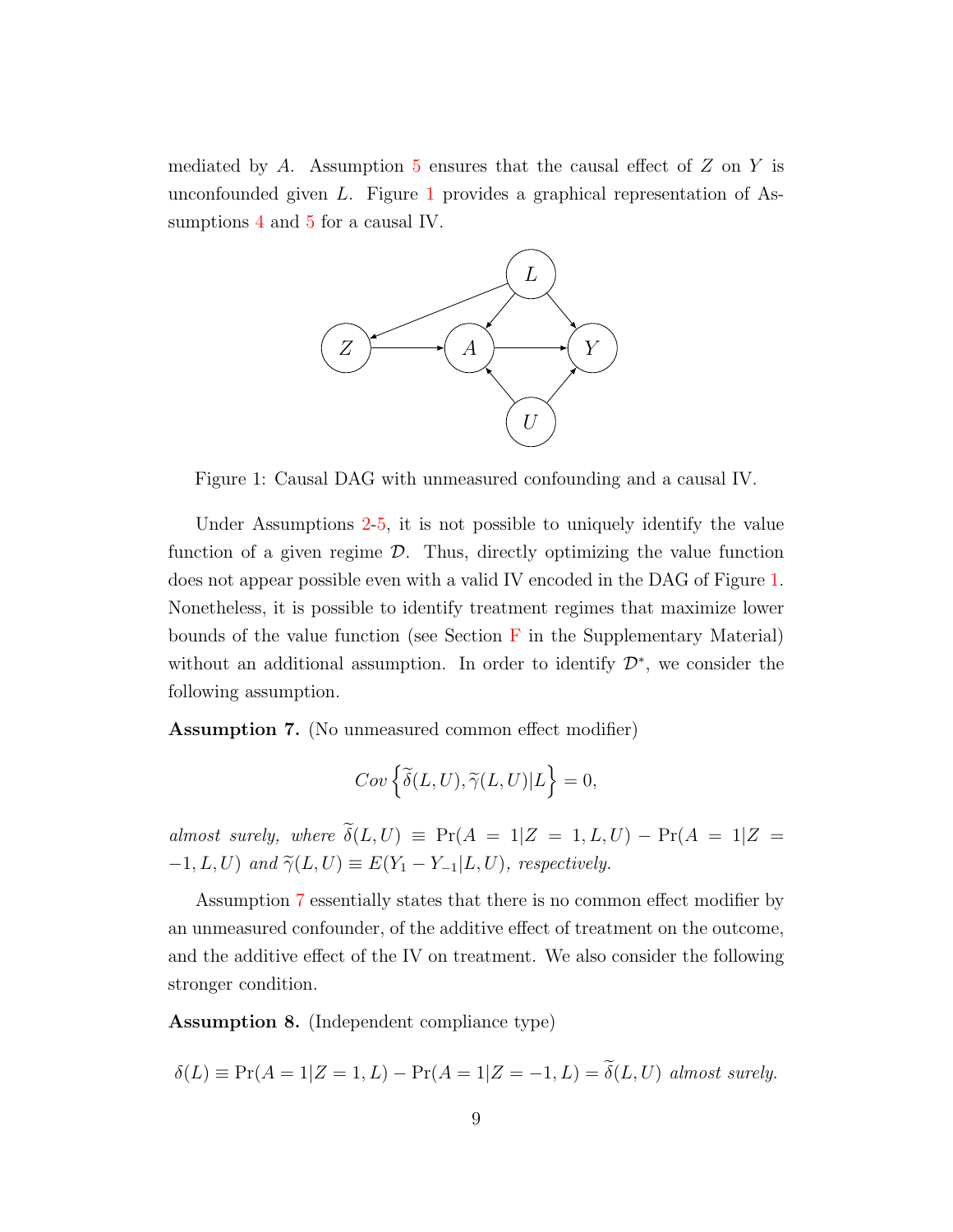Assumption [8](#page-8-2) essentially states that there is no additive interaction between Z and U in a model for the probability of being treated conditional on L and U. As stated in [Wang and Tchetgen Tchetgen](#page-55-3) [\(2018\)](#page-55-3), this assumption would hold if U was independent of a person's compliance type. Assumption [7](#page-8-1) is implied by and therefore more general than Assumption A5 of [Wang and](#page-55-3) [Tchetgen Tchetgen](#page-55-3) [\(2018\)](#page-55-3) which states that either  $\tilde{\delta}(L, U)$  or  $\tilde{\gamma}(L, U)$  does not depend on U [\(Wang,](#page-55-4) [2018\)](#page-55-4). Clearly, Assumption [8](#page-8-2) implies Assumption [7](#page-8-1) and therefore is more stringent. Now we are ready to state our first identification result.

**Theorem 2.1.** Under Assumptions [2-](#page-7-4)[7,](#page-8-1) arg  $\max_{\mathcal{D}} E[Y_{\mathcal{D}(L)}]$  is nonparametrically identified,

$$
\arg\max_{\mathcal{D}} E[Y_{\mathcal{D}(L)}] = \arg\max_{\mathcal{D}} E\left[\frac{ZAYI\{A = \mathcal{D}(L)\}}{\delta(L)f(Z|L)}\right].
$$
 (4)

Furthermore, under Assumptions [2-](#page-7-4)[6](#page-7-0) and [8,](#page-8-2) for a given regime  $\mathcal{D}$ ,

<span id="page-9-2"></span><span id="page-9-0"></span>
$$
E[Y_{\mathcal{D}(L)}] = \mathcal{V}(\mathcal{D}) \equiv E\left[\frac{ZAYI\{A = \mathcal{D}(L)\}}{\delta(L)f(Z|L)}\right].
$$
\n(5)

Theorem [2.1](#page-9-0) gives one of our main identification results, and states that optimal treatment regimes are nonparametrically identified with a valid IV satisfying Assumption [7,](#page-8-1) therefore extending prior identification of optimal treatment regimes to account for potential confounding by an unmeasured factor. The theorem further states that the functional  $\mathcal{V}(D)$  nonparametrically identifies the value function with a valid IV under the stronger Assumption [8.](#page-8-2) Theorem [2.1](#page-9-0) also serves as basis for the estimator proposed in the next section.

The following theorem shows that progress can be made towards identifying optimal treatment regimes without necessarily using a person's realized treatment value A.

**Theorem 2.2.** Under Assumptions  $2-7$  $2-7$ ,

<span id="page-9-1"></span>
$$
\arg\max_{\mathcal{D}} E[Y_{\mathcal{D}(L)}] = \arg\max_{\mathcal{D}} E\left[\frac{YI\{Z = \mathcal{D}(L)\}}{\delta(L)f(Z|L)}\right].
$$
 (6)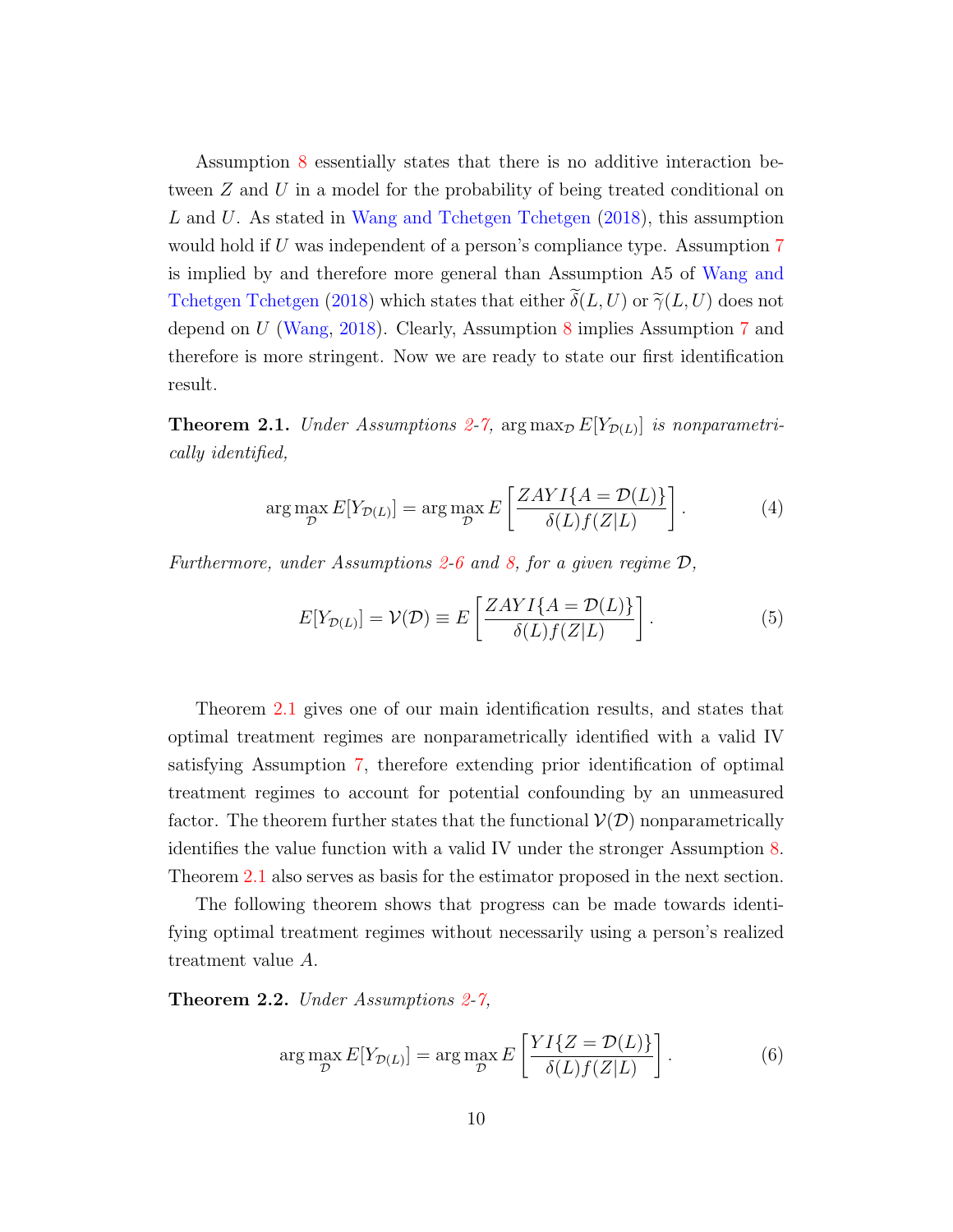**Remark 1.** Interestingly, Theorem [2.2](#page-9-1) implies that if it is known a priori that the association between Z and A is positive conditional on L, i.e.,  $\delta(L) > 0$ , then it is possible to identify optimal treatment regimes even if one does not directly observe the treatment variable A, by solving the optimization problem  $\arg \max_{\mathcal{D}} E[\widetilde{W}(L)I\{Z = \mathcal{D}(L)\}Y/f(Z|L)]$  for any choice of weight  $\widetilde{W}(L) > 0$ . Furthermore, in the event that external information is available on  $\delta(L)$ , as would sometime be the case if a separate sample with data on A, Z and L, solving the above optimization problem with  $\widetilde{W}(L) = 1/\delta(L)$  recovers Equation  $(6)$ .

### <span id="page-10-2"></span>2.3 An IV approach to weighted learning

In this section, motivated by Theorems [2.1](#page-9-0) and [2.2,](#page-9-1) we propose two classificationbased estimators. To further motivate our classification-based approach, note that optimization tasks  $(4)$  and  $(6)$  are equivalent to

<span id="page-10-0"></span>
$$
\arg\min_{\mathcal{D}} E\left[W^{(1)}I\{A \neq \mathcal{D}(L)\}\right],\tag{7}
$$

<span id="page-10-1"></span>
$$
\arg\min_{\mathcal{D}} E\left[W^{(2)}I\{Z \neq \mathcal{D}(L)\}\right],\tag{8}
$$

respectively, where

$$
W^{(1)} = \frac{ZAY}{\delta(L)f(Z|L)}, \quad W^{(2)} = \frac{Y}{\delta(L)f(Z|L)}.
$$

In the rest of this section, we focus primarily on Equation [\(7\)](#page-10-0) to develop our estimator although our results readily extend to Equation [\(8\)](#page-10-1). The idea behind our estimator is similar in spirit to [Zhang et al.](#page-56-0) [\(2012a\)](#page-56-0); [Zhao et al.](#page-57-0) [\(2012\)](#page-57-0); [Rubin and van der Laan](#page-54-4) [\(2012\)](#page-54-4); [Zhang and Zhang](#page-56-6) [\(2018\)](#page-56-6) in that this alternative formulation of the optimization task may be interpreted as a classification problem in which one aims to classify A using L with misclassification error given by the weighted outcome  $W$ . Because the weight may not be positive (e.g., for samples with  $A \neq Z$  even if  $Y/\delta(L) > 0$ ), in order to remedy this difficulty, we further modify the weights by adopting the approach of [Liu et al.](#page-52-9)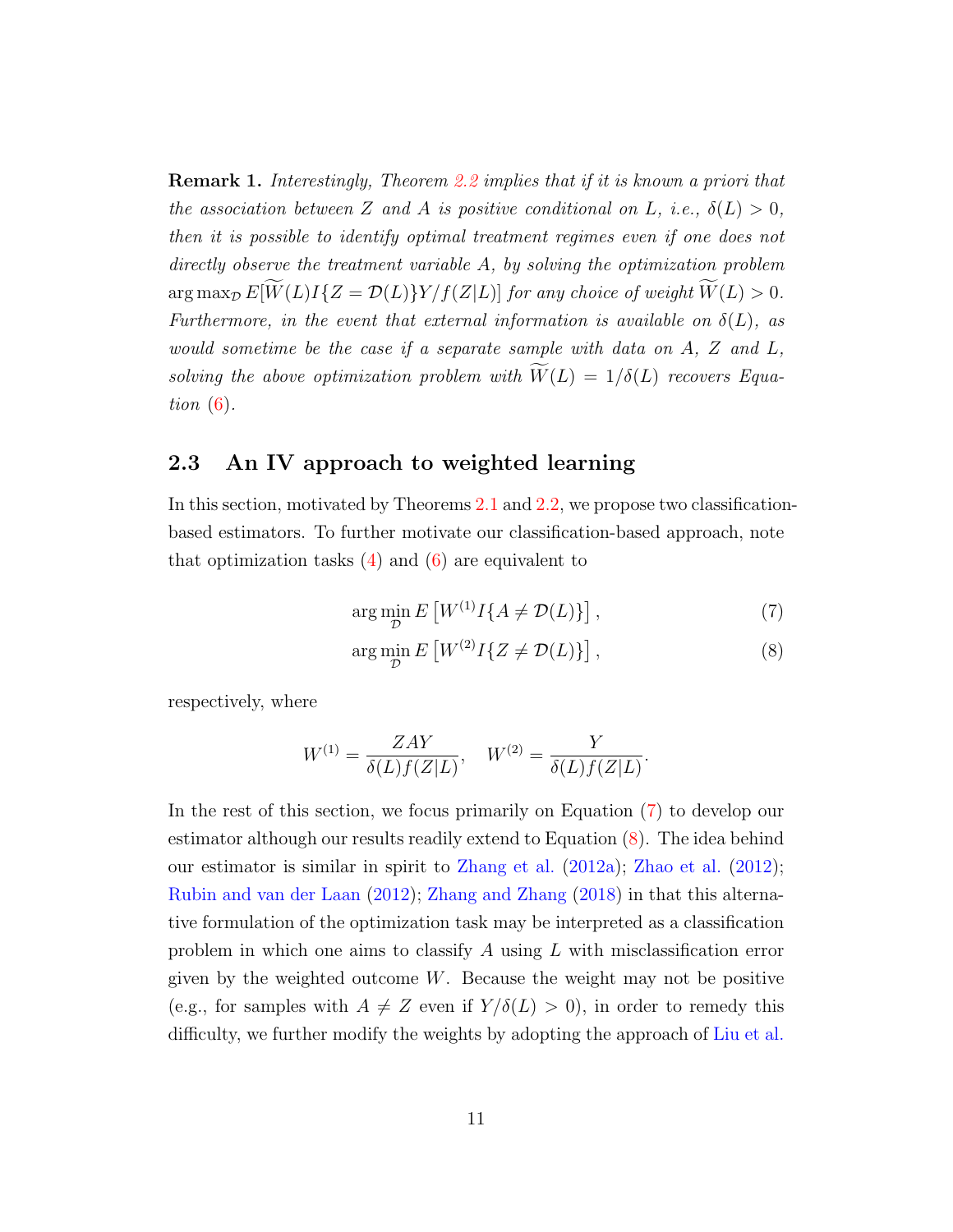[\(2016\)](#page-52-9) and leverage the following equality

$$
\arg\min_{\mathcal{D}} E\left[|W|I\{\operatorname{sign}(W)A \neq \mathcal{D}(L)\}\right] = \arg\min_{\mathcal{D}} E\left[WI\{A \neq \mathcal{D}(L)\}\right].\tag{9}
$$

We follow [Zhao et al.](#page-57-0) [\(2012\)](#page-57-0) and proceed with convex optimization via the use of hinge loss function. Furthermore, we penalize the complexity of the decision function to avoid overfitting. Thus, we propose to estimate optimal treatment regimes by minimizing the following regularized objective function,

<span id="page-11-1"></span><span id="page-11-0"></span>
$$
\widehat{g} = \arg\min_{g} \frac{1}{n} \sum_{i=1}^{n} |W_i| \phi\big(\text{sign}(W_i) A_i g(L_i)\big) + \frac{\lambda}{2} ||g||^2,\tag{10}
$$

where  $\phi$  is the hinge loss function, q encodes the decision function within a specific class,  $\lambda$  is a tuning parameter, and  $\hat{\mathcal{D}} = \text{sign}(\hat{q})$ . The weight  $W_i$ is unknown and therefore estimated from the data in a first step, and then substituted in [\(10\)](#page-11-0). We denote

$$
\widehat{W}^{(1)} = \frac{ZAY}{\widehat{\delta}(L)\widehat{f}(Z|L)}, \widehat{W}^{(2)} = \frac{Y}{\widehat{\delta}(L)\widehat{f}(Z|L)},
$$

where  $\hat{\delta}(L)$  and  $\hat{f}(Z|L)$  can be fitted by a logistic regression or a nonparametric model such as random forest.

We refer to [Zhao et al.](#page-57-0) [\(2012\)](#page-57-0) for solving this optimization with linear and nonlinear decision rules. Note that variable selection techniques can be incorporated in the proposed approach when the dimension of covariates is high. For example, the variable selection techniques developed in [Zhao et al.](#page-57-0) [\(2012\)](#page-57-0); [Zhou et al.](#page-57-3)  $(2017)$  can readily be adopted here, in which  $l_2$  penalty is replaced with the elastic net penalty [\(Zou and Hastie,](#page-57-6) [2005\)](#page-57-6). The Fisher consistency, excess risk bound and universal consistency of the estimated treatment regime are shown in the Supplementary Material. The proof is akin to [Zhao et al.](#page-57-0) [\(2012\)](#page-57-0); [Zhou and Kosorok](#page-57-4) [\(2017\)](#page-57-4).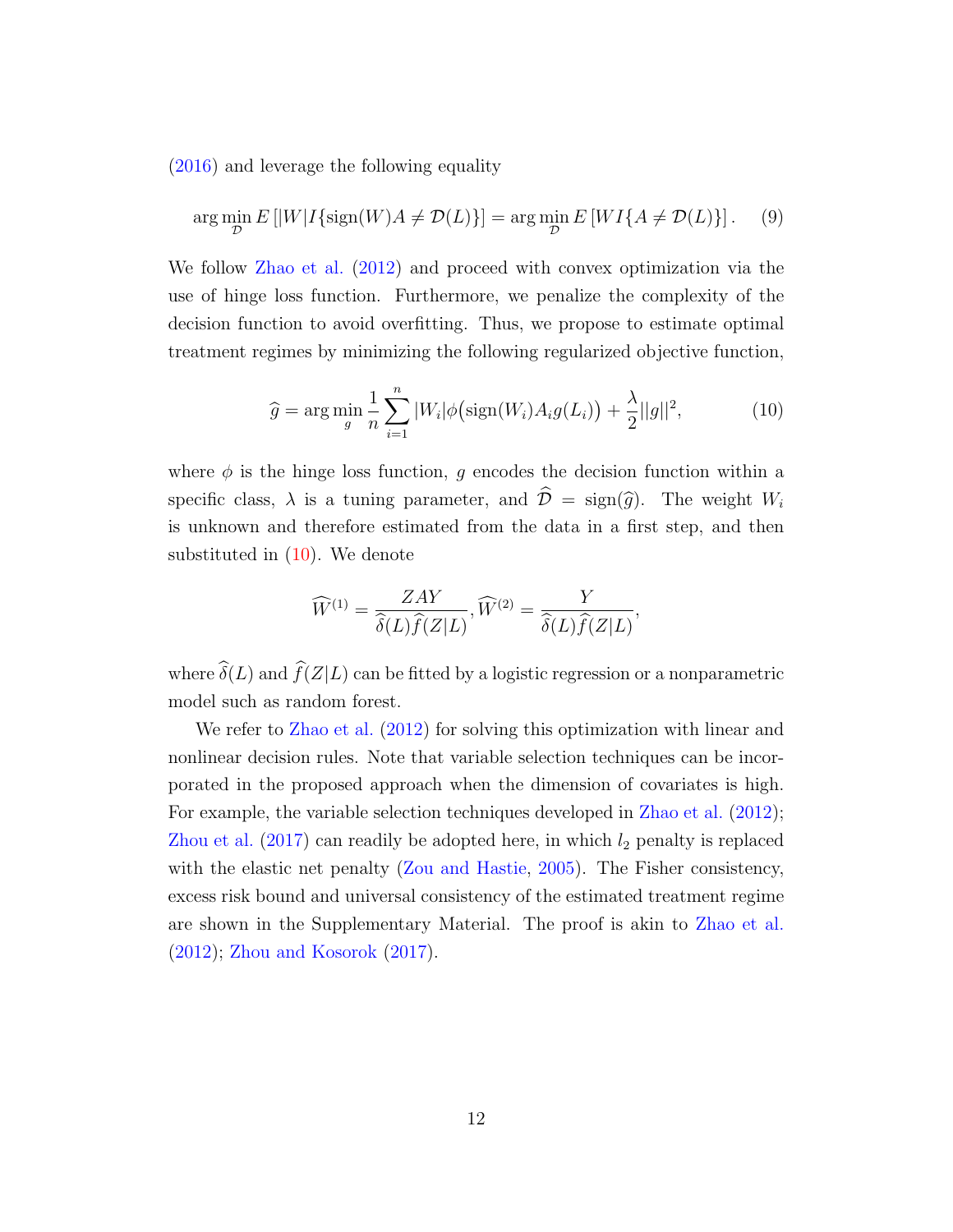# <span id="page-12-0"></span>3 Multiply robust classification-based estimators

We characterize the efficient influence function of  $\mathcal{V}(\mathcal{D})$  under Assumptions [2](#page-7-4)[-6](#page-7-0) and [8](#page-8-2) as shown in Theorem [H.1](#page-36-0) in the Supplementary Material. In principle, one could estimate optimal treatment regimes which maximize  $E[Y_{\mathcal{D}}(L)]$  over a class of parametric models of regimes, as proposed by [Zhang et al.](#page-56-5) [\(2012b\)](#page-56-5) in case of unconfoundedness. However, this kind of approach may restrict treatment regimes to a relatively small set of possible functions and therefore may be suboptimal. An alternative approach is to develop a multiply robust classification-based estimator [\(Zhang et al.,](#page-56-0) [2012a;](#page-56-0) [Zhao et al.,](#page-57-0) [2012;](#page-57-0) [Rubin](#page-54-4) [and van der Laan,](#page-54-4) [2012;](#page-54-4) [Zhang and Zhang,](#page-56-6) [2018\)](#page-56-6) of optimal treatment regimes as described in the following.

We denote the conditional average treatment effect as

$$
\Delta(L) = E(Y_1 - Y_{-1}|L).
$$

Note that in order to learn optimal treatment regimes, we essentially need to minimize the following weighted classification error with respect to regime  $\mathcal{D}$ ,

$$
E[A\Delta(L)I\{A \neq \mathcal{D}(L)\}] \quad \text{or} \quad E[Z\Delta(L)I\{Z \neq \mathcal{D}(L)\}]. \tag{11}
$$

The choice of statistic

<span id="page-12-1"></span>
$$
\widetilde{\Delta}(L) = \frac{ZY}{\delta(L)f(Z|L)},
$$

substituted in Equation [\(11\)](#page-12-1) recovers the estimators which we described in Section [2.](#page-4-0) Motivated by the form of the efficient influence function of  $E[\Delta(L)]$ [\(Wang and Tchetgen Tchetgen,](#page-55-3) [2018\)](#page-55-3), we propose the following statistic

$$
\widetilde{\Delta}_{MR}(L) = \frac{Z}{\delta(L)f(Z|L)} \bigg[ Y - A\Delta(L) - E[Y|Z = -1, L] + \Delta(L)E[A|Z = -1, L] \bigg] + \Delta(L)
$$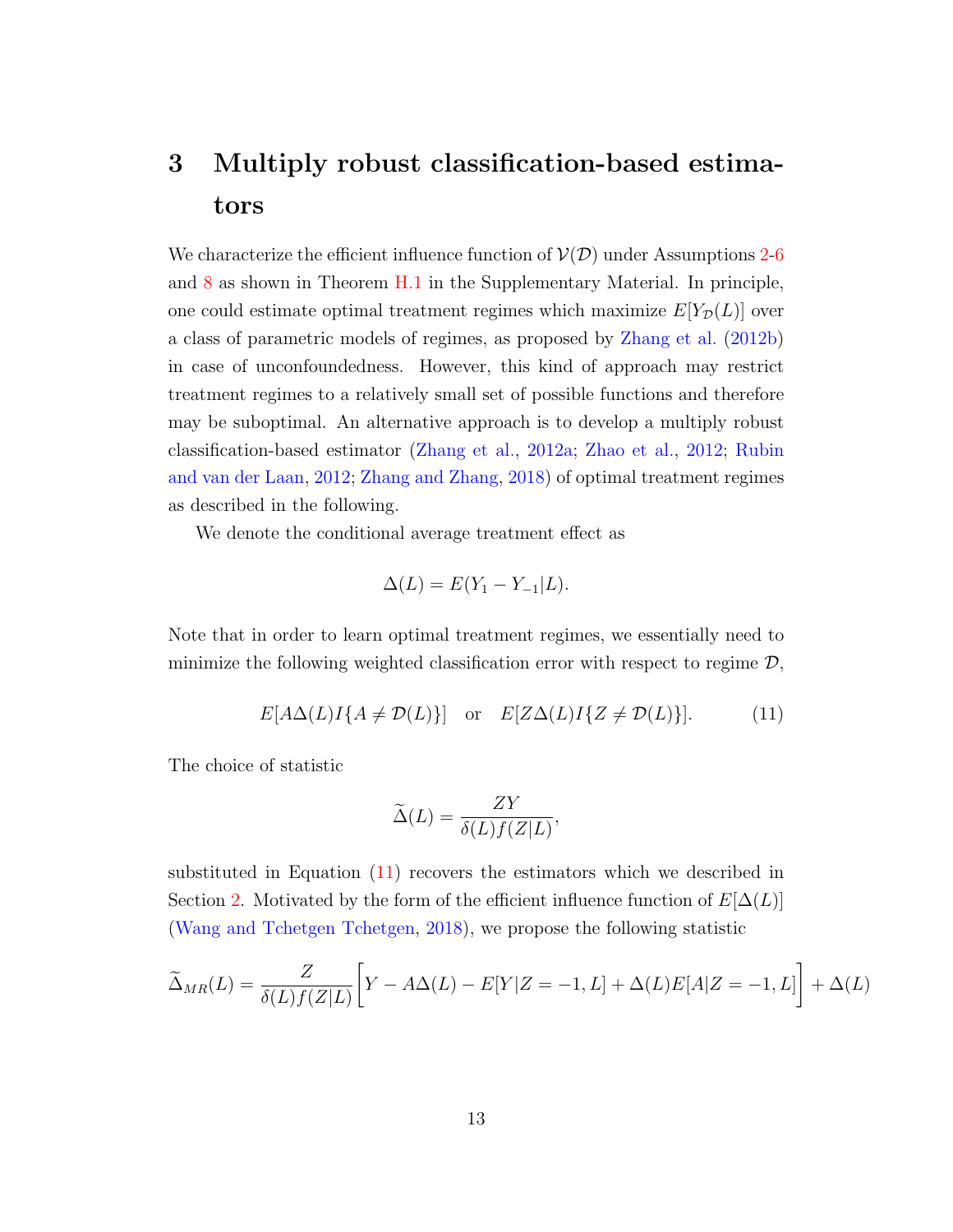to obtain the following multiply robust weights

$$
\widehat{W}_{MR}^{(1)} = \left[ \frac{ZA}{\delta(L,\widehat{\beta})\widehat{f}(Z|L)} \left\{ Y - A\Delta(L,\widehat{\theta}) - \widehat{E}[Y|Z = -1, L] + \Delta(L,\widehat{\theta})\widehat{E}[A|Z = -1, L] \right\} + A\Delta(L,\widehat{\theta}) \right],
$$

and

$$
\widehat{W}_{MR}^{(2)} = \left[ \frac{1}{\delta(L, \widehat{\beta}) \widehat{f}(Z|L)} \left\{ Y - A\Delta(L, \widehat{\theta}) - \widehat{E}[Y|Z = -1, L] + \Delta(L, \widehat{\theta}) \widehat{E}[A|Z = -1, L] \right\} + Z\Delta(L, \widehat{\theta}) \right],
$$

respectively, where  $\delta(L, \widehat{\beta})$  and  $\Delta(L, \widehat{\theta})$  are doubly robust estimators of  $\delta(L)$ and  $\Delta(L)$ , and other nuisance estimators are estimated by maximum likelihood estimation. It is also possible to use modern machine learning methods to estimate these nuisance parameters. Under standard regularity conditions [\(White,](#page-56-7) [1982\)](#page-56-7),  $\delta(L, \widehat{\beta}), \Delta(L, \widehat{\theta}), \widehat{f}(Z | L), \widehat{E}(Y | L, Z = -1), \widehat{E}(A | L, Z = -1)$ converge in probability to  $\delta(L, \beta^*)$ ,  $\Delta(L, \theta^*)$ ,  $f^*(Z|L)$ ,  $E^*(Y|L, Z = -1)$ ,  $E^*(A|L, Z = -1)$ . In Theorem [3.1,](#page-14-1) we show that

$$
\Delta_{\mathcal{D}}^{*(1)} = E\Big[W_{MR}^{*(1)}I\{A = \mathcal{D}(L)\}\Big] \text{ and } \Delta_{\mathcal{D}}^{*(2)} = E\Big[W_{MR}^{*(2)}I\{Z = \mathcal{D}(L)\}\Big]
$$

are multiply robust in the sense of maximizing the value function (or minimizing the weighted classification error) in the union model of the following models:

 $\mathcal{M}'_1$ : models for  $f(Z|L)$  and  $\delta(L)$  are correct;

 $\mathcal{M}'_2$ : models for  $f(Z|L)$  and  $\Delta(L)$  are correct;

 $\mathcal{M}'_3$ : models for  $\Delta(L)$ ,  $E[Y|Z=-1, L]$ ,  $\delta(L)$ ,  $E[A|Z=-1, L]$  are correct;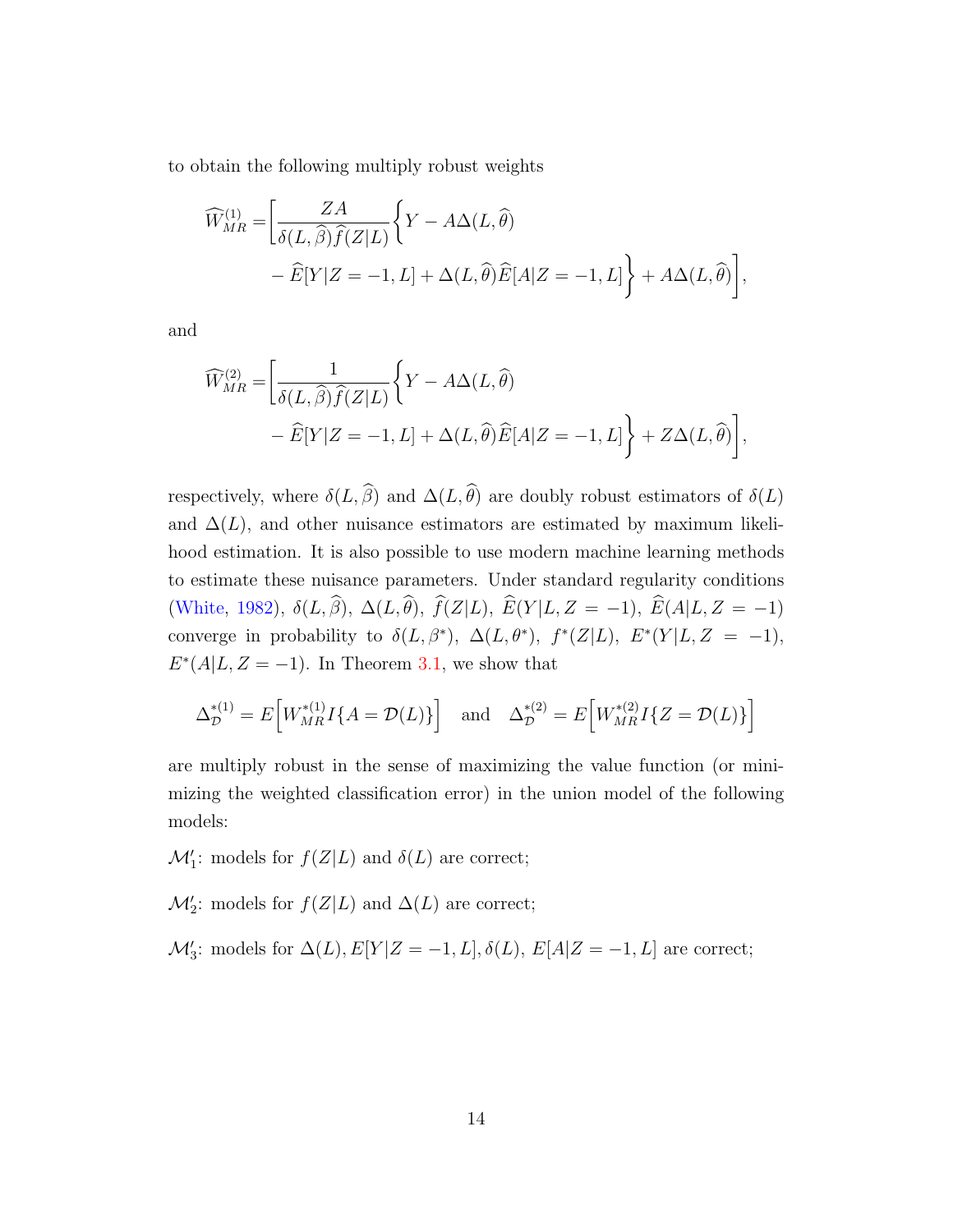where the weights are

$$
W_{MR}^{*(1)} = \left[ \frac{ZA}{\delta(L, \beta^*)f(Z|L, \nu^*)} \left\{ Y - A\Delta(L, \theta^*) - E^*(Y|L, Z = -1) \right. \\ + \Delta(L, \theta^*) E^*(A|L, Z = -1) \right\} + A\Delta(L, \theta^*) \right],
$$

and

$$
W_{MR}^{*(2)} = \left[ \frac{1}{\delta(L, \beta^*) f(Z|L, \nu^*)} \left\{ Y - A\Delta(L, \theta^*) - E^*(Y|L, Z = -1) \right\} + \Delta(L, \theta^*) E^*(A|L, Z = -1) \right\} + Z\Delta(L, \theta^*) \right].
$$

<span id="page-14-1"></span>Theorem 3.1. Under Assumptions [2](#page-7-4)[-7](#page-8-1) and standard regularity conditions, we have that

$$
\arg \max_{\mathcal{D}} \Delta_{\mathcal{D}}^{*(1)} = \arg \max_{\mathcal{D}} \Delta_{\mathcal{D}}^{*(2)} = \arg \max_{\mathcal{D}} E[\Delta(L)\mathcal{D}(L)],
$$

under the union model  $\mathcal{M}'_{union} = \mathcal{M}'_1 \cup \mathcal{M}'_2 \cup \mathcal{M}'_3$ .

Consequently, following the theoretical results established in Section [G](#page-33-0) in the Supplementary Material, the risk of the estimated treatment regime  $\widehat{\mathcal{D}}$ converges to the Bayes risk in probability.

## <span id="page-14-0"></span>4 Simulation experiments

In this section, we report extensive simulation studies comparing the proposed estimators to outcome weighted learning [\(Zhao et al.,](#page-57-0) [2012\)](#page-57-0) and residual weighted learning [\(Zhou et al.,](#page-57-3) [2017\)](#page-57-3), which are in principle valid only under unconfounded treatment.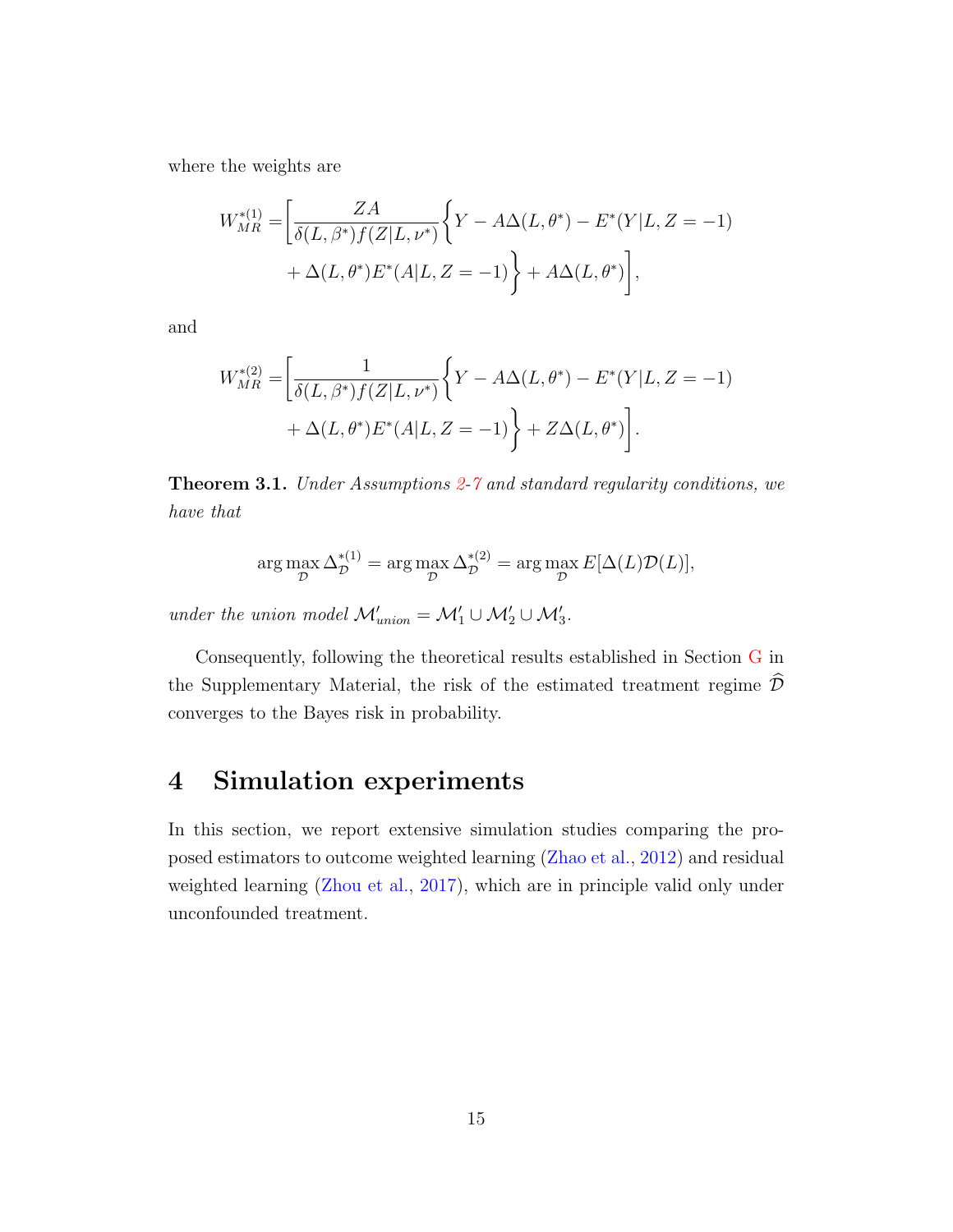#### 4.1 Simulation settings

We generated L from a uniform distribution on  $[-1, 1]^5$ . Treatment A was generated under a logistic regression with success probability,

$$
Pr(A = 1|L, Z, U) = \text{expit}\{2L^{(1)} + 2.5Z - 0.5U\},\
$$

with Z a Bernoulli event with probability  $1/2$ , and U from a bridge distribution with parameter  $\phi = 1/2$ . By a theorem of [Wang and Louis](#page-56-8) [\(2003\)](#page-56-8), the above data generating mechanism ensures that there exists a vector  $\alpha$  such that  $\text{logit}\{\Pr(A=1|L,Z)\} = \alpha^T(1,L,Z)$ , so that upon marginalizing over U the model for  $f(A|L, Z)$  remains a logistic regression. Additional simulations are conducted in the Supplementary Material (Tables [4-](#page-46-0)[7\)](#page-47-0) to illustrate how the strength of the instruments affects the variance of the estimated value functions.

The outcome Y was generated differently in each scenario as described below. The sample size was 500 for each scenario. We repeated the simulation 500 times. A large independent test set with 10000 subjects was used to evaluate the performance of different methods. Additional simulation results with sample sizes 250 and 1000 are shown in Tables [8-](#page-48-0)[11](#page-49-0) in the Supplementary Material.

The proposed methods were implemented according to Section [2.3](#page-10-2) with  $\widehat{\delta}(L) = \widehat{f}(A|L, Z = 1) - \widehat{f}(A|L, Z = -1)$  and  $\widehat{f}(Z|L)$ , where  $\widehat{f}(A|L, Z)$  and  $\widehat{f}(Z|L)$  were estimated from logistic regression models. Outcome weighted learning and residual weighted learning likewise used  $\hat{f}(A|L, Z)$  for  $f(A|L, Z)$ . In addition, we implemented multiply robust weights with correctly specified  $M'_1$  but incorrect models for  $M'_2$  and  $M'_3$  to better understand the sensitivity of the proposed methods to misspecified nuisance models. In particular,  $E[Y|L, Z]$  was estimated by a linear regression, denoted by  $\widehat{E}[Y|L, Z]$ , and  $\Delta(L)$  was estimated by  $\widehat{\Delta}(L) = \widehat{\Delta}^Y(L)/\delta(L)$ , where  $\widehat{\Delta}^Y(L) = \widehat{E}[Y|L, Z =$ 1]  $-\widehat{E}[Y|L, Z = -1]$ . Furthermore,  $\widehat{E}[A|Z = -1, L]$  and  $\widehat{\delta}(L)$  were estimated by logistic regressions as specified above. Both linear and Gaussian kernels were considered for all methods. We applied cross-validation for choosing tuning parameters by searching over a pre-specified finite set following [Zhao et al.](#page-57-0)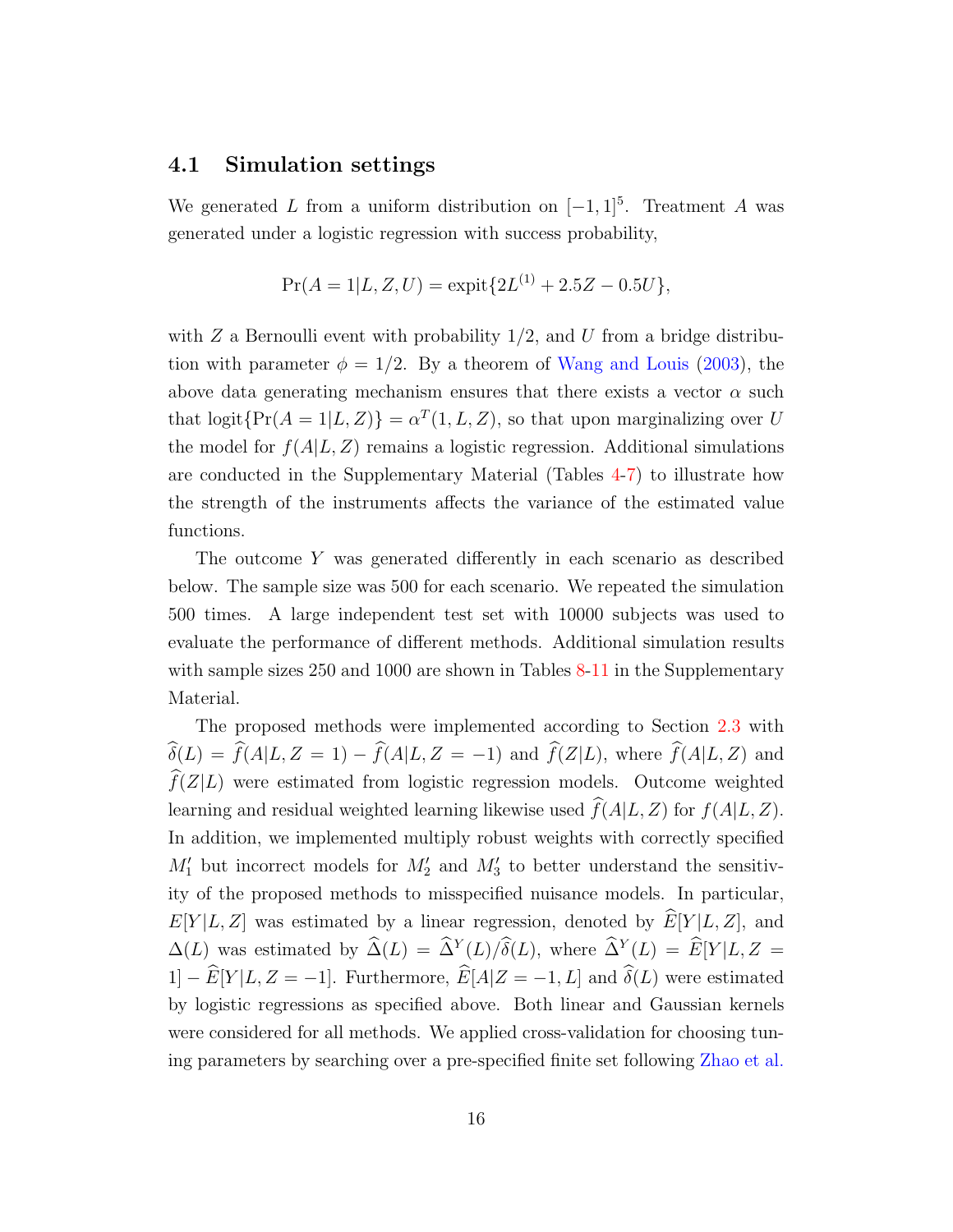[\(2012\)](#page-57-0).

We considered the following four scenarios for the outcome model, with both linear and nonlinear outcome models:

(1) 
$$
Y = h(L) + q(L)A + \epsilon,
$$
  
\n(2) 
$$
Y = h(L) + q(L)A + 0.5U + \epsilon,
$$
  
\n(3) 
$$
Y = \exp\{h(L) + q(L)A\} + \epsilon,
$$
  
\n(4) 
$$
Y = \exp\{h(L) + q(L)A\} + U + \epsilon,
$$

where the error term  $\epsilon$  followed the standard normal distribution, and

$$
h(L) = (0.5 + 0.5L^{(1)} + 0.8L^{(2)} + 0.3L^{(3)} - 0.5L^{(4)} + 0.7L^{(5)}),
$$
  
 
$$
q(L) = (0.2 - 0.6L^{(1)} - 0.8L^{(2)}).
$$

Scenarios 1 and 3 were considered in [Zhou and Kosorok](#page-57-4) [\(2017\)](#page-57-4). Scenarios 2 and 4 are modifications of 1 and 3 by adding unmeasured confounding.

#### 4.2 Numerical results

Table [1](#page-17-0) reports the mean and standard deviation of value functions evaluated at estimated optimal regimes in test samples. Table [2](#page-17-1) reports the mean and standard deviation of correct classification rates in test samples. It is interesting to note that, by leveraging Equation [\(9\)](#page-11-1), the proposed estimators with  $\widehat{W}^{(1)}$  and  $\widehat{W}^{(2)}$  give the same estimated treatment regime, so do the multiply robust estimators with  $\widehat{W}_{MR}^{(1)}$  and  $\widehat{W}_{MR}^{(2)}$ .

In Scenario 1, as unconfoundedness assumption [1](#page-5-0) holds, it is not surprising that all methods perform similarly. In Scenario 2, where  $U$  is present, the treatment assignment and the outcome are confounded. Outcome weighted learning and residual weighted learning in this case fail to find an optimal regime. Our estimated treatment regime performs much better for both linear and Gaussian kernels. In Scenarios 3 and 4, we again observe a consistent pattern that the proposed method performs much better in the presence of unmeasured confounding. Furthermore, in almost all scenarios, the multi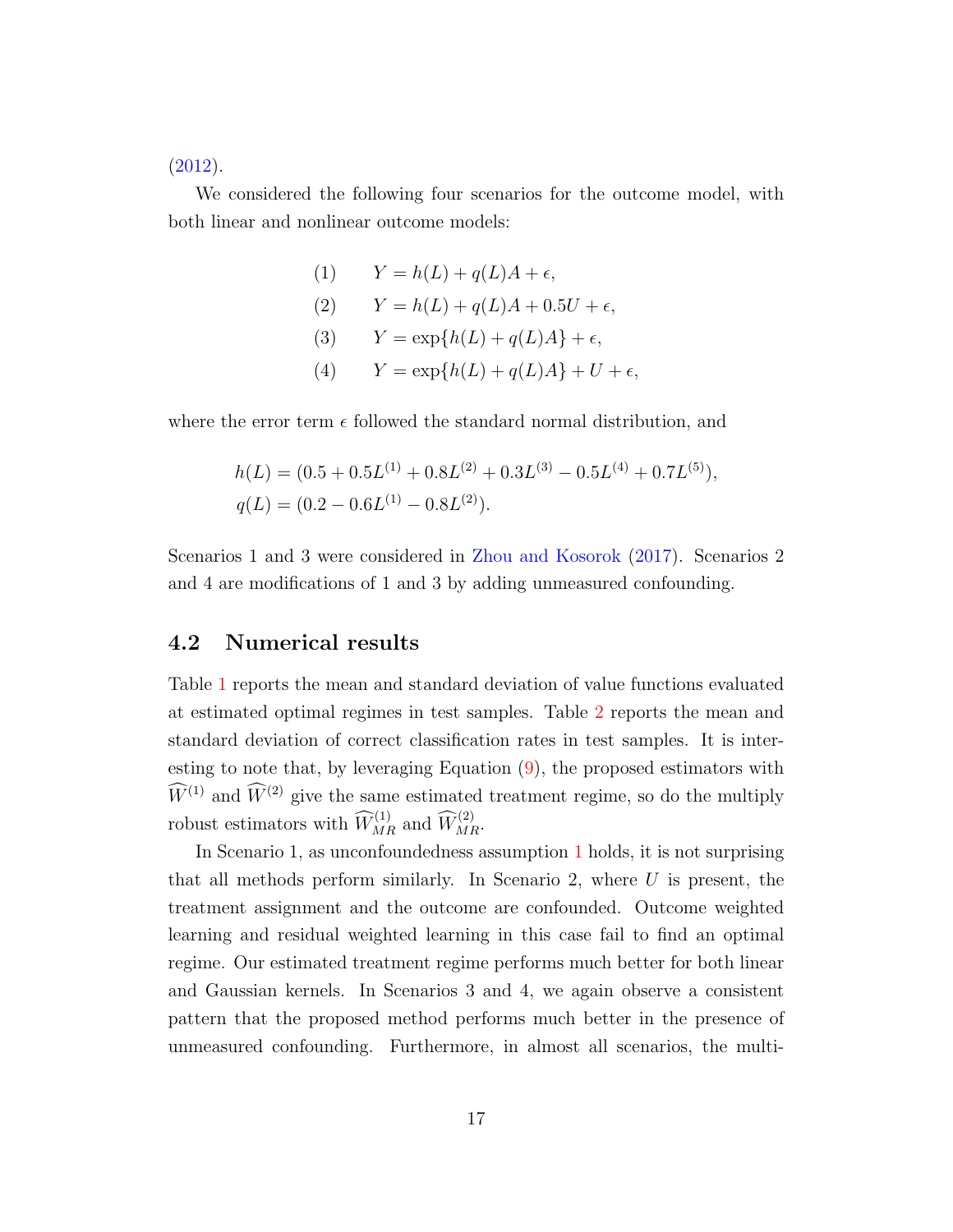ply robust estimator improves upon inverse weighted estimator and residual weighted learning improves upon outcome weighted learning.

Table 1: Simulation results: Mean  $\times 10^{-2}$  (sd  $\times 10^{-2}$ ) of value functions

<span id="page-17-0"></span>

|                | Kernel             | OWL                                                       | <b>RWL</b>                      | IV-IW                       | IV-MR                       |
|----------------|--------------------|-----------------------------------------------------------|---------------------------------|-----------------------------|-----------------------------|
|                | Linear<br>Gaussian | 96.0(2.9)<br>87.6(7.5)                                    | 97.3(1.8)<br>95.4(3.1)          | 95.6(4.8)<br>89.3 (9.0)     | 96.9(2.9)<br>93.4(5.7)      |
| $\overline{2}$ | Linear<br>Gaussian | 35.9(17.3)<br>61.2 $(9.9)$                                | 37.9 (18.4)<br>61.4 $(10.2)$    | 91.5(7.6)<br>81.8(11.3)     | 92.3(7.2)<br>85.4 (9.7)     |
| $\overline{3}$ | Linear<br>Gaussian | 356.5 $(4.4)$<br>297.0 (33.0)                             | 359.4(2.5)<br>356.6 $(4.4)$     | 358.5(3.4)<br>315.8(34.6)   | 358.9(3.1)<br>354.7 $(8.4)$ |
| $\overline{4}$ |                    | 275.1(4.6)<br>Linear 275.1 (4.6)<br>Gaussian 280.4 (13.2) | $275.8$ $(6.6)$<br>298.2 (14.0) | 349.1 (12.1)<br>308.3(33.8) | 349.8 (10.1)<br>331.2(23.0) |

OWL: outcome weighted learning; RWL: residual weighted learning; IV-IW: the proposed estimator with weight  $\widehat{W}^{(1)}$  or  $\widehat{W}^{(2)}$ ; IV-MR: the proposed multiply robust estimator with weight  $\widehat{W}_{MR}^{(1)}$  or  $\widehat{W}_{MR}^{(2)}$ . The empirical optimal value functions are 0.998, 0.995, 3.636, 3.630 for four scenarios, respectively.

Table 2: Simulation results: Mean  $\times 10^{-2}$  (sd  $\times 10^{-2}$ ) of correct classification rates

<span id="page-17-1"></span>

|                | Kernel   | <b>OWL</b>   | <b>RWL</b>   | IV-IW         | <b>IV-MR</b> |
|----------------|----------|--------------|--------------|---------------|--------------|
|                | Linear   | 88.0 (4.2)   | 90.2(3.3)    | 87.8 (5.6)    | 89.7(4.0)    |
|                | Gaussian | 79.3(7.5)    | 87.5(4.1)    | 81.4(8.5)     | 85.4(6.0)    |
| $\overline{2}$ | Linear   | 42.0(10.0)   | 42.9(10.3)   | 83.0 (7.9)    | 84.0 (7.6)   |
|                | Gaussian | 57.1(6.6)    | 57.5(6.9)    | 74.5(9.5)     | 77.5(8.6)    |
|                | Linear   | 88.7(3.6)    | 90.0(3.7)    | 90.3(3.4)     | 89.9 (3.2)   |
|                | Gaussian | 71.1(9.8)    | 87.9 (4.6)   | 75.7(11.7)    | 88.0 (5.2)   |
|                | Linear   | 37.3(2.0)    | 37.5(2.7)    | 83.1(7.4)     | 83.2 (6.7)   |
|                | Gaussian | 44.8 $(6.5)$ | 48.4 $(7.7)$ | 69.0 $(11.3)$ | 74.8(10.2)   |

OWL: outcome weighted learning; RWL: residual weighted learning; IV-IW: the proposed estimator with weight  $W^{(1)}$  or  $W^{(2)}$ ; IV-MR: the proposed multiply robust estimator with weight  $\widehat{W}_{MR}^{(1)}$  or  $\widehat{W}_{MR}^{(2)}$ .

As can be seen from Tables [4-](#page-46-0)[7](#page-47-0) in the Supplementary Material, a higher compliance rate generally leads to a lower variance of the estimated regime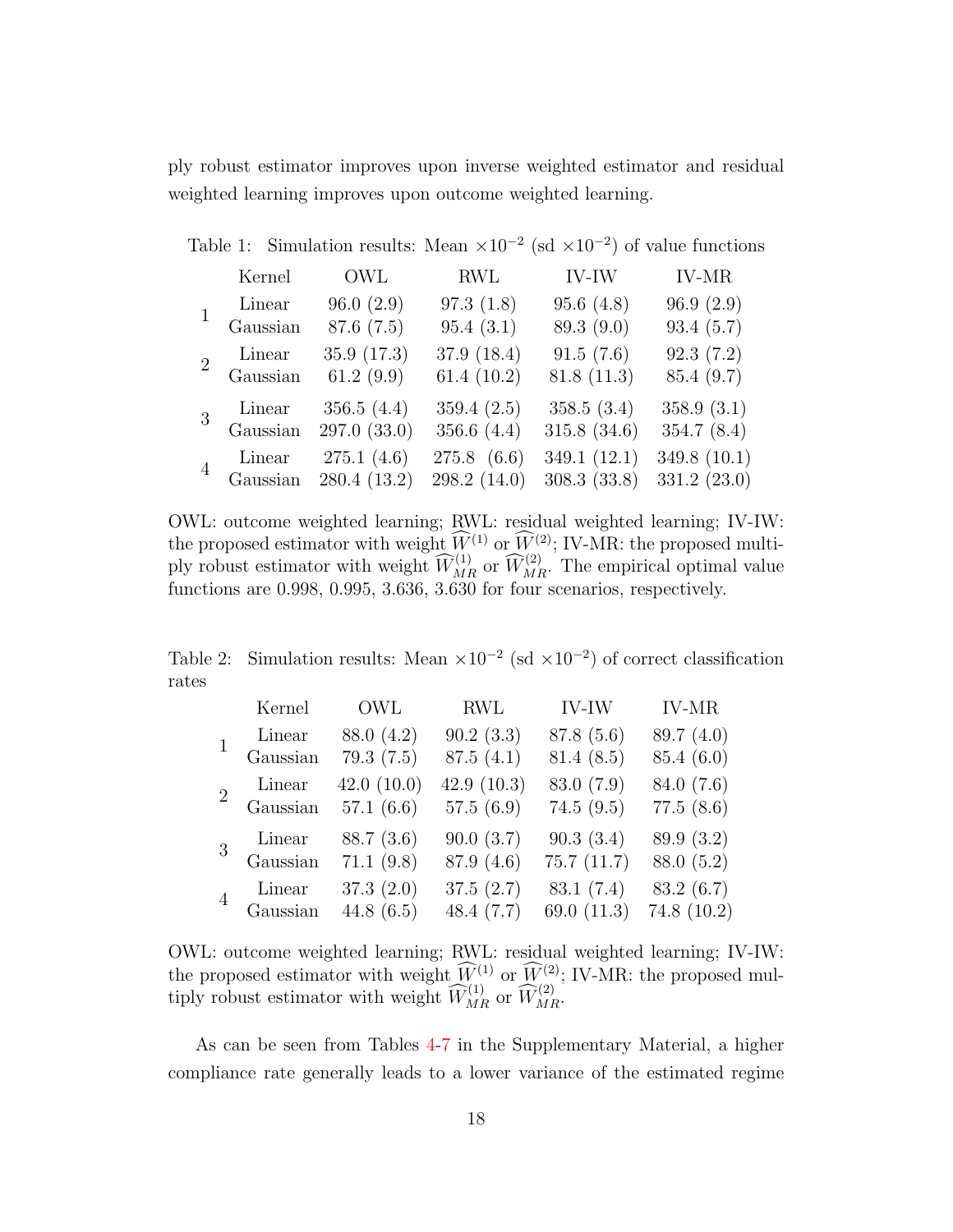in terms of both value functions and correct classification rates. In Tables [8-](#page-48-0) [11,](#page-49-0) the observed patterns are consistent across different sample sizes, and as sample size increases, the proposed methods have higher prediction accuracy.

### <span id="page-18-0"></span>5 Data analysis

In this section, we follow [Angrist and Evans](#page-50-4) [\(1998\)](#page-50-4) and study a sample of married mothers with two or more children from 1980 census data. The data entail a publicly available sample from the U.S. 1980 census of married and unmarried mothers. [Angrist and Evans](#page-50-4) [\(1998\)](#page-50-4) estimated the local average treatment effect of having a third child among mothers with at least two children. [Athey et al.](#page-50-5) [\(2019\)](#page-50-5) identified a conditional local average treatment effect given several covariates.

We seek to provide a personalized recommendation on whether or not a woman should plan to have a third child without compromising her ability to participate in the labor market. Therefore, we wish to discover optimal regimes for deciding to have three or more children in order to maximize the probability of remaining in the labor market. We included the following five covariates considered in [Athey et al.](#page-50-5) [\(2019\)](#page-50-5): the mother's age at the birth of her first child, her age at census time, her years of education and her race, as well as the father's income. The outcome Y was whether or not the mother worked in the year preceding the census. The treatment A denoted whether the mother had three or more children at census time, and the instrument Z was whether or not the mother's first two children were of the same sex.

In order to draw comparison between the various methods, we randomly selected 500 subjects as training set and 5000 subjects as test set from the original dataset including 561,459 subjects. This procedure was repeated 100 times. We performed the analysis on the training dataset, and obtained the estimated optimal treatment regimes from the four methods evaluated in the previous section. The nuisance parameters were estimated as described in Sec-tion [4](#page-14-0) except for  $E[Y|L, Z]$  which we modeled as a logistic regression because the outcome was binary. Tuning parameters were selected in the same way as Section [4.](#page-14-0) Empirical values of estimated treatment regime  $\overline{\mathcal{D}}$  were evaluated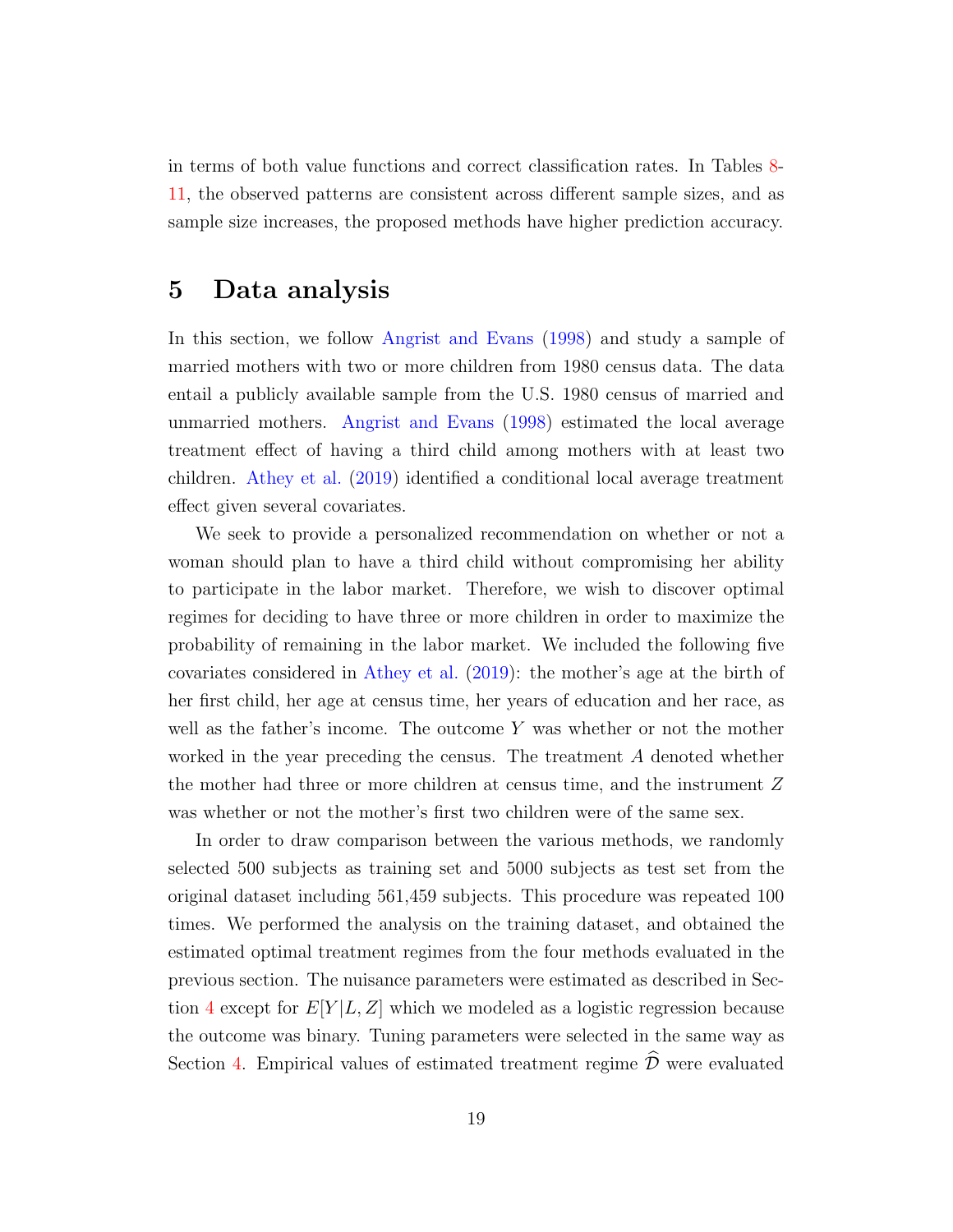$$
V = \frac{1}{n} \sum_{i=1}^{n} \widehat{W}_i^{(1)} I\{A_i = \widehat{\mathcal{D}}(L_i)\},
$$

where  $\widehat{W}_i^{(1)}$  was estimated by logistic regression according to Section [2.3](#page-10-2) using test dataset. A larger empirical value may be interpreted as a better performance.

Results are presented in Table [3.](#page-20-0) Both proposed methods have higher values for linear and Gaussian kernels, and Monte Carlo standard errors are comparable across all methods. In addition, compared to outcome weighted learning, residual weighted learning has lower mean and higher variance of value functions for both linear and gaussian kernels, which is less likely to happen if no unmeasured confounding assumption holds. A possible reason is that unmeasured confounding causes inaccurate estimation of outcome weighted learning and residual weighted learning. We selected 500 subjects and investigated the estimated linear decision rules. Intuitively, one might expect that having a third child would generally reduce a mother's labor participation even if the effects are heterogeneous. However, half of the coefficients including intercept of the estimated decision function for residual weighted learning appear to be positive. Thus, the corresponding decision rule might be incorrectly recommending women to have a third child which may in fact reduce their labor participation. In contrast, most of the coefficients including intercept of the estimated decision function for the multiply robust estimator are negative and therefore, the corresponding decision rule seems to recommend the expected optimal policy.

### <span id="page-19-0"></span>6 Complier optimal treatment regimes

In this section, we target complier optimal treatment regimes, i.e., treatment regimes that would optimize the potential outcome among compliers:

$$
\mathcal{D}^{\dagger}(L) = \text{sign}\{E[Y_1 - Y_{-1} | A_1 > A_{-1}, L]\},\
$$

with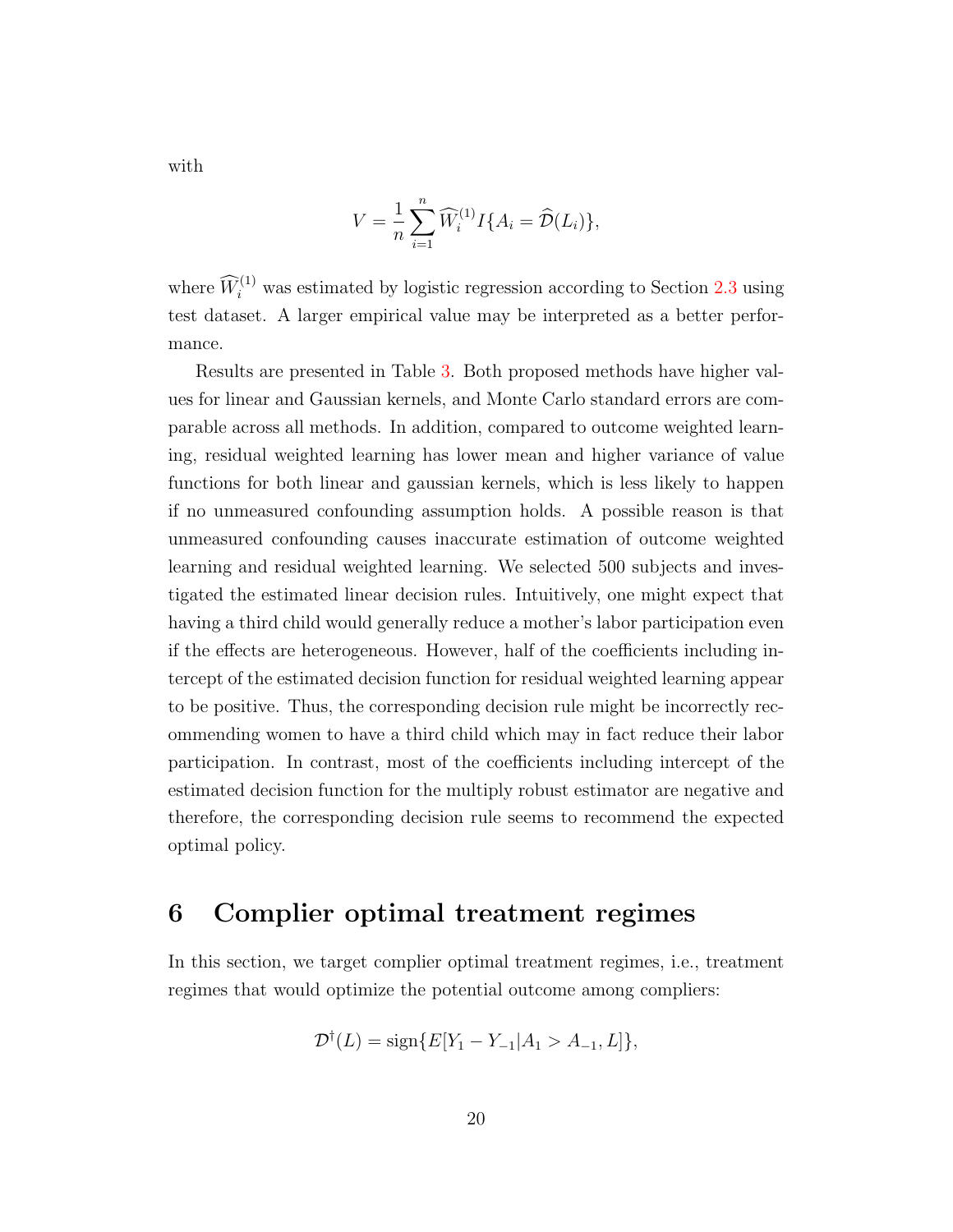<span id="page-20-0"></span>

| Table 3: Real data application: Mean $\times 10^{-2}$ (sd $\times 10^{-2}$ ) of V |  |  |
|-----------------------------------------------------------------------------------|--|--|
| Kernel OWL RWL IV-IW IV-MR                                                        |  |  |
| Linear 60.5 (21.6) 60.8 (25.1) 61.2 (24.3) 63.7 (24.1)                            |  |  |
| Gaussian 64.5 (24.3) 63.8 (25.1) 64.6 (22.3) 65.4 (23.7)                          |  |  |

OWL: outcome weighted learning; RWL: residual weighted learning; IV-IW: the proposed estimator with weight  $\widehat{W}_{\infty}^{(1)}$  or  $\widehat{W}_{\infty}^{(2)}$ ; IV-MR: the proposed multiply robust estimator with weight  $\widehat{W}_{MR}^{(1)}$  or  $\widehat{W}_{MR}^{(2)}$ .

where  $A_z$  denotes the potential treatment under an intervention that sets the IV Z to z. We define compliers' value function,

$$
\mathcal{V}_c(\mathcal{D}) = E\bigg[I\{\mathcal{D}(L) = 1\}E[Y_1|A_1 > A_{-1}, L] + I\{\mathcal{D}(L) = -1\}E[Y_{-1}|A_1 > A_{-1}, L]\bigg|A_1 > A_{-1}\bigg],
$$

provided that  $Pr(A_1 > A_{-1}) > 0$ . Thus, complier optimal treatment regimes can be formulated as

$$
\mathcal{D}^{\dagger} = \arg\max_{\mathcal{D}} \mathcal{V}_c(\mathcal{D}).
$$

In order to identify complier optimal treatment regimes, we make the following well-known assumption.

<span id="page-20-1"></span>Assumption 9. (Monotonicity)  $Pr(A_1 \geq A_{-1}) = 1$ .

Assumption [9](#page-20-1) essentially rules out the existence of defiers in the population, i.e., with  $A_1 < A_{-1}$ . Furthermore, we assume Z to be a causal IV [\(Hernan and](#page-51-2) [Robins,](#page-51-2) [2006\)](#page-51-2), i.e., the causal effects of the IV on the treatment and outcome are unconfounded given  $L$  in the following sense.

<span id="page-20-2"></span>Assumption 10. (Causal IV)  $Z \perp (A_z, Y_{z,a}) | L$  for  $z, a = \pm 1$ .

Then we have the following two identification results analogous to Theorems [2.1](#page-9-0) and [2.2,](#page-9-1) respectively.

<span id="page-20-3"></span>**Theorem 6.1.** Under Assumptions  $3-4$  $3-4$ , [6,](#page-7-0) and  $9-10$  $9-10$ , the compliers' value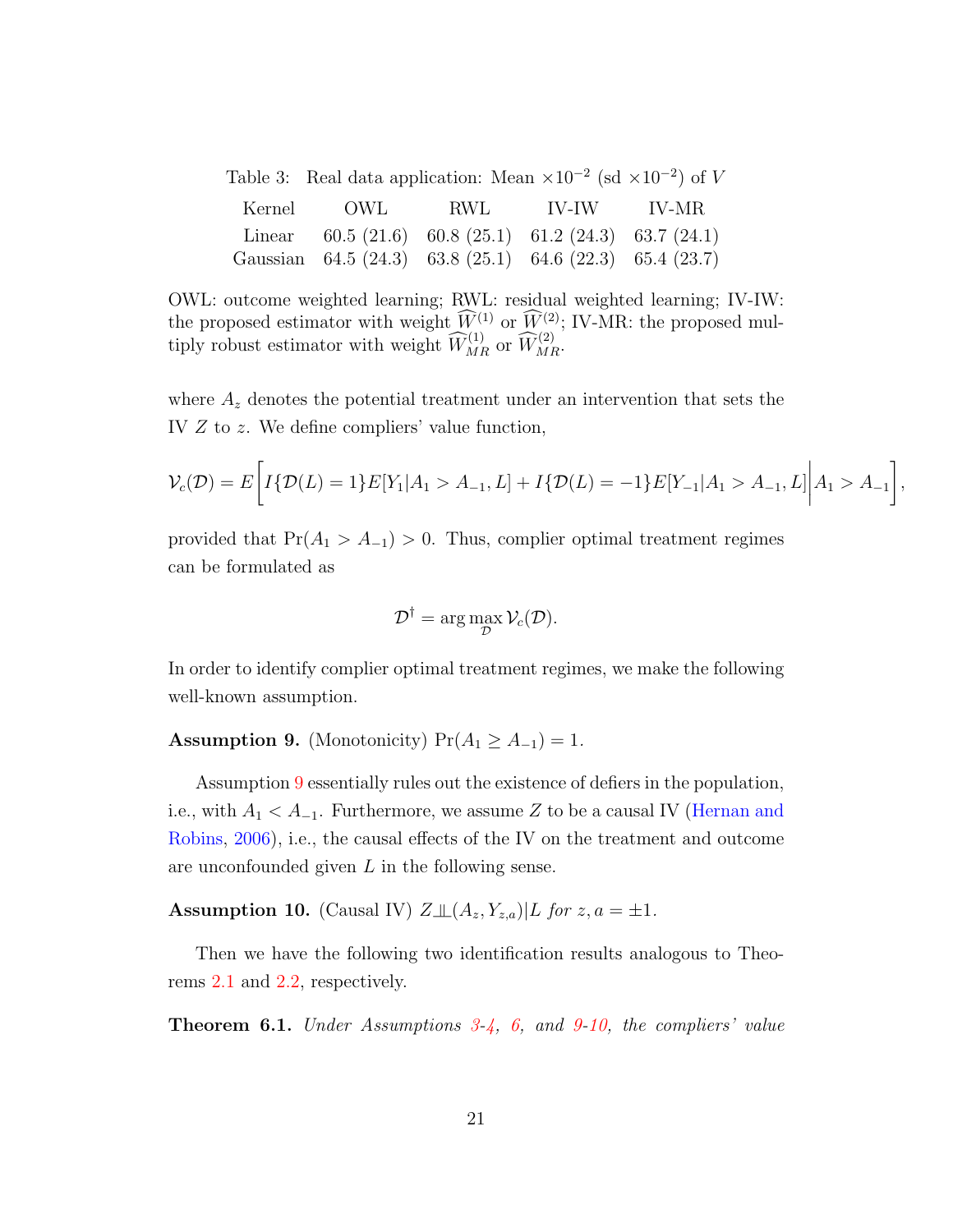function is nonparametrically identified:

$$
\mathcal{V}_c(\mathcal{D}) = E\left[\frac{ZAYI\{A = \mathcal{D}(L)\}}{\{\Pr(A=1|Z=1) - \Pr(A=1|Z=-1)\}f(Z|L)}\right].
$$

Therefore, complier optimal treatment regimes are given by

<span id="page-21-0"></span>
$$
\arg\max_{\mathcal{D}} E\left[\frac{ZAYI\{A=\mathcal{D}(L)\}}{f(Z|L)}\right].
$$

Theorem 6.2. Under Assumptions [3](#page-7-1)[-4,](#page-7-2) [6,](#page-7-0) and [9](#page-20-1)[-10,](#page-20-2) complier optimal treatment regimes are nonparametrically identified,

$$
\arg\max_{\mathcal{D}} \mathcal{V}_c(\mathcal{D}) = \arg\max_{\mathcal{D}} E\left[\frac{YI\{Z = \mathcal{D}(L)\}}{f(Z|L)}\right].
$$
 (12)

**Remark 2.** Theorem [6.2](#page-21-0) is somewhat surprising, as it suggests that one can in fact identify optimal treatment regimes for those who would always comply to their assigned treatment without observing their realized treatment values. Intuition about this result is gained upon noting that under monotonicity, the effect of Z on Y within levels of L is proportional to the causal effect of A on Y among compliers within levels of L, where the proportionality constant within levels of L is the (nonnegative) additive causal effect of Z on A. Consequently, under monotonicity assumption, optimizing the value function  $E[E(Y|Z = \mathcal{D}(L), L)]$  with respect to the treatment assignment policy (*i.e.*, applying standard outcome weighted learning w.r.t.  $Z$ ), is equivalent to optimizing the value function among compliers with respect to the treatment  $\arg \max E(Y_{\mathcal{D}(L)} | A_1 > A_{-1}),$  a task which can therefore be accomplished without directly observing the treatment variable. Thus, it is possible to learn who might benefit from the intervention even when one does not observe A and therefore cannot identify the complier average treatment effect.

<span id="page-21-1"></span>**Remark 3.** Typically, the first step in IV analyses is to assess the strength of the instrument by calculating the compliance rate. The strength of an IV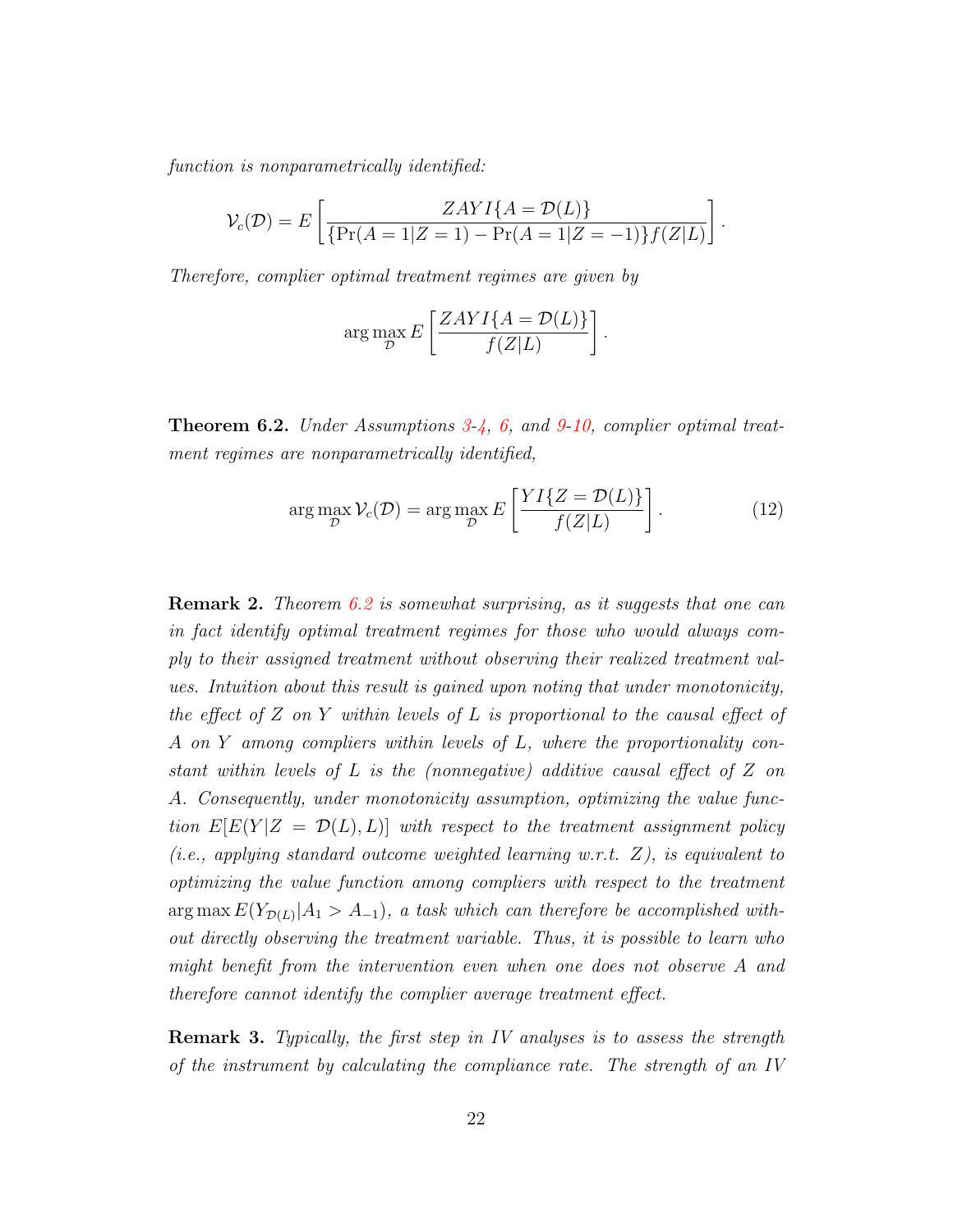is directly related to the performance of the corresponding estimator. When one does not observe the treatment, one can not guarantee that the IV and the treatment are strongly associated, in which case weak IV problem cannot necessarily be assessed [\(Bound et al.,](#page-51-6) [1995;](#page-51-6) [Small and Rosenbaum,](#page-54-5) [2008;](#page-54-5) [Baiocchi](#page-50-6) [et al.,](#page-50-6) [2010,](#page-50-6) [2014;](#page-50-7) [Ertefaie et al.,](#page-51-7) [2018\)](#page-51-7). In well designed randomized experiments subject to non-compliance, although not perfect, compliance nevertheless typically remains relatively high (i.e.,  $\geq 80\%$ ).

Empirical versions of equations in Theorems  $6.1$  and  $6.2$  give rise to estimators of value function and optimal treatment regime, respectively. Furthermore, it is relatively straightforward to show that results analogous to Section [G](#page-33-0) in the Supplementary Material also hold for complier optimal treatment regimes.

### <span id="page-22-0"></span>7 Discussion

In this paper, we have proposed a general instrumental variable approach to learning optimal treatment regimes under endogeneity. To our knowledge, this is the first result for estimating optimal regimes when no unmeasured confounding fails to hold. Specifically, we established identification of both value function  $E[Y_{\mathcal{D}(L)}]$  for a given regime  $\mathcal D$  and optimal regimes  $\arg \max_{\mathcal{D}} E[Y_{\mathcal{D}(L)}]$  with the aid of a binary IV. We also constructed novel multiply robust classification-based estimators. Furthermore, we proposed to identify and estimate optimal treatment regimes among compliers under monotonicity. In the latter case, we established the somewhat surprising result that complier optimal treatment regimes can be consistently estimated without accessing compliance information. Our approach was illustrated via extensive simulation studies and a real data application.

The proposed methods may be improved or extended in several directions. Sometimes the values of instruments are unknown and must be estimated using the data [\(Baiocchi et al.,](#page-50-7) [2014;](#page-50-7) [Ertefaie et al.,](#page-51-7) [2018\)](#page-51-7), e.g., preferencebased IVs [\(Brookhart and Schneeweiss,](#page-51-8) [2007\)](#page-51-8). Understanding the implication for inference of empirically defining IV is a fruitful avenue of future research.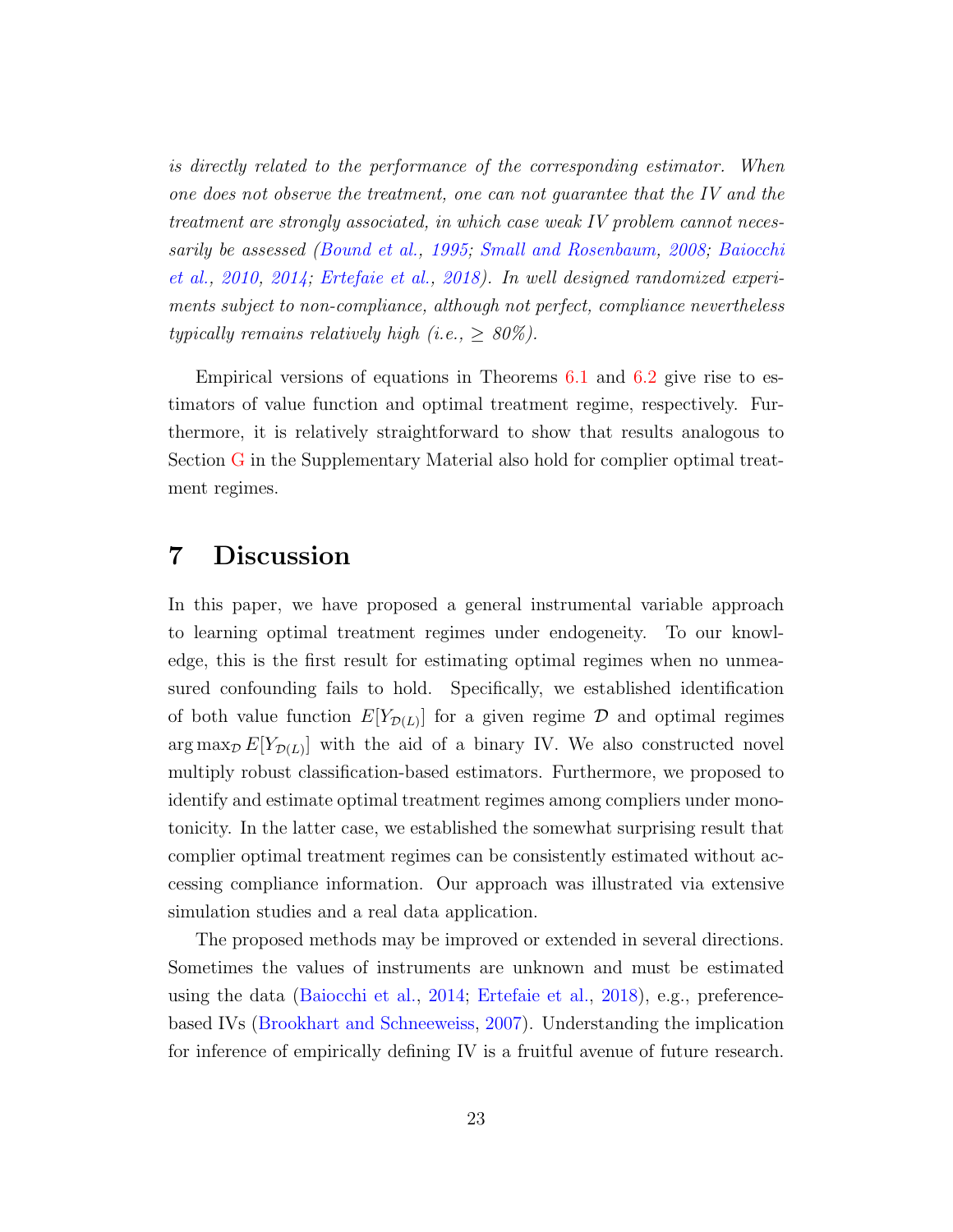Moreover, as mentioned in Remark [3,](#page-21-1) it is known that weak IVs can be problematic [\(Bound et al.,](#page-51-6) [1995;](#page-51-6) [Small and Rosenbaum,](#page-54-5) [2008;](#page-54-5) [Baiocchi et al.,](#page-50-6) [2010,](#page-50-6) [2014;](#page-50-7) [Ertefaie et al.,](#page-51-7) [2018\)](#page-51-7). It may be possible to estimate optimal treatment regimes by empirically building stronger instruments [\(Baiocchi et al.,](#page-50-6) [2010;](#page-50-6) [Zubizarreta et al.,](#page-57-7) [2013;](#page-57-7) [Baiocchi et al.,](#page-50-7) [2014;](#page-50-7) [Ertefaie et al.,](#page-51-7) [2018\)](#page-51-7).

The proposed methods can also be modified in case of a censored survival outcome by accounting for possibly dependent censoring, thus providing extensions to [Zhao et al.](#page-57-2) [\(2015b\)](#page-57-2); [Cui et al.](#page-51-4) [\(2017\)](#page-51-4) to leverage an IV. In addition, trials with multiple treatment arms occur frequently. Thus a potential extension of our method is in the direction of multicategory classification [\(Sun](#page-55-5) [et al.,](#page-55-5) [2017;](#page-55-5) [Zhou et al.,](#page-57-8) [2018b;](#page-57-8) [Qi et al.,](#page-53-5) [2019b\)](#page-53-5). Furthermore, personalized dose finding [\(Chen et al.,](#page-51-3) [2016;](#page-51-3) [Zhou et al.,](#page-57-9) [2018a\)](#page-57-9) with unmeasured confounding is also of interest. Finally, it would be of interest to extend our methods to mobile health dynamic treatment regimes where a sequence of decision rules need to be learned under endogeneity [\(Robins,](#page-54-2) [2004;](#page-54-2) [Zhang et al.,](#page-56-9) [2013;](#page-56-9) [Laber](#page-52-10) [et al.,](#page-52-10) [2014b;](#page-52-10) [Zhao et al.,](#page-57-1) [2015a;](#page-57-1) [Luckett et al.,](#page-53-6) [2019\)](#page-53-6).

### 8 Funding

The authors were supported by NIH funding: R01CA222147 and R01AI127271.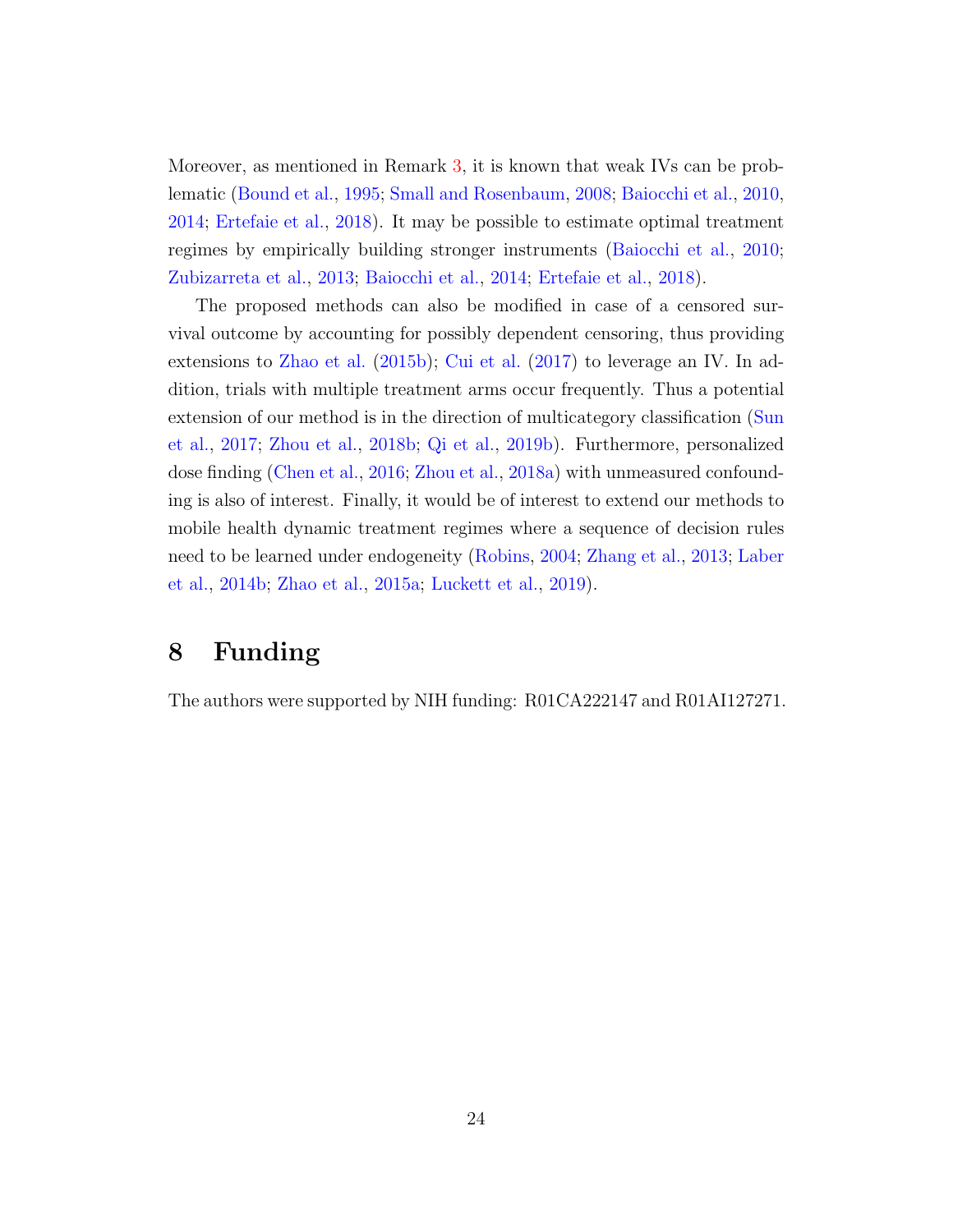Appendix

## A Proof of Theorem [2.1](#page-9-0)

Proof. We first note that

$$
E\left[\frac{ZI\{D(L) = A\}YA}{\delta(L)f(Z|L)}\right]
$$
  
\n
$$
= E\left[\sum_{a} \frac{ZI\{A = a\}I\{D(L) = a\}Y_{a}a}{\delta(L)f(Z|L)}\right]
$$
  
\n
$$
= E\left[\sum_{a} \frac{ZI\{A = a\}I\{D(L) = a\}E[Y_{a}|L, U]a}{\delta(L)f(Z|L)}\right]
$$
  
\n
$$
= E\left[\sum_{a} \frac{Z\Pr(A = a|L, U, Z)I\{D(L) = a\}E[Y_{a}|L, U]a}{\delta(L)f(Z|L)}\right]
$$
  
\n
$$
= E\left[\frac{\Pr(A = 1|L, U, Z = 1)I\{D(L) = 1\}E[Y_{1}|L, U]\}}{\delta(L)}\right]
$$
  
\n
$$
- E\left[\frac{\Pr(A = 1|L, U, Z = -1)I\{D(L) = 1\}E[Y_{1}|L, U]\}}{\delta(L)}\right]
$$
  
\n
$$
+ E\left[\frac{\Pr(A = -1|L, U, Z = 1)I\{D(L) = -1\}E[Y_{-1}|L, U]\}}{\delta(L)}\right]
$$
  
\n
$$
= E\left[\frac{\Pr(A = -1|L, U, Z = -1)I\{D(L) = -1\}E[Y_{-1}|L, U]\}}{\delta(L)}\right]
$$
  
\n
$$
= E\left[\frac{\Pr(A = 1|L, U, Z = 1) - \Pr(A = 1|L, U, Z = -1)|I\{D(L) = 1\}E[Y_{1}|L, U]\}}{\delta(L)}\right]
$$
  
\n
$$
+ E\left[\frac{\Pr(A = 1|L, U, Z = 1) - \Pr(A = 1|L, U, Z = -1)|I\{D(L) = -1\}E[Y_{-1}|L, U]\}}{\delta(L)}\right]
$$
  
\n
$$
\equiv (I).
$$

In order to maximize counterfactual mean  $E[Y_{\mathcal{D}(L)}]$ , we only need Assump-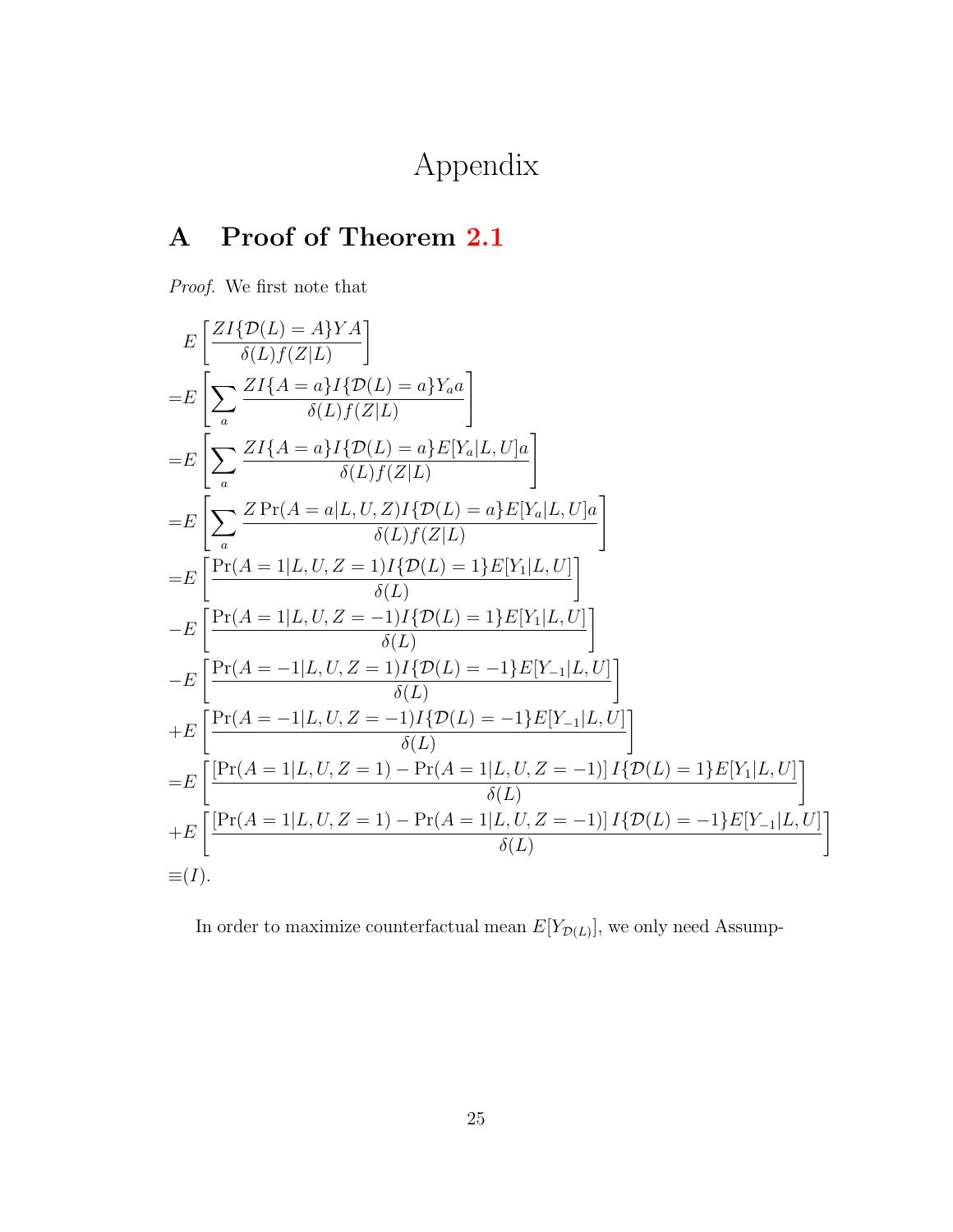tion [7](#page-8-1) rather than Assumption [8.](#page-8-2) To see this, note that

$$
E[Y_1|L, U]I\{\mathcal{D}(L) = 1\} + E[Y_{-1}|L, U]I\{\mathcal{D}(L) = -1\}
$$
  
= 
$$
(E[Y_1|L, U] - E[Y_{-1}|L, U])I\{\mathcal{D}(L) = 1\} + E[Y_{-1}|L, U]I\{\mathcal{D}(L) = 1\} + E[Y_{-1}|L, U]I\{\mathcal{D}(L) = -1\}
$$
  
= 
$$
(E[Y_1|L, U] - E[Y_{-1}|L, U])I\{\mathcal{D}(L) = 1\} + E[Y_{-1}|L, U].
$$

By Assumption [7,](#page-8-1) we further have that

$$
(I) = E\left[\frac{\Pr(A = 1|U, L, Z = 1) - \Pr(A = 1|U, L, Z = -1)}{\delta(L)\{(E[Y_1|L, U] - E[Y_{-1}|L, U])I\{\mathcal{D}(L) = 1\} + E[Y_{-1}|L, U]\}^{-1}}\right]
$$
  
\n
$$
= E\left\{(E[Y_1|L, U] - E[Y_{-1}|L, U])I\{\mathcal{D}(L) = 1\} + \frac{\Pr(A = 1|U, L, Z = 1) - \Pr(A = 1|U, L, Z = -1)}{\delta(L)}E[Y_{-1}|L, U]\right\}
$$
  
\n
$$
= E\left[E(Y_1 - Y_{-1}|L)I\{\mathcal{D}(L) = 1\}\right]
$$
  
\n
$$
+ E\left\{\frac{[\Pr(A = 1|U, L, Z = 1) - \Pr(A = 1|U, L, Z = -1)]E[Y_{-1}|L, U]}{\delta(L)}\right\}
$$
  
\n
$$
= E\left[E(Y_1 - Y_{-1}|L)I\{\mathcal{D}(L) = 1\}\right] + E[\kappa(L, U)],
$$

where the second term  $E[\kappa(L,U)]$  doesn't depend on  ${\mathcal{D}}.$  Recall that

$$
\arg\max_{\mathcal{D}} E[Y_{\mathcal{D}(L)}] = \arg\max_{\mathcal{D}} E[E(Y_1 - Y_{-1}|L)I\{\mathcal{D}(L) = 1\}],
$$

so maximizing  $(I)$  is equivalent to maximizing  $E[Y_{\mathcal{D}(L)}].$ 

Furthermore, by Assumption [8,](#page-8-2)

$$
(I) = E (I \{ \mathcal{D}(L) = 1 \} E[Y_1 | L, U] + I \{ \mathcal{D}(L) = -1 \} E[Y_{-1} | L, U])
$$
  
= E[Y<sub>\mathcal{D}(L)</sub>].

 $\Box$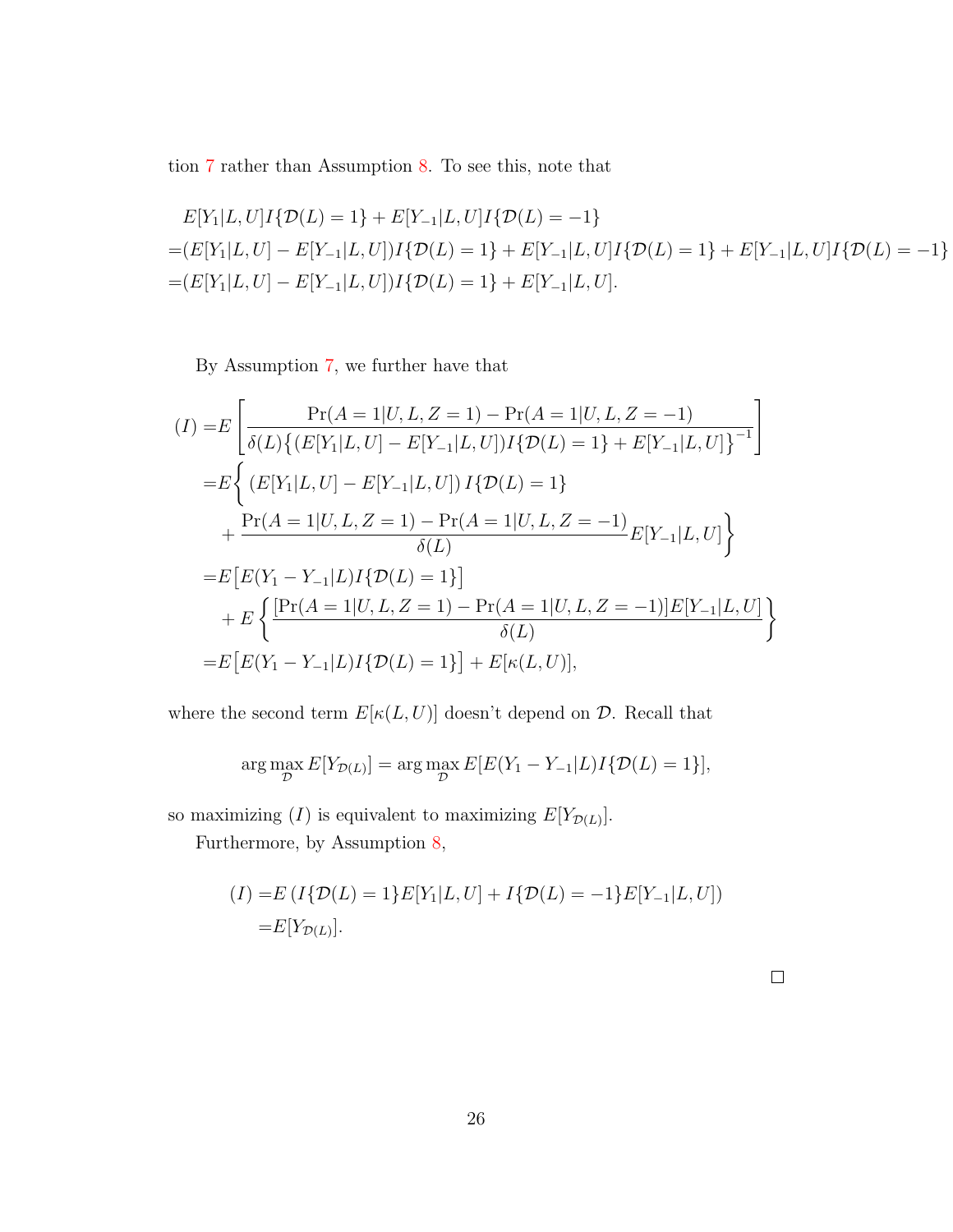# B Proof of Theorem [2.2](#page-9-1)

Proof.

$$
E\left[\frac{I\{D(L)=Z\}Y}{\delta(L)f(Z|L)}\right]
$$
\n
$$
=E\left[\sum_{a}\frac{I\{D(L)=Z\}Y_{a}I\{A=a\}}{\delta(L)f(Z|L)}\right]
$$
\n
$$
=E\left[\sum_{a}\frac{I\{D(L)=Z\}E[Y_{a}|L,U]\Pr(A=a|L,U,Z)}{\delta(L)f(Z|L)}\right]
$$
\n
$$
=E\left[\frac{\Pr(A=1|L,U,Z=1)I\{D(L)=1\}E[Y_{1}|L,U]}{\delta(L)}\right]
$$
\n
$$
+E\left[\frac{\Pr(A=1|L,U,Z=-1)I\{D(L)=-1\}E[Y_{1}|L,U]}{\delta(L)}\right]
$$
\n
$$
+E\left[\frac{\Pr(A=-1|L,U,Z=1)I\{D(L)=1\}E[Y_{-1}|L,U]}{\delta(L)}\right]
$$
\n
$$
+E\left[\frac{\Pr(A=-1|L,U,Z=-1)I\{D(L)=-1\}E[Y_{-1}|L,U]}{\delta(L)}\right]
$$
\n
$$
=E\left[\frac{[\Pr(A=1|L,U,Z=1)-\Pr(A=1|L,U,Z=-1)]I\{D(L)=1\}E[Y_{1}|L,U]}{\delta(L)}\right]
$$
\n
$$
+E\left[\frac{\Pr(A=1|L,U,Z=1)-\Pr(A=1|L,U,Z=-1)]I\{D(L)=-1\}E[Y_{-1}|L,U]}{\delta(L)}\right]
$$
\n
$$
+E\left[\frac{\Pr(A=1|L,U,Z=-1)E[Y_{1}|L,U]}{\delta(L)}\right]
$$
\n
$$
=E\left[E[Y_{1}-Y_{-1}|L]I\{D(L)=1\}\right] + E\left[\kappa(L,U)\right],
$$

where

$$
\kappa(L, U) = \frac{[\Pr(A = 1 | U, L, Z = 1) - \Pr(A = 1 | U, L, Z = -1)] E[Y_{-1} | L, U]}{\delta(L)} + \frac{\Pr(A = 1 | L, U, Z = -1) E[Y_1 | L, U] + \Pr(A = -1 | L, U, Z = -1) E[Y_{-1} | L, U]}{\delta(L)}.
$$

 $\Box$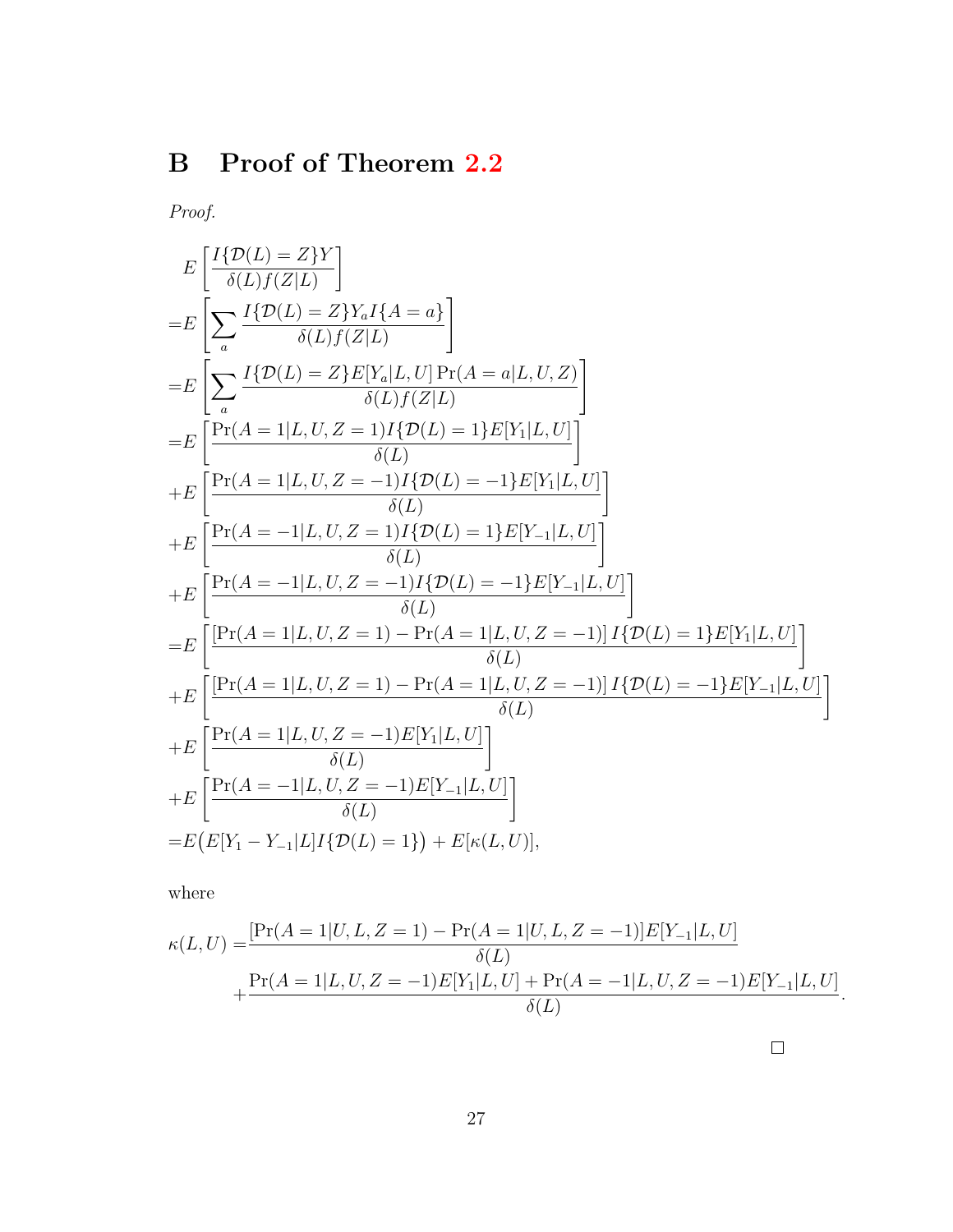## C Proof of Theorem [3.1](#page-14-1)

*Proof.* For  $\Delta_{\mathcal{D}}^{*(1)}$ , we have that

$$
2E\left[W_{MR}^{*(1)}I\{A = \mathcal{D}(L)\}\right]
$$
  
=  $E\left[W_{MR}^{*(1)}[2I\{A = \mathcal{D}(L)\}-1]\right] + E\left[W_{MR}^{*(1)}\right]$   
=  $E\left[W_{MR}^{*(1)}A\mathcal{D}(L)\right] + E\left[W_{MR}^{*(1)}\right]$   
=  $E\left[\left\{\frac{Z}{\delta(L,\beta^*)f^*(Z|L)}\left[Y - A\Delta(L,\theta^*) - E^*[Y|Z = -1, L] + \Delta(L,\theta^*)E^*[A|Z = -1, L]\right] + \Delta(L,\theta^*)\right\}\mathcal{D}(L)\right] + E\left[W_{MR}^{*(1)}\right]$   
=  $E\left[\Delta(L)\mathcal{D}(L)\right] + E\left[W_{MR}^{*(1)}\right],$ 

where the last equality holds under any of  $\mathcal{M}'_1$ ,  $\mathcal{M}'_2$ , or  $\mathcal{M}'_3$ , and the proof follows a similar argument of Theorem 6 in [Wang and Tchetgen Tchetgen](#page-55-3) [\(2018\)](#page-55-3).

For  $\Delta_{\mathcal{D}}^{*(2)}$ , we have that

$$
2E\left[W_{MR}^{*(2)}I\{Z = \mathcal{D}(L)\}\right]
$$
  
\n
$$
= E\left[W_{MR}^{*(2)}[2I\{Z = \mathcal{D}(L)\} - 1]\right] + E\left[W_{MR}^{*(2)}\right]
$$
  
\n
$$
= E\left[W_{MR}^{*(2)}Z\mathcal{D}(L)\right] + E\left[W_{MR}^{*(2)}\right]
$$
  
\n
$$
= E\left[\left\{\frac{Z}{\delta(L,\beta^*)f^*(Z|L)}\left[Y - A\Delta(L,\theta^*) - E^*[Y|Z = -1, L]\right] + \Delta(L,\theta^*)E^*[A|Z = -1, L]\right] + \Delta(L,\theta^*)\right\} \mathcal{D}(L)\right] + E\left[W_{MR}^{*(2)}\right]
$$
  
\n
$$
= E\left[\Delta(L)\mathcal{D}(L)\right] + E\left[W_{MR}^{*(2)}\right],
$$

where the last equality holds under any of  $\mathcal{M}'_1$ ,  $\mathcal{M}'_2$ , or  $\mathcal{M}'_3$ . This completes our proof.  $\Box$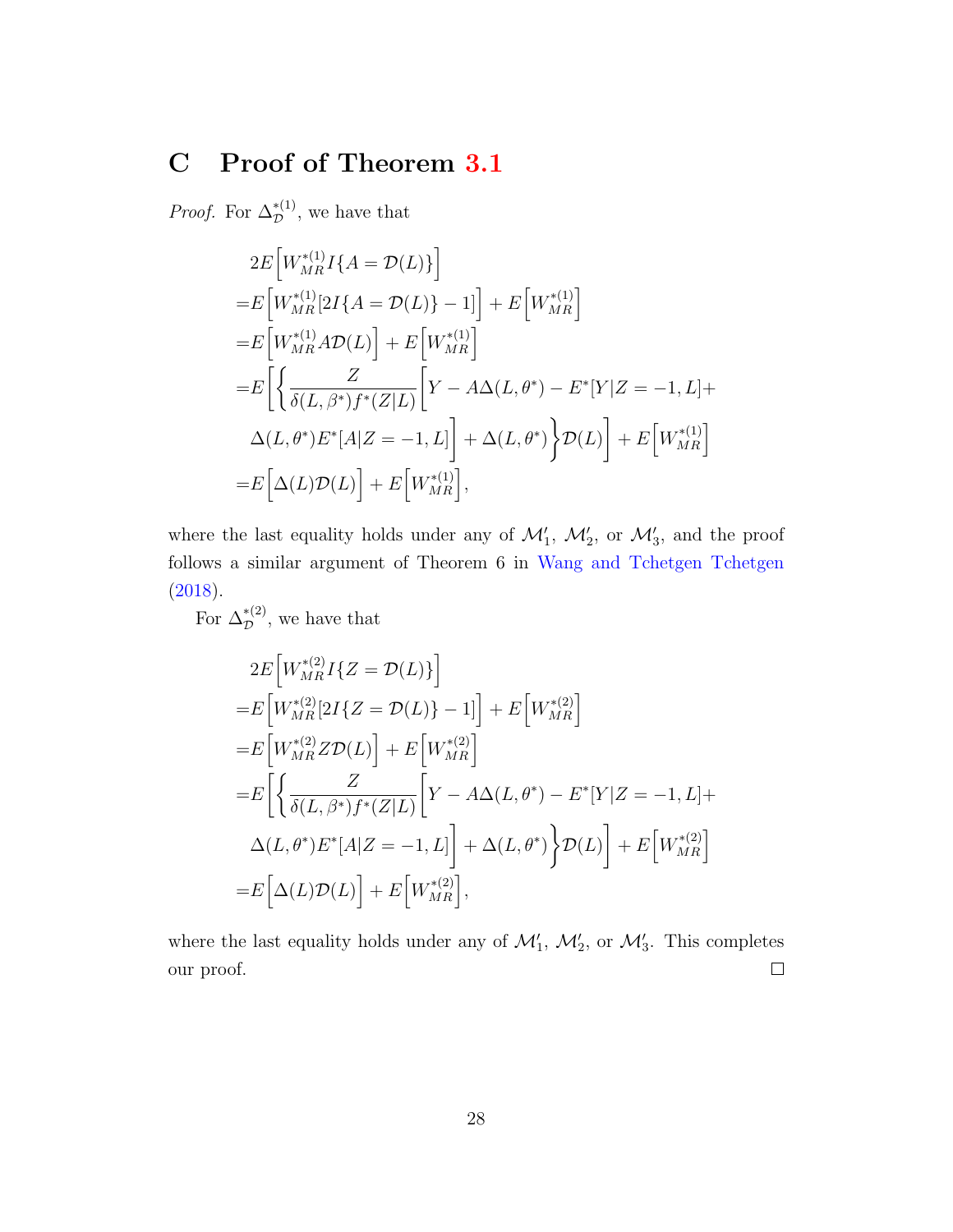## D Proof of Theorem [6.1](#page-20-3)

Proof. We have the following equality

$$
E\left[\frac{I\{\mathcal{D}(L) = A\}YAZ}{f(Z|L)}\right]
$$
  
\n
$$
=E\left[\sum_{a}\frac{I\{\mathcal{D}(L) = A\}Y_{a}I\{A = a\}aZ}{f(Z|L)}\right]
$$
  
\n
$$
=E\left[\sum_{z}\sum_{a}\frac{I\{\mathcal{D}(L) = a\}Y_{a}I\{A_{z} = a\}I\{Z = z\}az}{f(Z|L)}\right]
$$
  
\n
$$
=E\left[\sum_{z}\sum_{a}I\{\mathcal{D}(L) = a\}Y_{a}azI\{A_{z} = a\}\right]
$$
  
\n
$$
=E\left[I\{A_{1} = 1\}I\{\mathcal{D}(L) = 1\}Y_{1}\right] - E\left[I\{A_{-1} = 1\}I\{\mathcal{D}(L) = 1\}Y_{1}\right]
$$
  
\n
$$
-E\left[I\{A_{1} = -1\}I\{\mathcal{D}(L) = -1\}Y_{-1}\right] + E\left[I\{A_{-1} = -1\}I\{\mathcal{D}(L) = -1\}Y_{-1}\right]
$$
  
\n
$$
=E\left[I\{A_{1} = 1\}I\{\mathcal{D}(L) = 1\}Y_{1}\right] - E\left[I\{A_{-1} = 1\}I\{\mathcal{D}(L) = 1\}Y_{1}\right]
$$
  
\n
$$
+E\left[I\{A_{1} = -1\}I\{\mathcal{D}(L) = 1\}Y_{-1}\right] - E\left[I\{A_{-1} = -1\}I\{\mathcal{D}(L) = 1\}Y_{-1}\right]
$$
  
\n
$$
-E\left[I\{A_{1} = -1\}Y_{-1}\right] + E\left[I\{A_{-1} = -1\}Y_{-1}\right]
$$
  
\n
$$
=E\left[I\{\mathcal{D}(L) = 1\}Y_{1}\left[I\{A_{1} = 1\} - I\{A_{-1} = 1\}\right]\right] + E\left[I\{\mathcal{D}(L) = 1\}Y_{-1}\left[I\{A_{1} = -1\} - I\{A_{-1} = -1\}\right]\right] + \kappa
$$
  
\n<math display="</math>

where

$$
\kappa = -E[I\{A_1 = -1\}Y_{-1}] + E[I\{A_{-1} = -1\}Y_{-1}]
$$

$$
= E[[I\{A_1 = 1\} - I\{A_{-1} = 1\}]Y_{-1}]
$$

$$
= E[Y_{-1}|A_1 > A_{-1}] Pr(A_1 > A_{-1}).
$$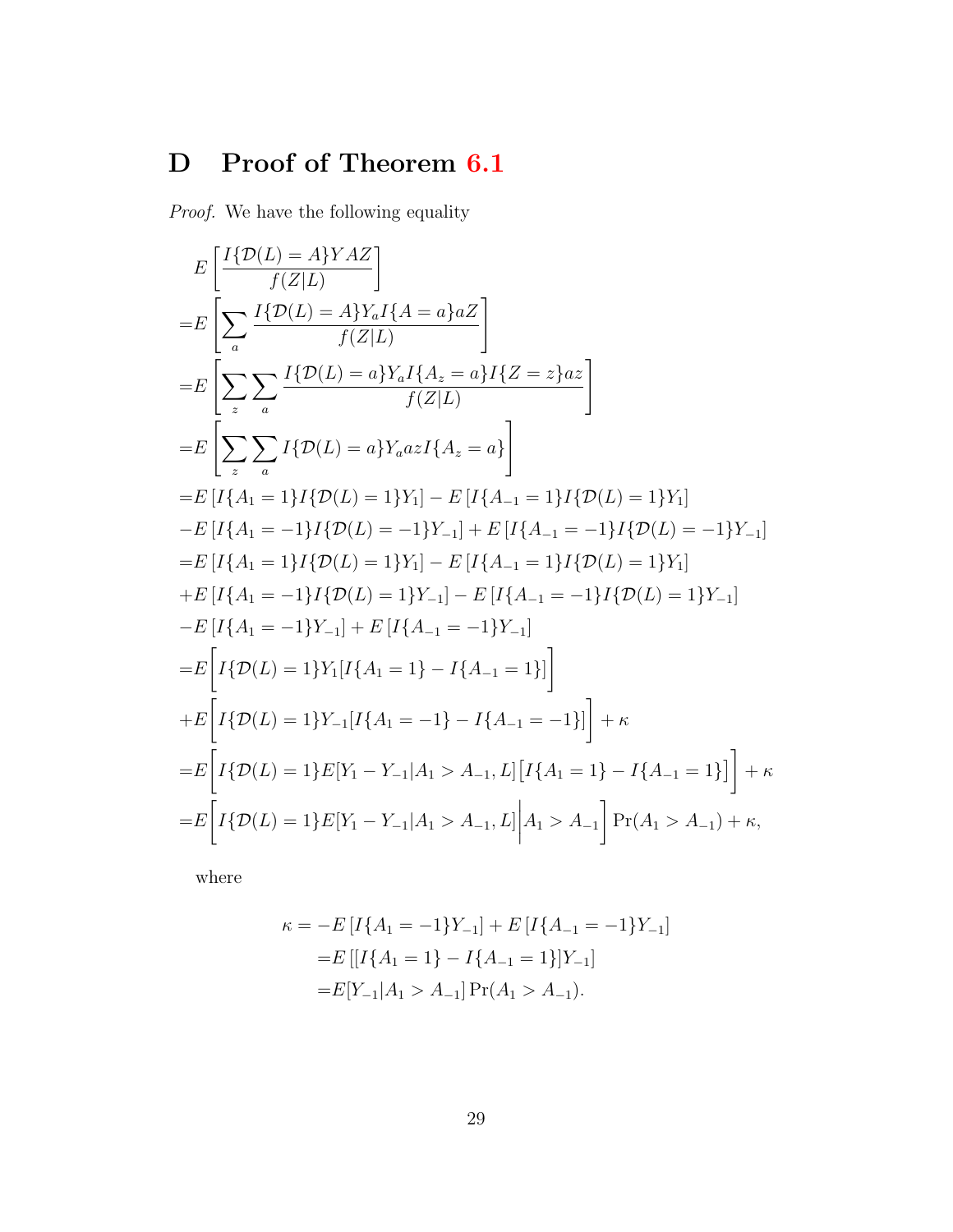Thus,

$$
E\left[\frac{ZAYI\{\mathcal{D}(L) = A\}}{\{Pr(A = 1|Z = 1) - Pr(A = 1|Z = -1)\}f(Z|L)}\right]
$$

identifies compliers' value function  $\mathcal{V}_c(\mathcal{D}),$  i.e.,

$$
E\bigg[I\{\mathcal{D}(L)=1\}E[Y_1|A_1>A_{-1},L]+I\{\mathcal{D}(L)=-1\}E[Y_{-1}|A_1>A_{-1},L]\bigg|A_1>A_{-1}\bigg].
$$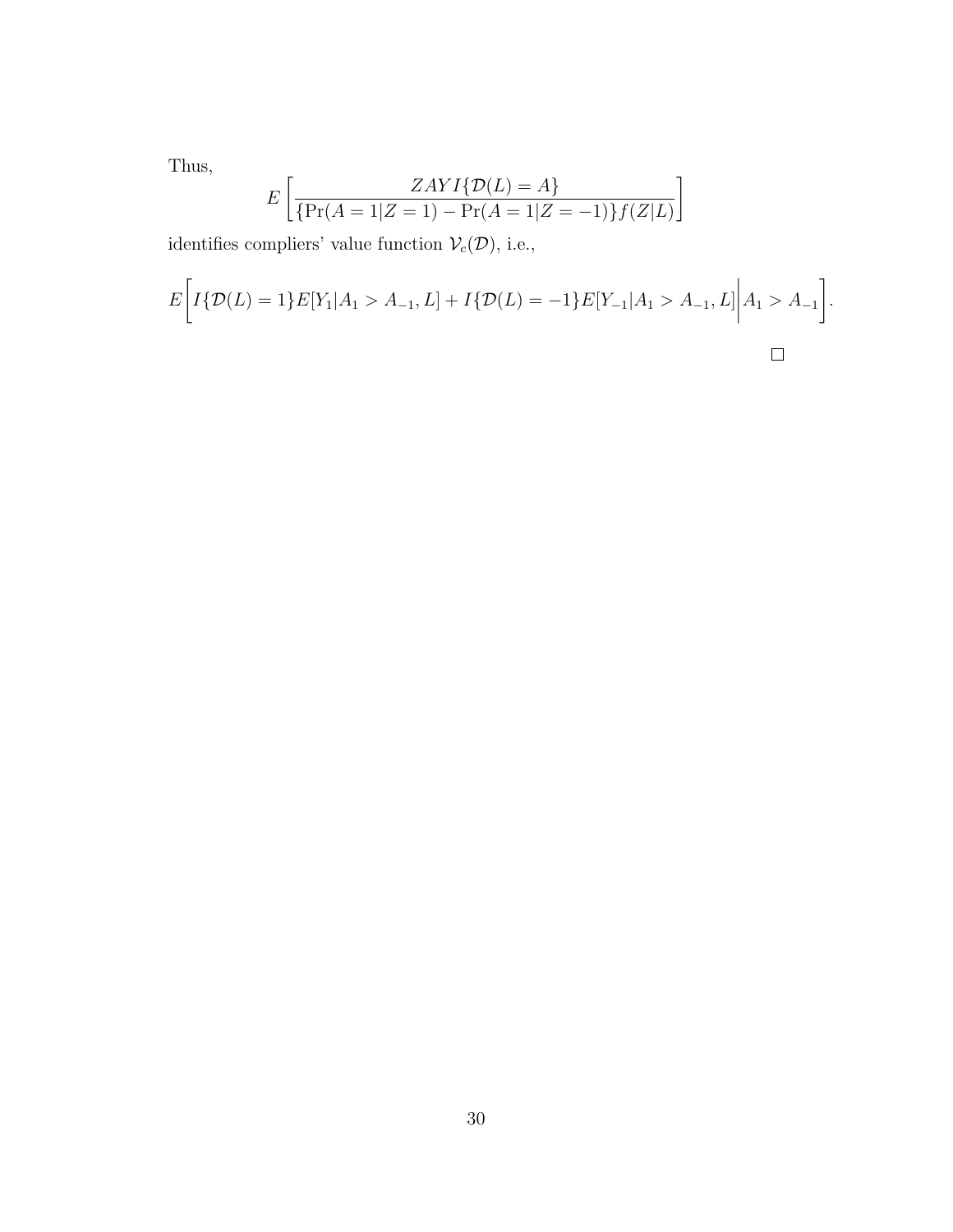## E Proof of Theorem [6.2](#page-21-0)

Proof. We have the following equality

$$
E\left[\frac{I\{\mathcal{D}(L) = Z\}Y}{f(Z|L)}\right]
$$
  
\n
$$
=E\left[\sum_{a}\frac{I\{\mathcal{D}(L) = Z\}Y_{a}I\{A = a\}}{f(Z|L)}\right]
$$
  
\n
$$
=E\left[\sum_{z}\sum_{a}\frac{I\{\mathcal{D}(L) = z\}Y_{a}I\{A_{z} = a\}I\{Z = z\}}{f(Z|L)}\right]
$$
  
\n
$$
=E\left[\sum_{z}\sum_{a}I\{\mathcal{D}(L) = z\}Y_{a}I\{A_{z} = a\}\right]
$$
  
\n
$$
=E\left[I\{A_{1} = 1\}I\{\mathcal{D}(L) = 1\}Y_{1}\right] + E\left[I\{A_{-1} = 1\}I\{\mathcal{D}(L) = -1\}Y_{1}\right]
$$
  
\n
$$
+E\left[I\{A_{1} = -1\}I\{\mathcal{D}(L) = 1\}Y_{-1}\right] + E\left[I\{A_{-1} = -1\}I\{\mathcal{D}(L) = -1\}Y_{-1}\right]
$$
  
\n
$$
=E\left[I\{A_{1} = 1\}I\{\mathcal{D}(L) = 1\}Y_{-1}\right] - E\left[I\{A_{-1} = 1\}I\{\mathcal{D}(L) = 1\}Y_{-1}\right]
$$
  
\n
$$
+E\left[I\{A_{1} = -1\}I\{\mathcal{D}(L) = 1\}Y_{-1}\right] - E\left[I\{A_{-1} = -1\}I\{\mathcal{D}(L) = 1\}Y_{-1}\right]
$$
  
\n
$$
+E\left[I\{A_{-1} = 1\}Y_{1}\right] + E\left[I\{A_{-1} = -1\}Y_{-1}\right]
$$
  
\n
$$
=E\left[I\{\mathcal{D}(L) = 1\}Y_{1}\left[I\{A_{1} = 1\} - I\{A_{-1} = 1\}\right]\right] + \kappa
$$
  
\n
$$
=E\left[I\{\mathcal{D}(L) = 1\}Y_{-1}\left[I\{A_{1} = -1\} - I\{A_{-1} = -1\}\right]\right] +
$$

where  $\kappa = E[I{A_{-1} = 1}Y_1] + E[I{A_{-1} = -1}Y_{-1}]$  does not depend on  $D$ . This completes our proof.  $\Box$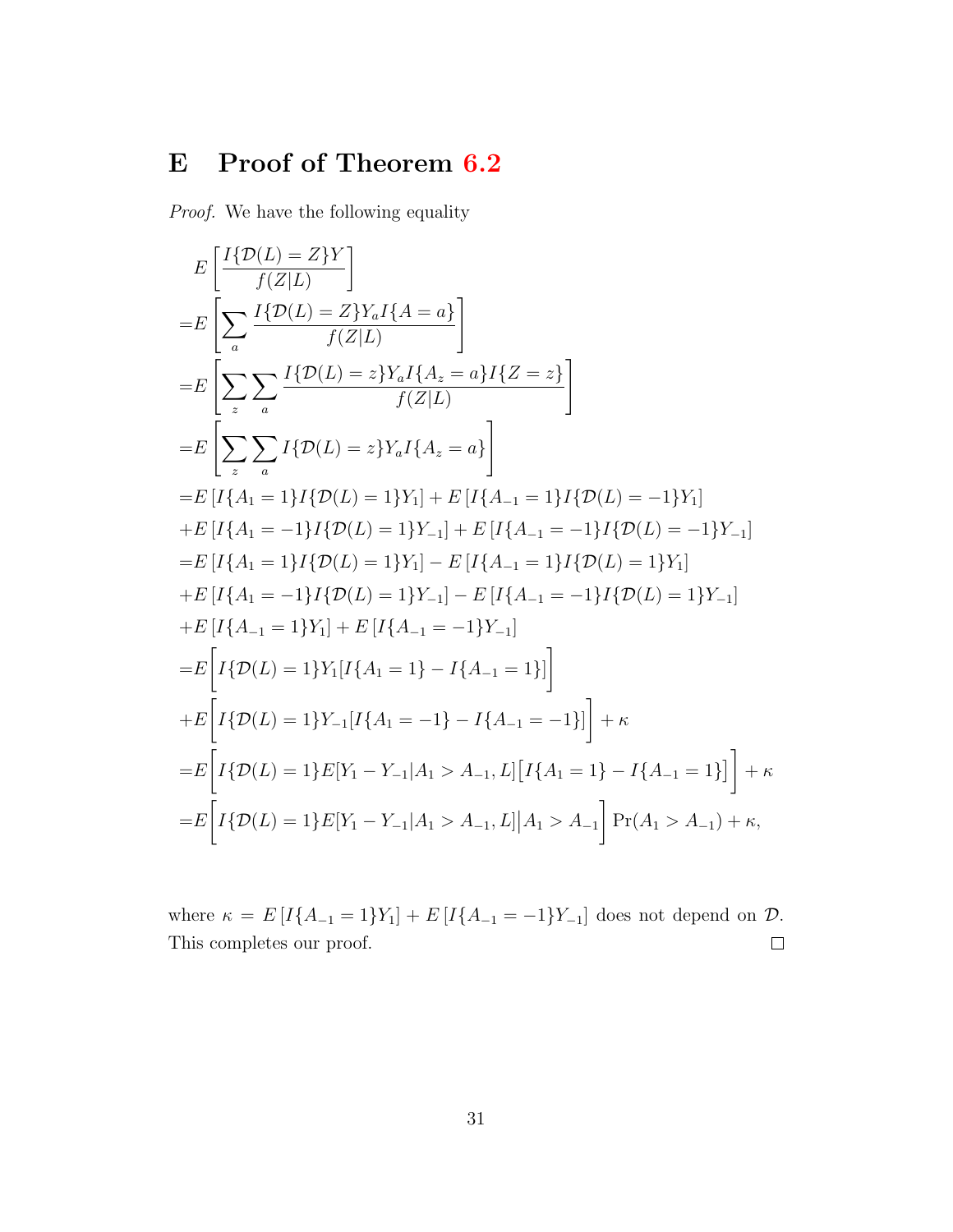## Supplementary Material

## <span id="page-31-0"></span>F Lower and upper bounds of  $E[Y_{\mathcal{D}(L)}]$

**Lemma F.1.** Provided that  $Z$  is a valid causal IV (as defined by [Balke and](#page-50-8) [Pearl](#page-50-8)  $(1997)$ ) and outcome Y is binary, we have the following lower and upper bounds of the value function,

$$
E\{\omega_1(L)[\mathcal{L}(L)I\{\mathcal{D}(L) = 1\} + \mathcal{L}_{-1}(L)] + \omega_{-1}(L)[-U(L)I\{\mathcal{D}(L) = -1\} + \mathcal{L}_1(L)]\}
$$
  
\n
$$
\leq E[\mathcal{L}_1(L)I\{\mathcal{D}(L) = 1\} + \mathcal{L}_{-1}(L)I\{\mathcal{D}(L) = -1\}] \leq E[Y_{\mathcal{D}(L)}],
$$
  
\n
$$
E\{\omega_1(L)[U(L)I\{\mathcal{D}(L) = 1\} + U_{-1}(L)] + \omega_{-1}(L)[-L(L)I\{\mathcal{D}(L) = -1\} + U_{1}(L)]\}
$$
  
\n
$$
\geq E[U_1(L)I\{\mathcal{D}(L) = 1\} + U_{-1}(L)I\{\mathcal{D}(L) = -1\}] \geq E[Y_{\mathcal{D}(L)}],
$$

where  $\omega_1(l), \omega_{-1}(l) \geq 0$ ,  $\omega_1(l) + \omega_{-1}(l) = 1$  for any l,

$$
\mathcal{L}(l) = \mathcal{L}_{1}(l) - \mathcal{U}_{-1}(l) = \max \left\{\begin{array}{c} p_{-1,-1,-1,l} + p_{1,1,1,l} - 1 \\ p_{-1,-1,1,l} + p_{1,1,1,l} - 1 \\ p_{1,1,-1,l} + p_{-1,-1,1,l} - 1 \\ p_{-1,-1,-1,l} + p_{1,1,-1,l} - 1 \\ p_{-1,-1,-1,l} + p_{1,1,-1,l} + p_{1,-1,1,l} + p_{1,1,1,l} - 2 \\ p_{-1,-1,-1,l} + 2p_{1,1,-1,l} + p_{-1,-1,1,l} + p_{-1,1,1,l} - 2 \\ p_{-1,-1,-1,l} + p_{1,1,-1,l} + 2p_{-1,-1,1,l} + p_{1,1,1,l} - 2 \\ p_{-1,-1,-1,l} + p_{-1,1,-1,l} + p_{-1,-1,1,l} + 2p_{1,1,1,l} - 2 \end{array}\right\},
$$

$$
\mathcal{U}(l) = \mathcal{U}_1(l) - \mathcal{L}_{-1}(l) = \min \left\{ \begin{array}{c} 1 - p_{1,-1,-1,l} - p_{-1,1,1,l} \\ 1 - p_{-1,1,-1,l} - p_{1,-1,1,l} \\ 1 - p_{-1,1,1,l} - p_{1,-1,-1,l} \\ 1 - p_{-1,1,1,l} - p_{1,-1,1,l} \\ 2 - 2p_{-1,1,-1,l} - p_{1,-1,-1,l} - p_{1,-1,1,l} - p_{1,1,1,l} \\ 2 - p_{-1,1,-1,l} - 2p_{1,-1,-1,l} - p_{-1,-1,1,l} - p_{-1,1,1,l} \\ 2 - p_{1,-1,-1,l} - p_{1,1,-1,l} - 2p_{-1,1,1,l} - p_{1,-1,1,l} \\ 2 - p_{-1,-1,-1,l} - p_{-1,1,-1,l} - p_{-1,1,1,l} - 2p_{1,-1,1,l} \end{array} \right\},
$$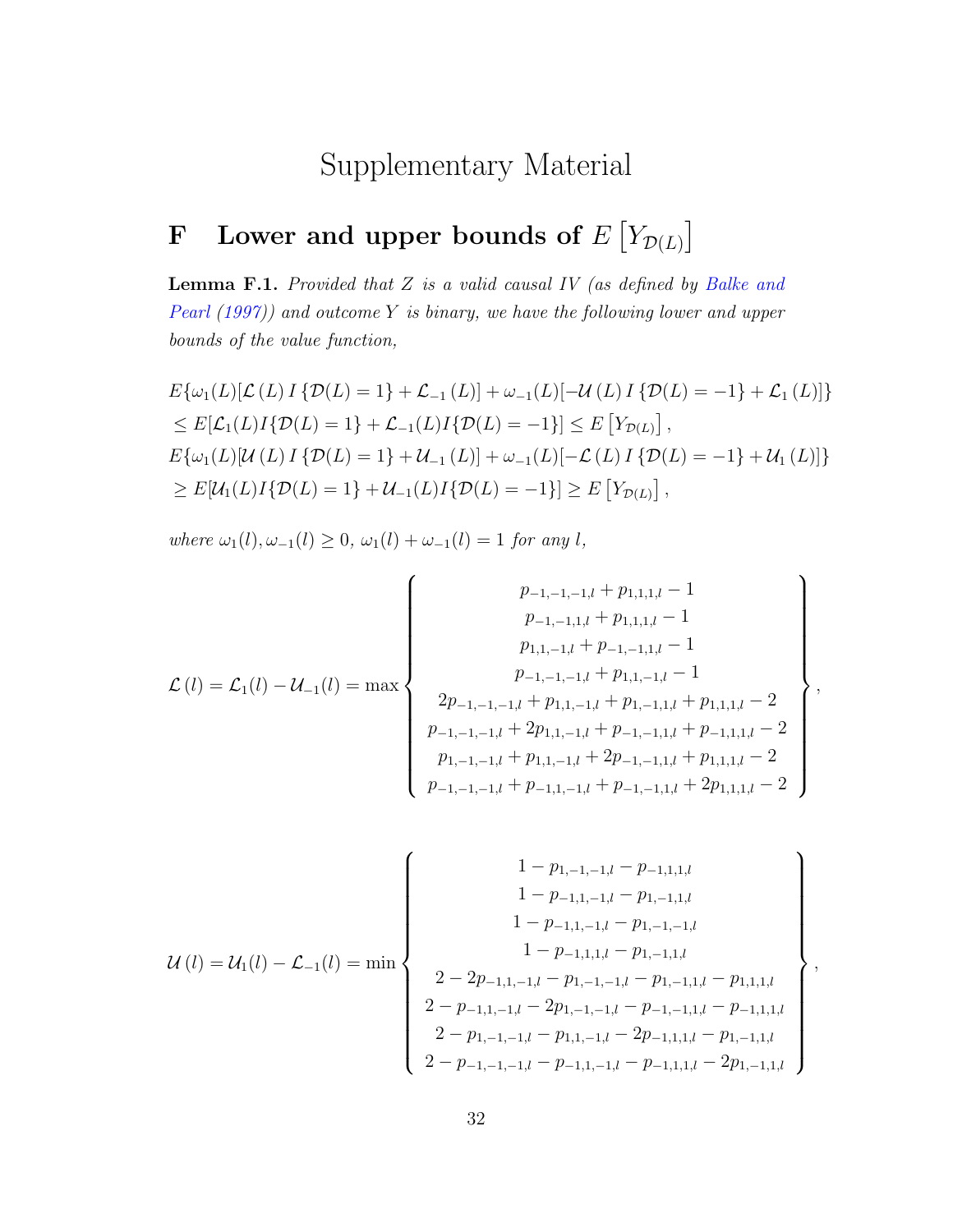$$
\mathcal{L}_{-1}(l) = \max \left\{ \begin{array}{c} p_{1,-1,1,l} \\ p_{1,-1,-1,l} + p_{1,1,-1,l} - p_{-1,-1,1,l} - p_{1,1,1,l} \\ p_{-1,1,-1,l} + p_{1,-1,-1,l} - p_{-1,-1,1,l} - p_{-1,1,1,l} \end{array} \right\},
$$
\n
$$
\mathcal{U}_{-1}(l) = \min \left\{ \begin{array}{c} 1-p_{-1,-1,1,l} \\ p_{-1,1,-1,l} + p_{1,-1,-1,l} + p_{1,-1,1,l} + p_{1,1,1,l} \\ 1-p_{-1,-1,1,l} + p_{1,-1,1,l} + p_{1,-1,1,l} + p_{1,1,1,l} \\ p_{1,-1,-1,l} + p_{1,1,-1,l} + p_{-1,1,1,l} + p_{1,-1,1,l} \end{array} \right\},
$$
\n
$$
\mathcal{L}_{1}(l) = \max \left\{ \begin{array}{c} p_{1,1,-1,l} \\ p_{1,1,-1,l} \\ p_{1,1,1,l} \\ -p_{-1,1,-1,l} - p_{-1,1,-1,l} + p_{-1,-1,1,l} + p_{1,1,1,l} \\ -p_{-1,1,-1,l} - p_{1,-1,-1,l} + p_{1,-1,1,l} + p_{1,1,1,l} \\ 1-p_{-1,1,1,l} \\ 1-p_{-1,1,1,l} + p_{1,-1,1,l} + p_{1,1,1,l} \end{array} \right\},
$$

and  $p_{y,a,z,l}$  denotes  $Pr(Y = y, A = a | Z = z, L = l).$ 

Proof. We consider construction of bounds for the value function with a valid IV. Note that

<span id="page-32-0"></span>
$$
E[Y_{\mathcal{D}(L)}|L] = E(Y_1|L) I \{ \mathcal{D}(L) = 1 \} + E(Y_{-1}|L) I \{ \mathcal{D}(L) = -1 \},
$$
  
\n
$$
E[Y_{\mathcal{D}(L)}|L] = E(Y_1 - Y_{-1}|L) I \{ \mathcal{D}(L) = 1 \} + E(Y_{-1}|L),
$$
  
\n
$$
E[Y_{\mathcal{D}(L)}|L] = E(Y_{-1} - Y_1|L) I \{ \mathcal{D}(L) = -1 \} + E(Y_1|L).
$$

By the results from [Balke and Pearl](#page-50-8) [\(1997\)](#page-50-8), one has the following bounds,

<span id="page-32-1"></span>
$$
\omega_1(L)[\mathcal{L}(L) I \{ \mathcal{D}(L) = 1 \} + \mathcal{L}_{-1}(L)] + \omega_{-1}(L)[-U(L) I \{ \mathcal{D}(L) = -1 \} + \mathcal{L}_1(L)]
$$
  
\n
$$
\leq \mathcal{L}_1(L)I\{ \mathcal{D}(L) = 1 \} + \mathcal{L}_{-1}(L)I\{ \mathcal{D}(L) = -1 \} \leq E[Y_{\mathcal{D}(L)}|L],
$$
(13)  
\n
$$
\omega_1(L)[U(L) I \{ \mathcal{D}(L) = 1 \} + U_{-1}(L)] + \omega_{-1}(L)[-L(L) I \{ \mathcal{D}(L) = -1 \} + U_{1}(L)]
$$
  
\n
$$
\geq U_1(L)I\{ \mathcal{D}(L) = 1 \} + U_{-1}(L)I\{ \mathcal{D}(L) = -1 \} \geq E[Y_{\mathcal{D}(L)}|L],
$$
(14)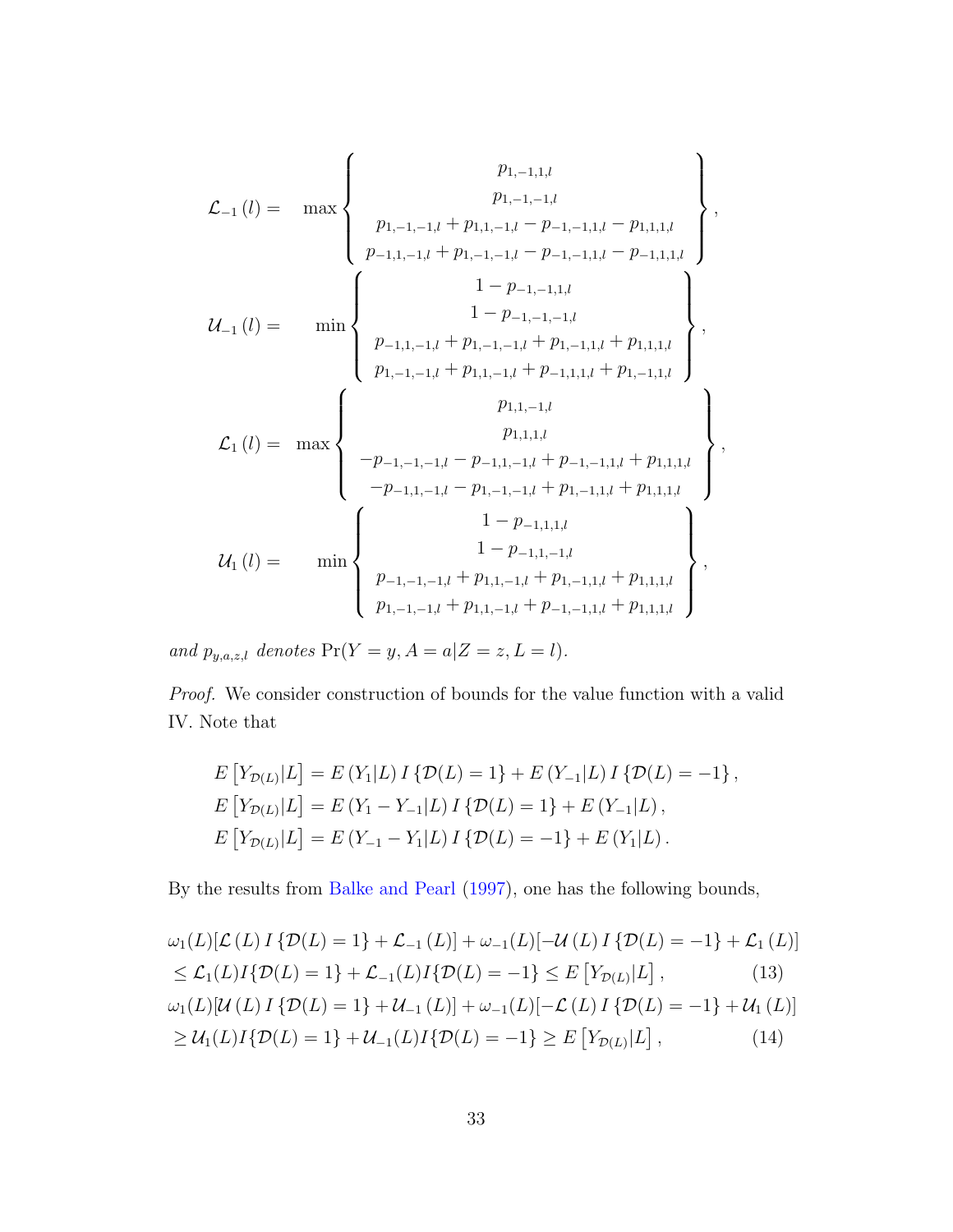where  $\omega_1(L), \omega_{-1}(L) \geq 0$ ,  $\omega_1(L) + \omega_{-1}(L) = 1$ ,  $\mathcal{L}(L)$  and  $\mathcal{U}(L)$  are lower and upper bounds for  $E(Y_1 - Y_{-1}|L)$  given by [Balke and Pearl](#page-50-8) [\(1997\)](#page-50-8), while  $\mathcal{L}_{-1}(L), \mathcal{U}_{-1}(L), \mathcal{L}_{1}(L), \mathcal{U}_{1}(L)$  are lower and upper bounds for  $E(Y_{-1}|L)$ and  $E(Y_1|L)$  obtained by [Balke and Pearl](#page-50-8) [\(1997\)](#page-50-8). Therefore, we complete the proof by taking expectations on both sides of Equations [\(13\)](#page-32-0) and [\(14\)](#page-32-1).  $\Box$ 

Because it is not possible to directly maximize  $E[Y_{\mathcal{D}(L)}]$ , one may neverthe less proceed by maximizing the minimum value function  $E[\mathcal{L}_1(L)I\{\mathcal{D}(L) =$  $1$ } +  $\mathcal{L}_{-1}(L)I\{\mathcal{D}(L) = -1\}$ ] and its lower bounds with user-specified weights  $\omega_1(\cdot)$  and  $\omega_{-1}(\cdot)$  which may reflect personal preferences. For instance, if  $A =$  $-1$  refers to placebo, the safest regime might be maximizing  $E[\mathcal{L}(L) I{\{\mathcal{D}(L) = L\}}]$ 1}, i.e., assigning only  $A = 1$  to those for whom  $\mathcal{L}(L) > 0$ . Note that maximizing  $E\left[\mathcal{L}(L) I\{\mathcal{D}(L) = 1\}\right]$  and  $E\left[\mathcal{U}(L) I\{\mathcal{D}(L) = -1\}\right]$  would recommend two conflicting treatments to patients whose  $(\mathcal{L}(L), \mathcal{U}(L))$  covers 0, i.e., the treatment decision remains ambiguous to those patients. We caution that the interval estimate for whom  $(\mathcal{L}(L), \mathcal{U}(L))$  covers 0 might not be further narrowed down to an optimal treatment decision given the overwhelming uncertainty inside IV bounds.

# <span id="page-33-0"></span>G Fisher consistency, excess risk bound and universal consistency of the estimated regime

In this section, we establish Fisher consistency, excess risk bound and universal consistency of the estimated treatment regime. We focus on our first estimator, however, the results hold for the second estimator.

#### G.1 Preliminaries

Define the following risk

$$
R(g) \equiv E[WI\{A \neq \text{sign}(g(L))\}],
$$

where  $W = AZY/(\delta(L)f(Z|L))$ . The optimal decision function associated with the optimal treatment regime  $\mathcal{D}^*$  is defined as  $g^* \equiv \arg \min_{g \in \mathcal{G}} R(g)$  and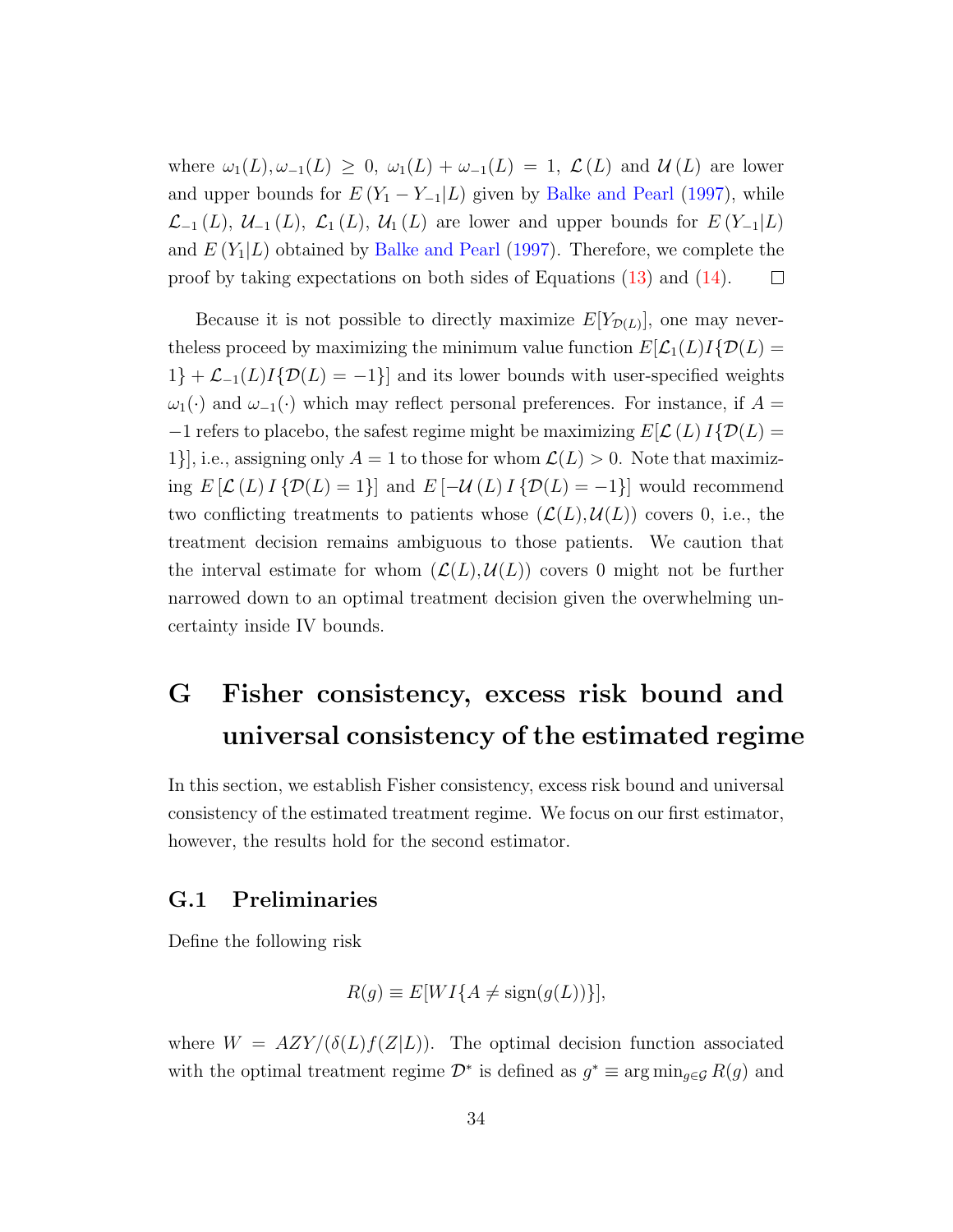corresponding Bayes risk is  $R^* \equiv R(g^*)$ , where G is the class of all measurable functions.

We also define the  $\phi$ -risk

$$
R_{\phi}(g) \equiv E[|W|\phi(\text{sign}(W)Ag(L))],
$$

where  $\phi$  is the hinge loss function. The minimal  $\phi$ -risk  $R^*_{\phi} \equiv \inf_{g \in \mathcal{G}} R_{\phi}(g)$  and  $g_{\phi}^* \equiv \arg \min_{g \in \mathcal{G}} R_{\phi}(g).$ 

#### G.2 Fisher consistency and excess risk bound

Note that Theorem 2.1 of [Zhou and Kosorok](#page-57-4) [\(2017\)](#page-57-4) shows that Fisher consistency holds if and only if  $\phi'(0)$  exists and  $\phi'(0) < 0$  provided that the loss function  $\phi$  is convex. The hinge loss function  $\phi$  satisfies this condition which essentially implies the following Fisher consistency.

**Lemma G.1.** Under Assumptions [2](#page-7-4)[-7,](#page-8-1)  $R^* = R(g_{\phi}^*)$ .

The following theorem states that for any measurable decision function  $g$ , the excess risk under 0-1 loss is bounded by the excess  $\phi$ -risk.

<span id="page-34-0"></span>**Lemma G.[2](#page-7-4).** Under Assumptions  $2\text{-}7$ , for any measurable decision function g, we have that

$$
R(g) - R^* \le R_{\phi}(g) - R_{\phi}^*.
$$

The proof follows from Theorem 2.2 of [Zhou and Kosorok](#page-57-4) [\(2017\)](#page-57-4). Lemma [G.2](#page-34-0) implies that the loss of the value function due to the individualized treatment regime  $\mathcal D$  associated with the decision function g can be bounded by the excess risk under the hinge loss. This excess bound also serves as an intermediate step for investigating the universal consistency of the estimated treatment regime.

### G.3 Consistency of the estimated treatment regime

In this section, we establish the universal consistency of the estimated treatment regime with a universal kernel (e.g., Gaussian kernel). Estimation error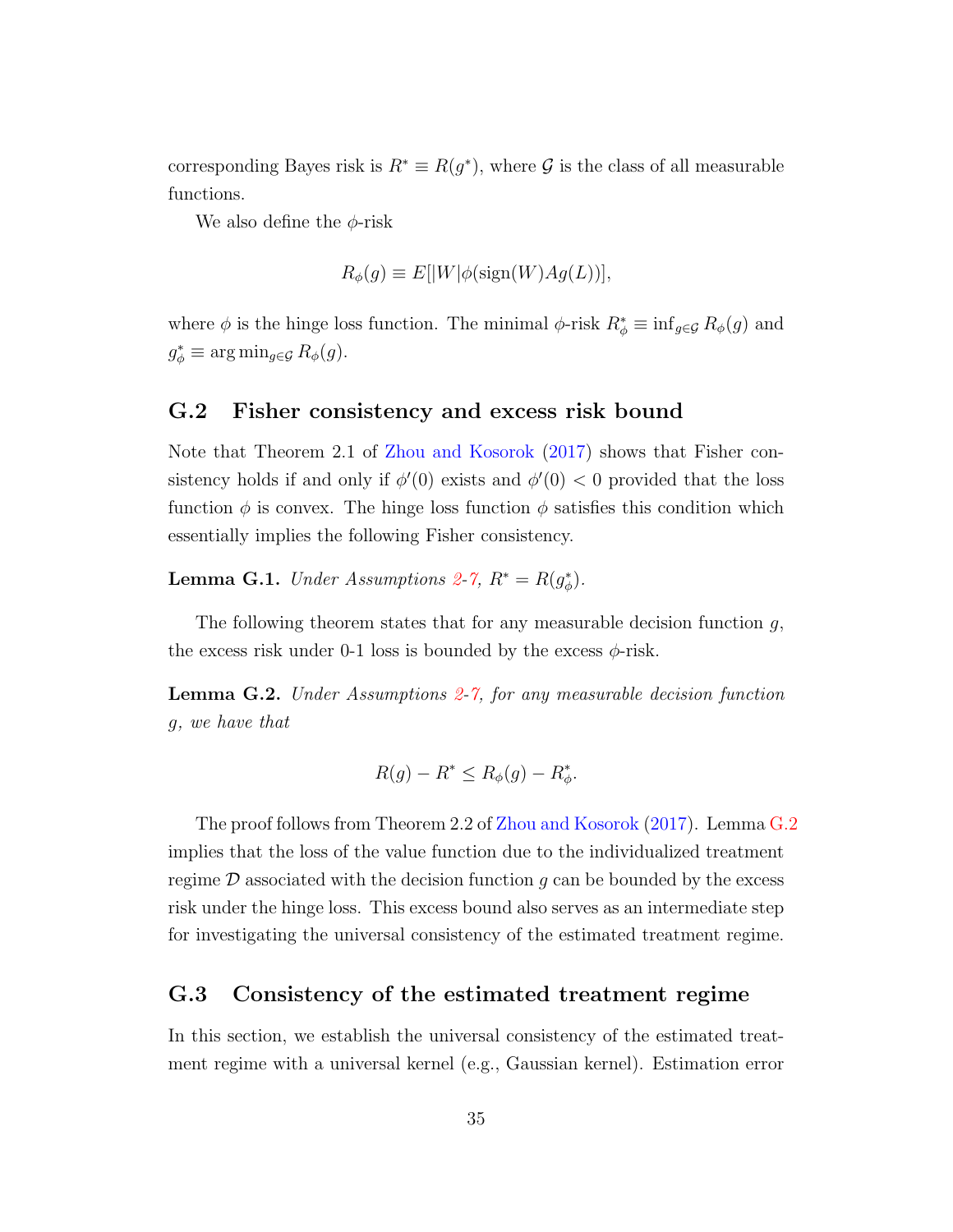has two potential sources. The first is from the approximation error associated with  $\mathcal{H}_K$ . The second is the uncertainty in estimated weights.

Before stating the universal consistency result of the estimated treatment regime, we first introduce the concept of universal kernels [\(Steinwart and](#page-55-6) [Christmann,](#page-55-6) [2008\)](#page-55-6). A continuous kernel K on a compact metric space  $\mathcal{L}$ is called universal if its associated reproducing kernel Hilbert space (RKHS)  $\mathcal{H}_K$  is dense in  $C(\mathcal{L})$ , where  $C(\mathcal{L})$  is the space of all continuous functions on the compact metric space  $\mathcal L$  endowed with the usual supremum norm.

Let K be a universal kernel, and  $\mathcal{H}_K$  be the associated RKHS. Suppose that  $g_{\phi}^*$  is measurable and bounded,  $|g_{\phi}^*| \leq M_g$ , and | √  $|\lambda_n b_n| \leq M_b$  almost surely for some constants  $M_g$  and  $M_b$ . In addition, we consider a sequence of tuning parameters  $\lambda_n \to 0$  and  $n\lambda_n \to \infty$  as  $n \to \infty$ . In order to study the excess risk bound of the  $\phi$  loss, we need one additional assumption to bound the weight W.

<span id="page-35-0"></span>Assumption 11. The outcome Y is sub-Gaussian. Furthermore, we assume that  $M_1 < |\delta(L)|$ ,  $M_2 < f(Z = 1 | L) < 1 - M_2$  for some  $0 < M_1 < 1$ ,  $0 < M_2 < 1/2$  almost surely.

Then, we have the following result.

**Theorem G.1.** Under Assumptions  $2-7$  $2-7$ , [11,](#page-35-0) and further assume that

$$
\sup_{l\in\mathcal{L}}|\widehat{\delta}(l)-\delta(l)|\xrightarrow{p}0,\quad and\quad \sup_{l\in\mathcal{L}}|\widehat{f}(z=1|l)-f(z=1|l)|\xrightarrow{p}0,
$$

as  $n \to \infty$ , we have the following convergence in probability,

$$
\lim_{n \to \infty} R(g_n) = R^*,
$$

where  $g_n = h_n + b_n$  is the estimated decision function from

$$
\min_{g=h+b\in\mathcal{H}_K+\{1\}}\frac{1}{n}\sum_{i=1}^n|\widehat{w}_i|\phi(sign(\widehat{w}_i)a_ig(l_i))+\frac{\lambda}{2}||h||_K^2.
$$

The proof is akin to [Zhao et al.](#page-57-0) [\(2012\)](#page-57-0); [Zhou and Kosorok](#page-57-4) [\(2017\)](#page-57-4). The rate of convergence for the estimated treatment regime might also be studied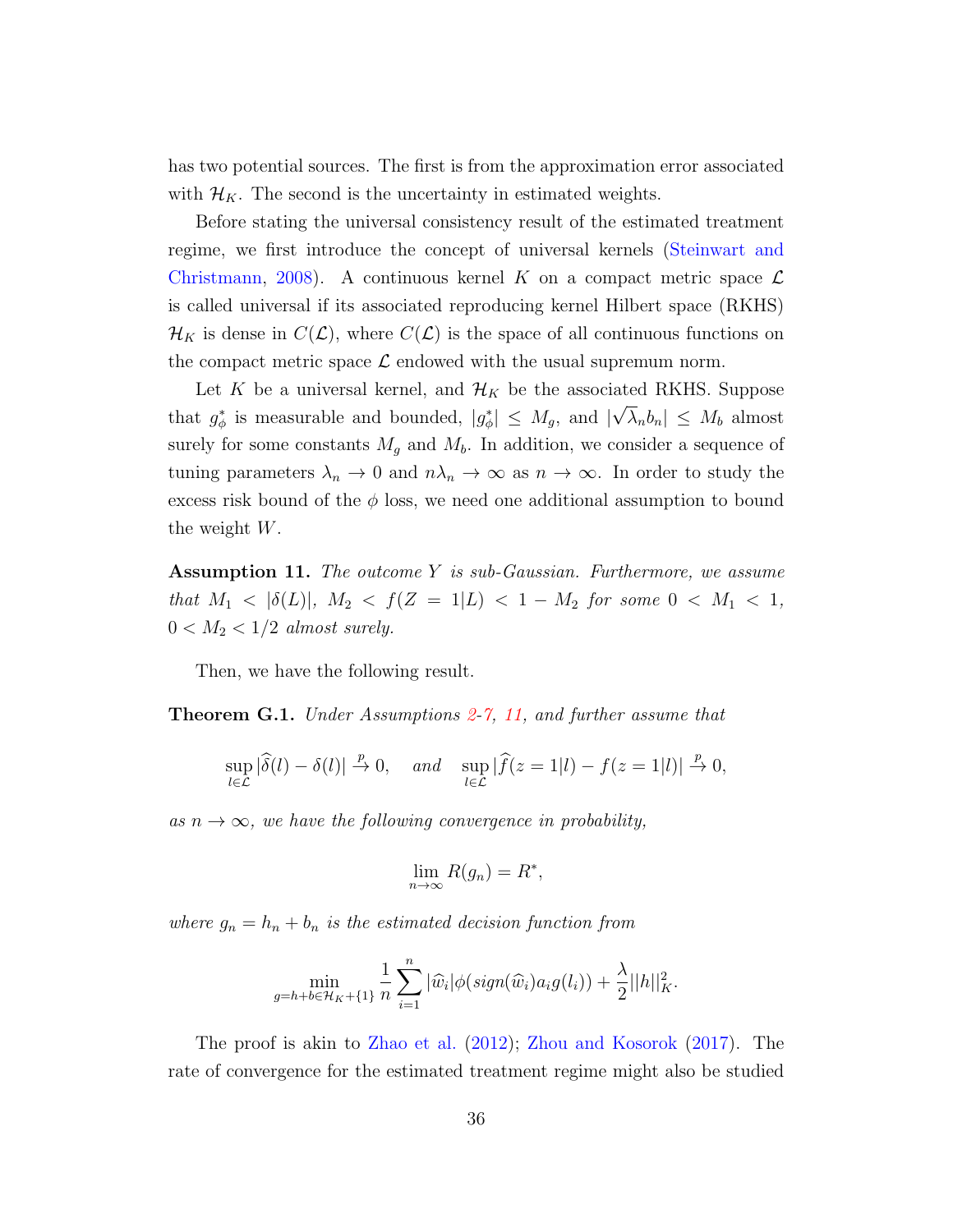under certain regularity conditions on the distribution of the data, such as the geometric noise assumption proposed by [Steinwart and Scovel](#page-55-7) [\(2007\)](#page-55-7).

# H A locally efficient and multiply robust estimation of value function

Consider the nonparametric model  $\mathcal{M}_{np}$  which places no restriction on the observed data law. Below, we characterize the efficient influence function of the value functional  $\mathcal{V}(\mathcal{D})$  in  $\mathcal{M}_{np}$  and therefore characterize the semiparametric efficiency bound for the model, where functional  $\mathcal{V}(\mathcal{D})$  is defined in Equation [\(5\)](#page-9-0).

<span id="page-36-0"></span>**Theorem H.1.** Under Assumptions [2](#page-7-4)[-6](#page-7-0) and [8,](#page-8-2) the efficient influence function of  $V(D)$  in  $\mathcal{M}_{np}$  is given by

$$
EIF_{\mathcal{V}(\mathcal{D})} = \frac{ZAYI\{A = \mathcal{D}(L)\}}{f(Z|L)\delta(L)} - \left\{ \frac{ZE[AYI\{A = \mathcal{D}(L)\}|Z, L]}{f(Z|L)\delta(L)} - \sum_{z} \frac{zE[AYI\{A = \mathcal{D}(L)\}|Z = z, L]}{\delta(L)} + \frac{Z[A - E(A|Z, L)]}{2f(Z|L)\delta(L)} \sum_{z} \frac{E[AYI\{A = \mathcal{D}(L)\}|Z = z, L]z}{\delta(L)} \right\} - \mathcal{V}(\mathcal{D}).
$$

Therefore, the semiparametric efficiency bound of  $\mathcal{V}(D)$  in  $\mathcal{M}_{np}$  equals  $E[EIF^2_{\mathcal{V}(D)}].$ 

One cannot be confident that any of the required nuisance models to evaluate the efficient influence function can be correctly specified. It is of interest to develop a multiply robust estimation approach, which is guaranteed to deliver valid inferences about  $V(D)$  provided that some but not necessarily all needed models are correct. When finite-dimensional models are used for nuisance parameters, it is likely that all of them are misspecified leading to lack of consistency. Using infinite-dimensional models can mitigate the problem, however, to achieve asymptotic linearity it is required that all the parts are consistently estimated with sufficiently fast rates [\(Robins et al.,](#page-54-6) [2017;](#page-54-6) [Cher](#page-51-9)[nozhukov et al.,](#page-51-9) [2018\)](#page-51-9).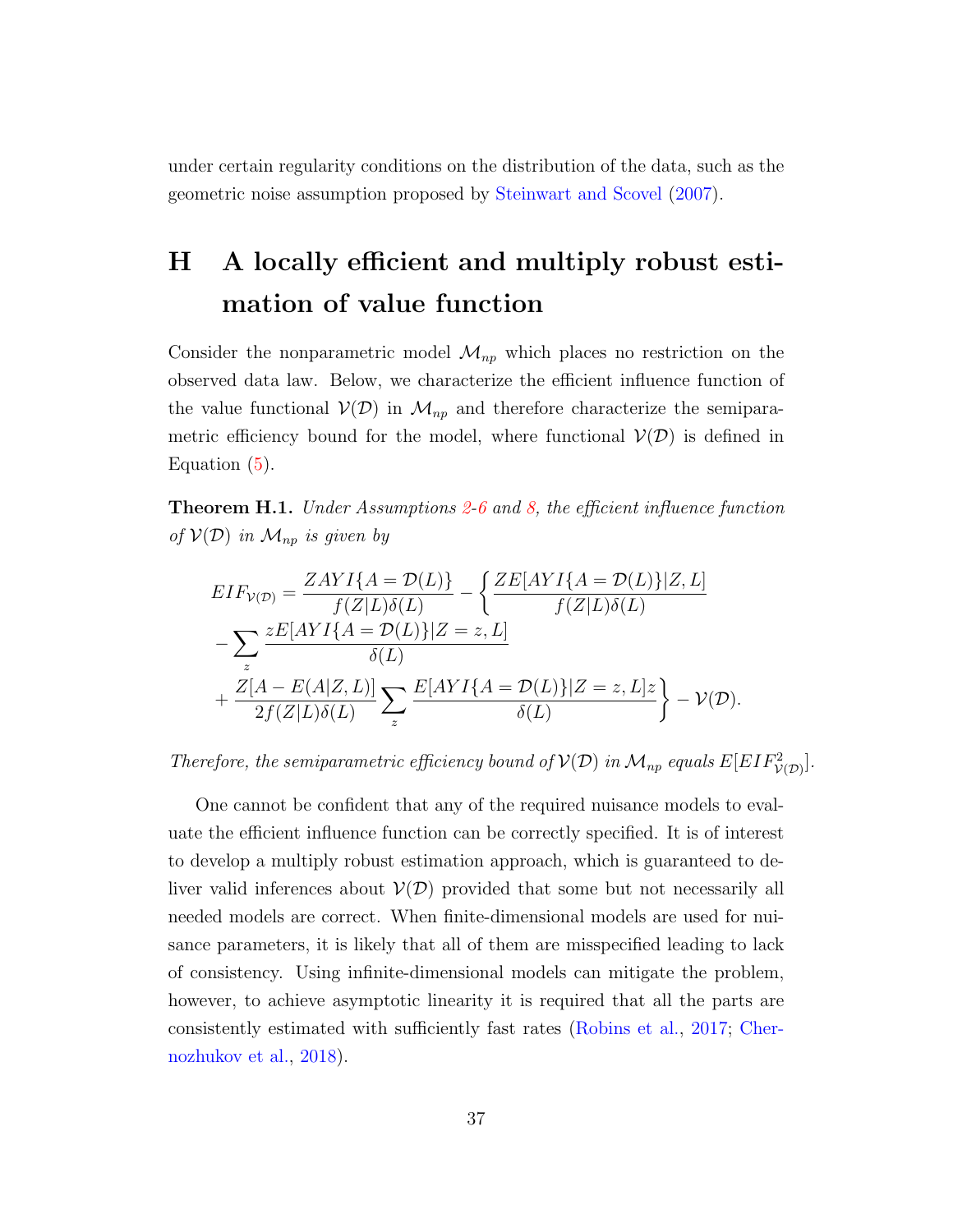In order to describe our proposed multiply robust approach, consider the following three semiparametric models that place restrictions on different components of the observed data likelihood while allowing the rest of the likelihood to remain unrestricted.

- $\mathcal{M}_1$ : models for  $f(Z|L)$  and  $\delta(L)$  are correct;
- $\mathcal{M}_2$ : models for  $f(Z|L)$  and  $\gamma(L) \equiv \sum_z \{zE[AYI\{A = \mathcal{D}(L)\}|Z = z, L]\}/\delta(L)$ are correct;
- $\mathcal{M}_3$ : models for  $\gamma(L)$ ,  $\gamma'(L) \equiv E[AYI\{A = \mathcal{D}(L)\}]Z = -1, L], \delta(L)$  and  $E[A|Z=-1, L]$  are correct.

Note that by Theorem [K.1](#page-44-0) presented in Section [K,](#page-44-1)  $\gamma(L)$  has the counterfactual interpretation  $E[Y_{\mathcal{D}(L)}|L]$ , which may help formulate appropriate parametric models for the former. For instance, in case Y is binary,  $\gamma(L)$ would need to be specified with an appropriate link function to ensure it falls within the unit interval  $(0, 1)$ .

Our proposed multiply robust estimator requires estimation of nuisance parameters  $f(Z|L)$ ,  $E(A|Z = -1, L)$ ,  $\gamma'(L)$ ,  $\delta(L)$  and  $\gamma(L)$ . One may use maximum likelihood estimation for  $f(Z|L)$ ,  $E(A|Z = -1, L)$ ,  $\gamma'(L)$ , denoted as  $\widehat{f}(Z|L)$ ,  $\widehat{E}(A|Z = -1, L)$  and  $\widehat{\gamma}'(L)$ , respectively.

Because  $\delta(L)$  and  $\gamma(L)$  are shared across submodels of the union model, i.e.,  $M_1 \cup M_3$ ,  $M_2 \cup M_3$ , respectively, in order to ensure multiple robustness, one must estimate these unknown functions in their respective union model. For estimating  $\delta(L)$ , we propose to use doubly robust g-estimation [\(Robins,](#page-54-7) [1994,](#page-54-7) [2000\)](#page-54-8),

$$
\mathbb{P}_n \psi_1(L) \left[ A - \delta(L, \widehat{\beta}) \frac{1+Z}{2} - \widehat{E}(A|Z = -1, L) \right] \frac{Z}{\widehat{f}(Z|L)} = 0,
$$

and we propose the following doubly robust estimating equation to estimate  $\gamma(L),$ 

$$
\mathbb{P}_n\psi_2(L)\bigg[AYI\{A=\mathcal{D}(L)\}-\widehat{\gamma}'(L)-\frac{[A-\widehat{E}(A|Z=-1,L)]\gamma(L,\widehat{\eta})}{2}\bigg]\frac{Z}{\widehat{f}(Z|L)}=0,
$$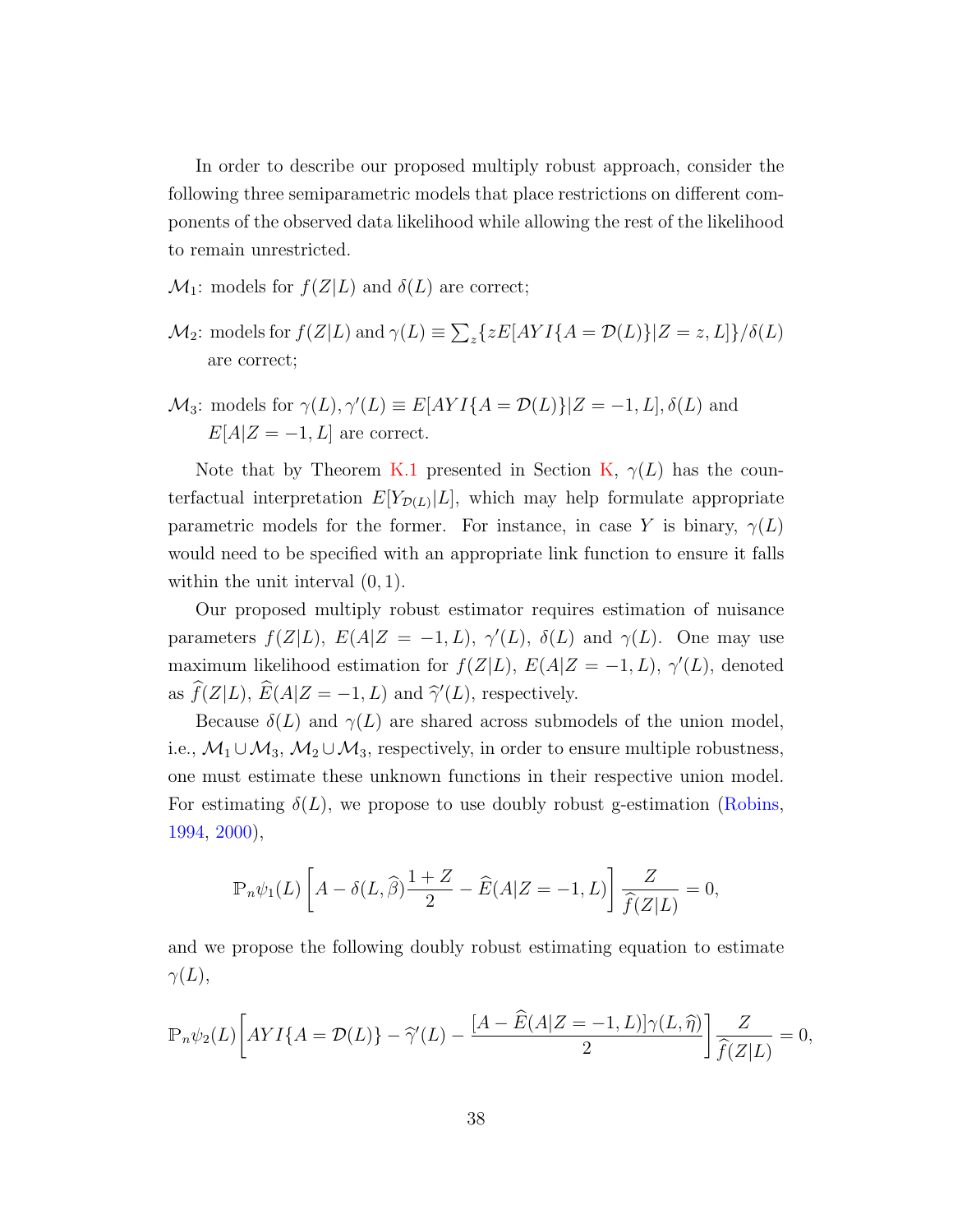where vector-valued functions  $\psi_1(L)$  and  $\psi_2(L)$  have the same dimension as  $\widehat{\beta}$ and  $\hat{\eta}$ , respectively. Thus,  $\delta(L, \hat{\beta})$  is consistent and asymptotically normal in the union model  $\mathcal{M}_1 \cup \mathcal{M}_3$ , and  $\gamma(L, \hat{\eta})$  is consistent and asymptotically normal in the union model  $\mathcal{M}_2 \cup \mathcal{M}_3$ . Similarly to results in [Tchetgen Tchetgen et al.](#page-55-8) [\(2018\)](#page-55-8), we have the following theorem.

<span id="page-38-0"></span>**Theorem H.[2](#page-7-4).** Under Assumptions  $2\n-6$ , [8](#page-8-2) and standard regularity conditions,

$$
\widehat{\mathcal{V}}_{MR}(\mathcal{D}) = \mathbb{P}_n \left[ \frac{ZAYI\{A = \mathcal{D}(L)\}}{\widehat{f}(Z|L)\delta(L,\widehat{\beta})} - \frac{Z\widehat{\gamma}'(L)}{\widehat{f}(Z|L)\delta(L,\widehat{\beta})} + \gamma(L,\widehat{\eta}) - \frac{Z[A - \widehat{E}(A|Z = -1, L)]}{2\widehat{f}(Z|L)\delta(L,\widehat{\beta})} \gamma(L,\widehat{\eta}) \right]
$$
(15)

is a consistent and asymptotically normal estimator of  $V(D)$  under the semiparametric union model  $\mathcal{M}_{union} = \mathcal{M}_1 \cup \mathcal{M}_2 \cup \mathcal{M}_3$ . Furthermore,  $\widehat{\mathcal{V}}_{MR}(\mathcal{D})$  is semiparametric locally efficient in  $\mathcal{M}_{union}$  at the intersection submodel  $\mathcal{M}_{int}$  =  $\mathcal{M}_1 \cap \mathcal{M}_2 \cap \mathcal{M}_3$ .

Based on Theorem [H.2,](#page-38-0) one may evaluate the value function  $E[Y_{\mathcal{D}}(L)]$ for any given treatment regime  $D$  with multiple robustness property. We derive the influence function of  $\hat{\mathcal{V}}_{MR}(\mathcal{D})$  in Section [J,](#page-42-0) which can be used to nonparametrically estimate the standard deviation of value function under a given regime.

### I Proof of Theorem [H.1](#page-36-0)

*Proof.* In order to find the efficient influence function for  $V(\mathcal{D})$ , we need to find the canonical gradient G for  $V(\mathcal{D})$  in the nonparametric model  $\mathcal{M}_{np}$ , e.g, find a random variable G with mean 0 and

$$
\frac{\partial}{\partial t} \mathcal{V}_t(\mathcal{D})\big|_{t=0} = E[GS(\mathcal{O};t)]\big|_{t=0},
$$

where  $S(\mathcal{O};t) = \partial \log f(\mathcal{O};t)/\partial t$ , and  $\mathcal{V}_t(\mathcal{D})$  is the value function under a regular parametric submodel in  $\mathcal{M}_{np}$  indexed by t that includes the true data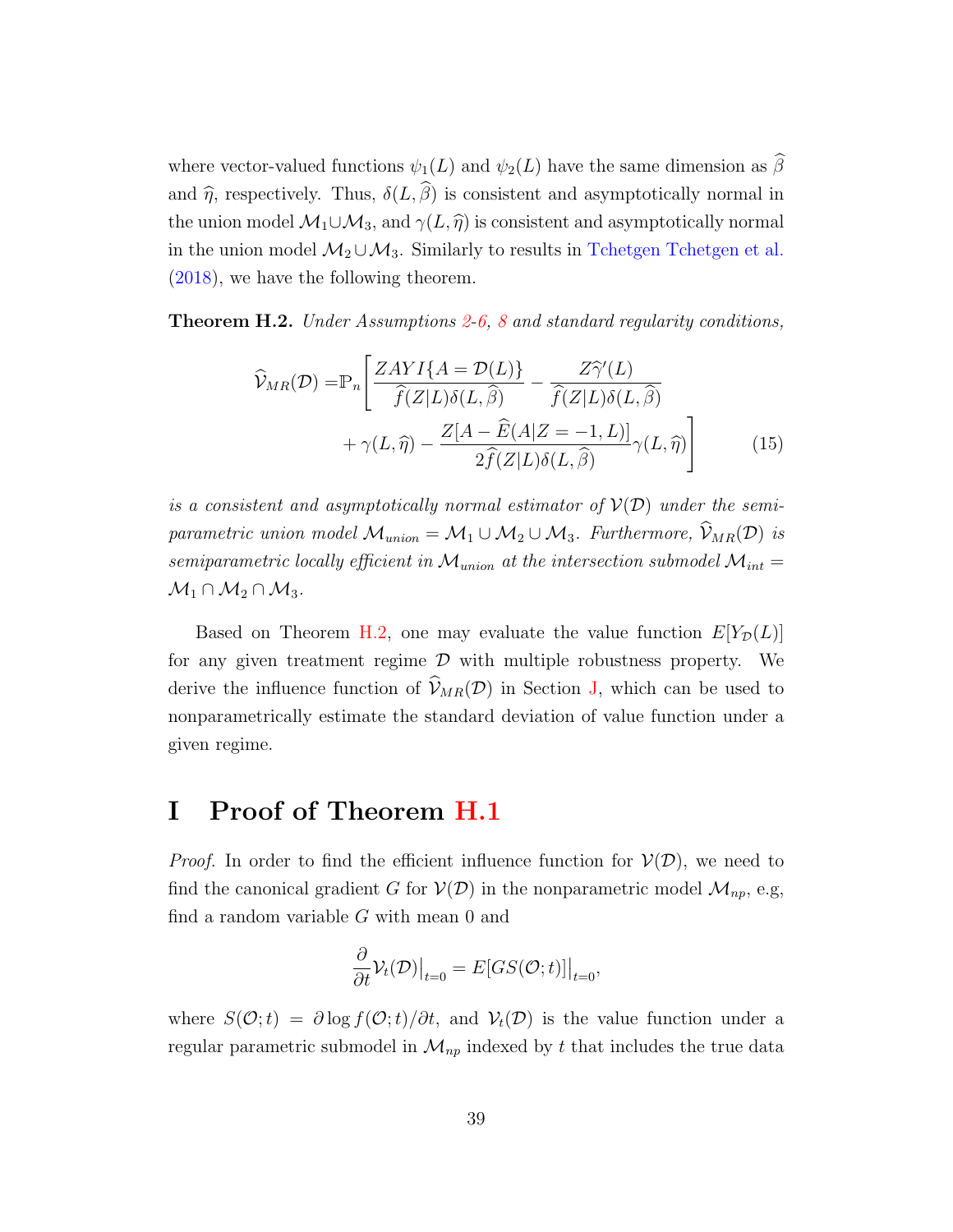generating mechanism at  $t = 0$  [\(Van der Vaart,](#page-55-9) [1998\)](#page-55-9). Note that we have

$$
\frac{\partial}{\partial t} \mathcal{V}_t(\mathcal{D})|_{t=0}
$$
\n
$$
= E\left[\frac{ZAYI(A = \mathcal{D}(L))}{\delta(L)f(Z|L)}S(\mathcal{O})\right] - E\left[\frac{ZAYI(A = \mathcal{D}(L))}{\delta^2(L)f^2(Z|L)}\left[\frac{\partial}{\partial t}f_t(Z|L)\delta(L) + \frac{\partial}{\partial t}\delta_t(L)f(Z|L)\right]\right|_{t=0}
$$
\n
$$
= (I) - (II) - (III).
$$

The second term

$$
(II) = E\left[\frac{ZAYI(A = \mathcal{D}(L))}{\delta^2(L)f^2(Z|L)}\frac{\partial}{\partial t}f_t(Z|L)\delta(L)\right]\Big|_{t=0}
$$
  
\n
$$
= E\left[\frac{ZAYI(A = \mathcal{D}(L))}{\delta(L)f(Z|L)}S(Z|L)\right]
$$
  
\n
$$
= E\left[E\left[\frac{ZAYI(A = \mathcal{D}(L))}{\delta(L)f(Z|L)}|Z, L]S(Z|L)\right]
$$
  
\n
$$
= E\left[\left\{E\left[\frac{ZAYI(A = \mathcal{D}(L))}{\delta(L)f(Z|L)}|Z, L\right] - E\left[\sum_z \frac{zAYI(A = \mathcal{D}(L))}{\delta(L)}|Z = z, L\right\}S(Z|L)\right]\right]
$$
  
\n
$$
= E\left[\left\{E\left[\frac{ZAYI(A = \mathcal{D}(L))}{\delta(L)f(Z|L)}|Z, L\right] - E\left[\sum_z \frac{zAYI(A = \mathcal{D}(L))}{\delta(L)}|Z = z, L\right\}S(Z, L)\right]\right]
$$
  
\n
$$
= E\left[\left\{E\left[\frac{ZAYI(A = \mathcal{D}(L))}{\delta(L)f(Z|L)}|Z, L\right] - E\left[\sum_z \frac{zAYI(A = \mathcal{D}(L))}{\delta(L)}|Z = z, L\right\}S(\mathcal{O})\right]
$$
  
\n
$$
= E\left[\left\{\frac{ZE[AYI(A = \mathcal{D}(L))|Z, L]}{\delta(L)f(Z|L)} - \sum_z \frac{zE[AYI(A = \mathcal{D}(L))|Z = z, L]}{\delta(L)}\right\}S(\mathcal{O})\right].
$$

In order to calculate (III), we need to calculate the term  $\frac{\partial}{\partial t}\delta_t(L)$ . To do so, we first calculate  $\frac{\partial}{\partial t} E_t[A|Z=z, L] \big|_{t=0}$ . Note that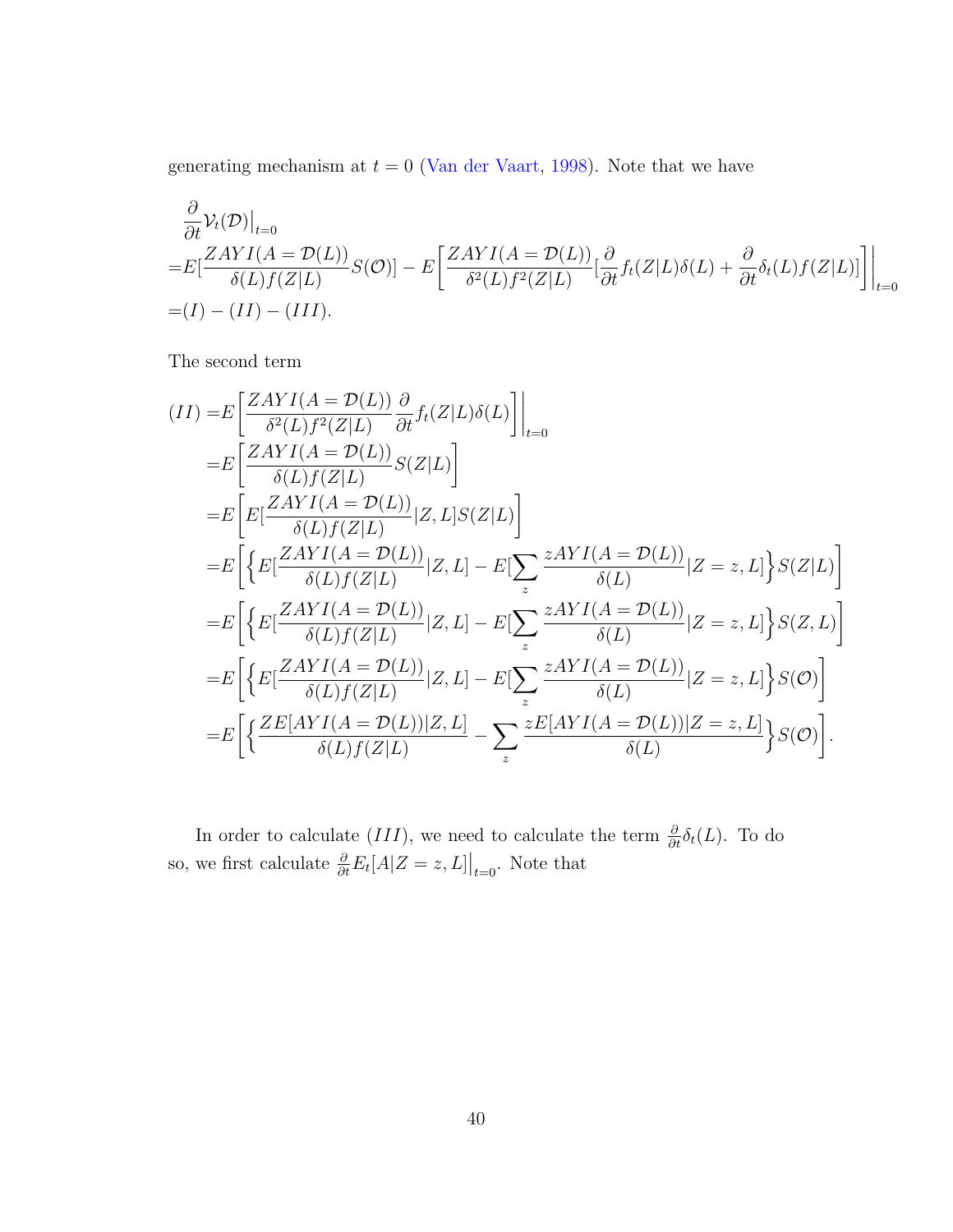$$
\frac{\partial}{\partial t} E_t[A|Z=z, L] \n= \frac{\partial}{\partial t} \int af_t(a|Z=z, L) da \n= \int a \frac{\partial f_t(a|Z=z, L)}{f_t(a|Z=z, L)} f_t(a|Z=z, L) da \n= E[A \frac{\partial f_t(A|Z=z, L)}{f_t(A|Z=z, L)} |Z=z, L],
$$

and

$$
\frac{\partial}{\partial t} E_t[A|Z=z, L]\Big|_{t=0}
$$
  
= $E[AS(A|Z=z, L)|Z=z, L]$   
= $E[(A - E[A|Z=z, L])S(A|Z=z, L)|Z=z, L]$   
= $E[(A - E[A|Z=z, L])S(A, Z=z|L)|Z=z, L].$ 

Then

$$
2\frac{\partial}{\partial t}\delta_t(L)\Big|_{t=0}
$$
  
= $E[(A - E[A|Z = 1, L])S(A, Z = 1|L)|L] - E[(A - E[A|Z = -1, L])S(A, Z = -1|L)|L]$   
= $E[\frac{Z}{f(Z|L)}(A - E[A|Z, L])S(A, Z|L)|L]$   
= $E[\frac{Z}{f(Z|L)}(A - E[A|Z, L])S(A, Z|L)|L] + E[\frac{Z}{f(Z|L)}(A - E[A|Z, L])S(L)|L]$   
= $E[\frac{Z}{f(Z|L)}(A - E[A|Z, L])S(A, Z, L)|L]$   
= $E[\frac{Z}{f(Z|L)}(A - E[A|Z, L])S(A, Z, L)|L] + E[\frac{Z}{f(Z|L)}(A - E[A|Z, L])S(Y|A, Z, L)|L]$   
= $E[\frac{Z}{f(Z|L)}(A - E[A|Z, L])S(A, Y, Z, L)|L].$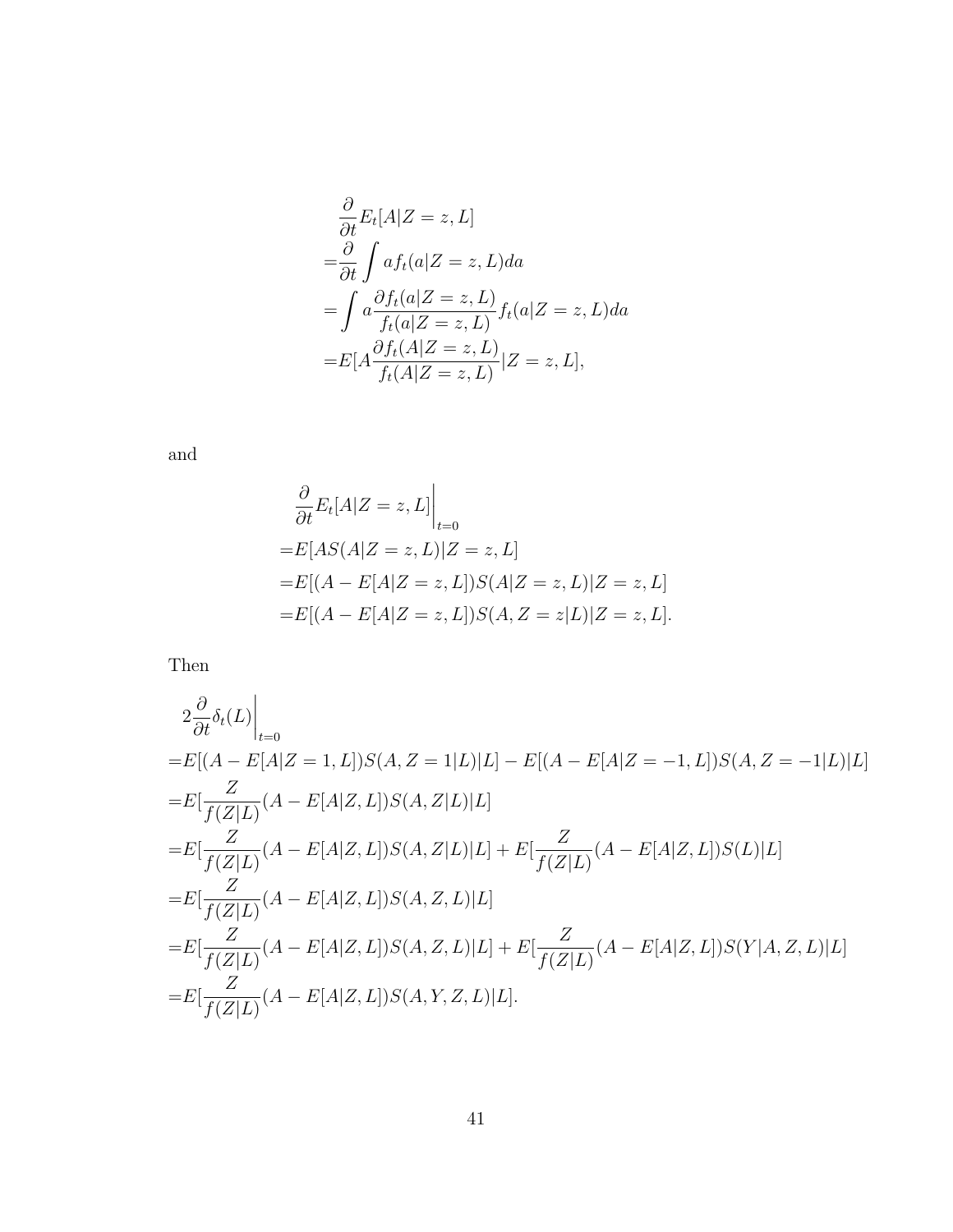It follows that

$$
(III) = E\left[\frac{ZAYI(A = \mathcal{D}(L))}{\delta^2(L)f^2(Z|L)}\frac{\partial}{\partial t}\delta_t(L)f(Z|L)\right]\Big|_{t=0}
$$
  
\n
$$
= \frac{1}{2}E\left[E\left[\frac{ZAYI(A = \mathcal{D}(L))}{\delta^2(L)f(Z|L)}|L\right]E\left[\frac{Z}{f(Z|L)}(A - E[A|Z, L])S(\mathcal{O})|L\right]\right]
$$
  
\n
$$
= \frac{1}{2}E\left[\sum_z \frac{zE[AYI(A = \mathcal{D}(L))|Z = z, L]}{\delta^2(L)}E\left[\frac{Z}{f(Z|L)}(A - E[A|Z, L])S(\mathcal{O})|L\right]\right]
$$
  
\n
$$
= \frac{1}{2}E\left[\sum_z \frac{zE[AYI(A = \mathcal{D}(L))|Z = z, L]}{\delta^2(L)}\frac{Z}{f(Z|L)}(A - E[A|Z, L])S(\mathcal{O})\right].
$$

Thus,  $\frac{\partial}{\partial t} \mathcal{V}_t(\mathcal{D})|_{t=0}$  further equals to

$$
E\left[\frac{ZAYI(A = \mathcal{D}(L))}{\delta(L)f(Z|L)}S(\mathcal{O})\right]
$$
  
-
$$
E\left[\left\{\frac{ZE[AYI(A = \mathcal{D}(L))|Z, L]}{\delta(L)f(Z|L)} - \sum_{z} \frac{zE[AYI(A = \mathcal{D}(L))|Z = z, L]}{\delta(L)}\right\}S(\mathcal{O})\right]
$$
  
-
$$
\frac{1}{2}E\left[\sum_{z} \frac{zE[AYI(A = \mathcal{D}(L))|Z = z, L]}{\delta^{2}(L)} \frac{Z}{f(Z|L)}(A - E[A|Z, L])S(\mathcal{O})\right].
$$

So the canonical gradient in  $\mathcal{M}_{np}$  is

$$
\frac{ZAYI(A = \mathcal{D}(L))}{f(Z|L)\delta(L)} - \left\{ \frac{ZE[AYI(A = \mathcal{D}(L))|Z, L]}{f(Z|L)\delta(L)} - \sum_{z} \frac{zE[AYI(A = \mathcal{D}(L))|Z = z, L]}{\delta(L)} + \frac{Z(A - E(A|Z, L))}{2f(Z|L)\delta(L)} \sum_{z} \frac{E[AYI(A = \mathcal{D}(L))|Z = z, L]z}{\delta(L)} \right\} - \mathcal{V}(\mathcal{D}).
$$

As shown by [Bickel et al.](#page-50-9) [\(1993\)](#page-50-9); [Newey](#page-53-7) [\(1990\)](#page-53-7); [Van der Vaart](#page-55-9) [\(1998\)](#page-55-9), the canonical gradient in  $\mathcal{M}_{np}$  equals to the efficient influence function evaluated at observed data  $\mathcal{O}$ , which completes our proof.

 $\Box$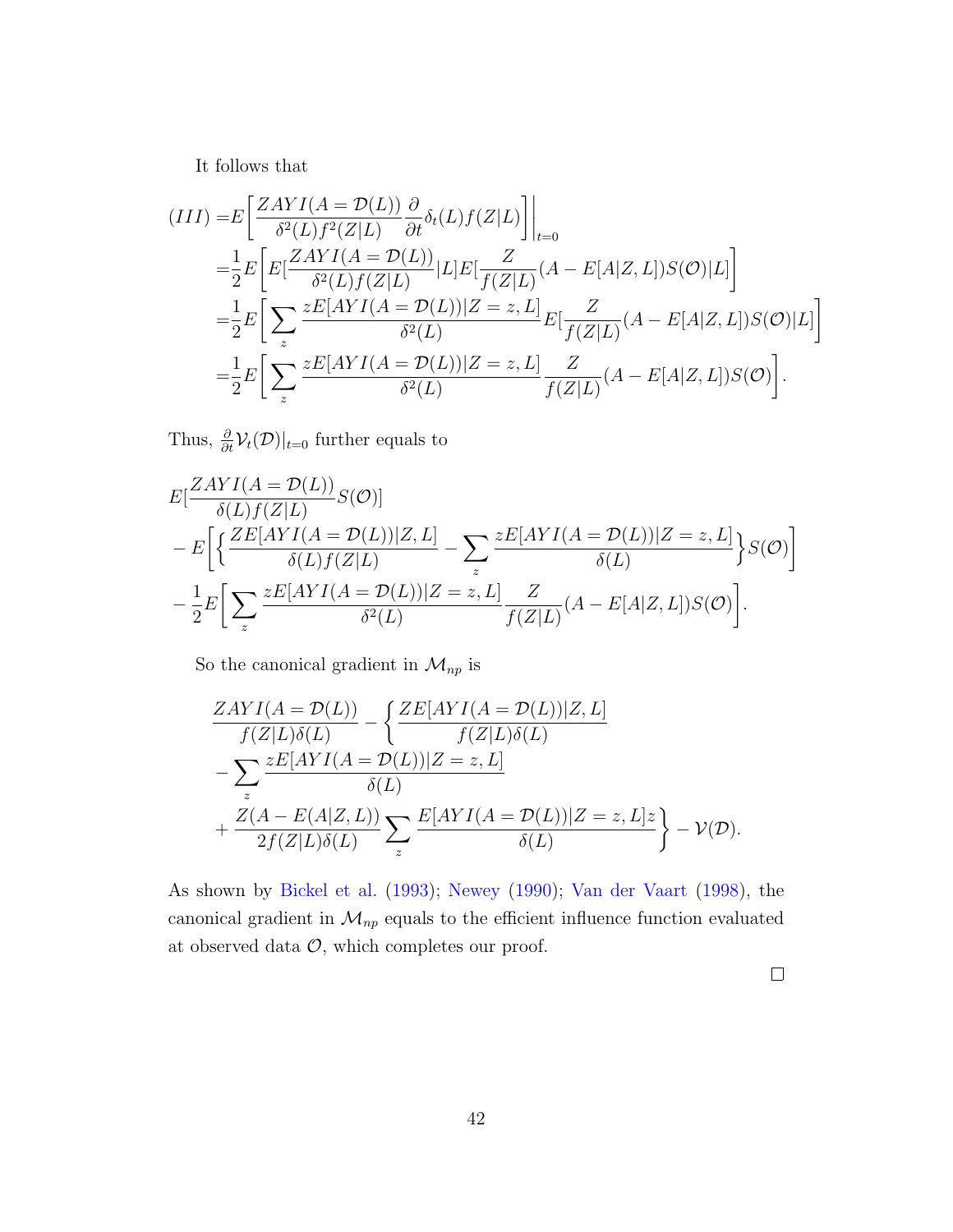### <span id="page-42-0"></span>J Proof of Theorem [H.2](#page-38-0)

Proof. We start from multiply robustness. Under some regularity conditions [\(White,](#page-56-7) [1982\)](#page-56-7), the nuisance estimators  $\delta(L, \hat{\beta}), \gamma(L, \hat{\eta}), \hat{\gamma}(L), \hat{f}(Z|L), \hat{E}(A|Z =$  $-1, L$ ), converge in probability to  $\delta(L, \beta^*)$ ,  $\gamma(L, \eta^*)$ ,  $\gamma^{*'}(L)$ ,  $f^{*}(Z|L)$ ,  $E^{*}(A|Z=$  $-1, L$ ). It suffices to show that in the union model  $\mathcal{M}_{union}$ ,

$$
E\left[\frac{ZAYI(A=\mathcal{D}(L))}{f^*(Z|L)\delta(L,\beta^*)} - \left\{\frac{Z\gamma^{*'}(L)}{f^*(Z|L)\delta(L,\beta^*)} - \gamma(L,\eta^*)\right.\right.+ \frac{Z[A-E^*(A|Z=-1,L)]}{2f^*(Z|L)\delta(L,\beta^*)}\gamma(L,\eta^*)\bigg\}\right] = E[Y_{\mathcal{D}(L)}].
$$

We first note that

$$
E\left[\frac{ZAYI(A = \mathcal{D}(L))}{f^*(Z|L)\delta(L,\beta^*)} - \left\{\frac{Z\gamma^{*'}(L)}{f^*(Z|L)\delta(L,\beta^*)} - \gamma(L,\eta^*)\right\}\right] + \frac{Z[A - E^*(A|Z = -1, L)]}{2f^*(Z|L)\delta(L,\beta^*)}\gamma(L,\eta^*)\right\}]
$$
\n
$$
= E\left[\frac{ZAYI(A = \mathcal{D}(L))}{f^*(Z|L)\delta(L,\beta^*)} - \left\{\frac{Z[\gamma(L,\eta^*)(1+Z)\delta(L,\beta^*) + 2\gamma^{*'}(L)]}{2f^*(Z|L)\delta(L,\beta^*)} - \gamma(L,\eta^*)\right\}\right] + \frac{Z[A - E^*(A|Z = -1, L) - (1+Z)\delta(L,\beta^*)]}{2f^*(Z|L)\delta(L,\beta^*)}\gamma(L,\eta^*)\bigg\}\right]
$$
\n(17)

<span id="page-42-1"></span>If  $\mathcal{M}_1$  is correctly specified, Equation [\(17\)](#page-42-1) equals to

$$
E\left[\frac{ZAYI(A = \mathcal{D}(L))}{f(Z|L)\delta(L)} - \frac{Z[A - E^*(A|Z = -1, L) - (1 + Z)\delta(L)]}{2f(Z|L)\delta(L)}\gamma(L, \eta^*)\right]
$$
  
=
$$
E\left[\frac{ZAYI(A = \mathcal{D}(L))}{f(Z|L)\delta(L)} - \frac{Z(E[A|Z = -1, L] - E^*[A|Z = -1, L])}{2f(Z|L)\delta(L)}\gamma(L, \eta^*)\right]
$$
  
=
$$
E\left[E\left[\frac{ZAYI(A = \mathcal{D}(L))}{f(Z|L)\delta(L)}|L\right]\right]
$$
  
=
$$
E[Y_{\mathcal{D}}(L)].
$$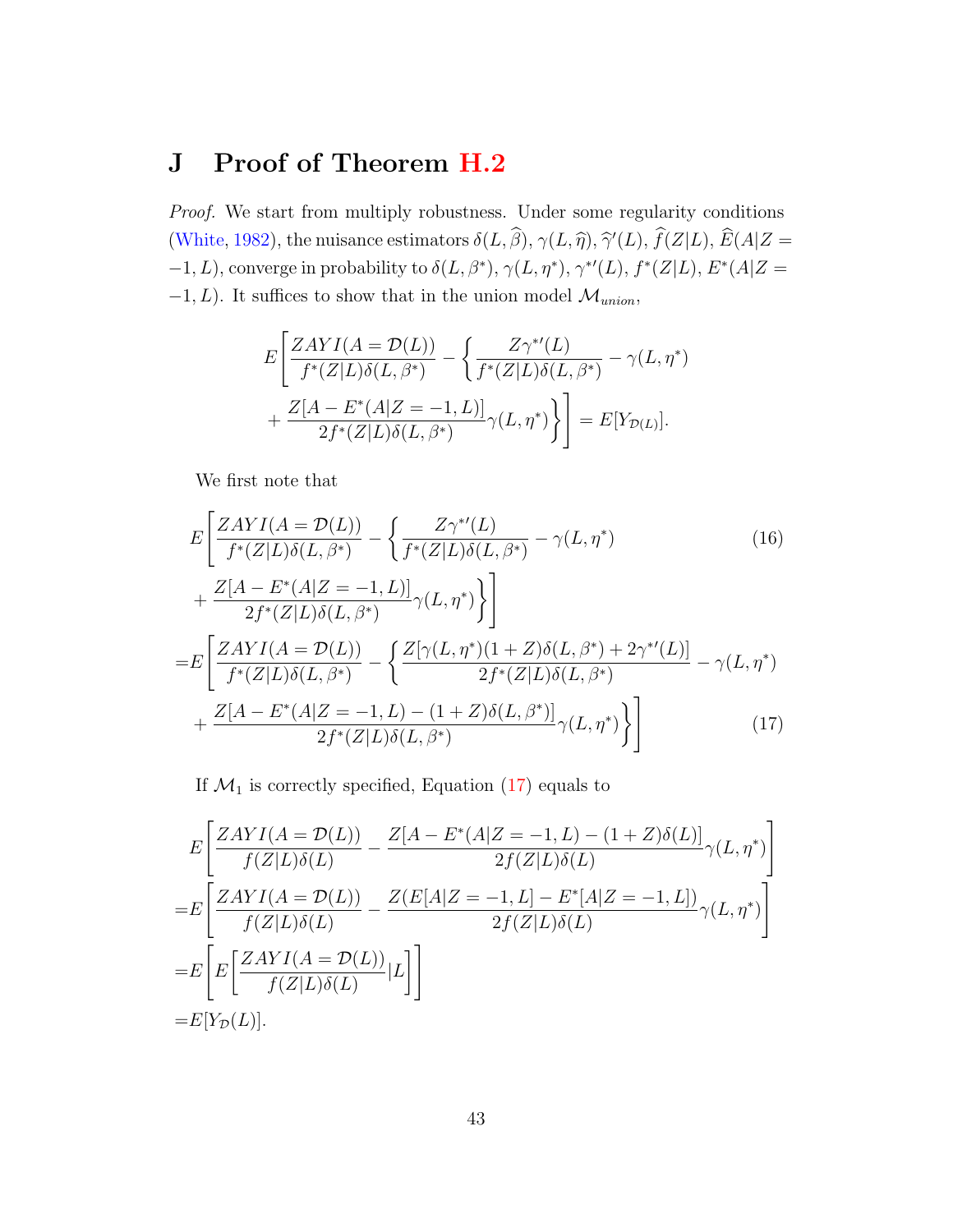If  $\mathcal{M}_2$  is correctly specified, Equation [\(17\)](#page-42-1) equals to

$$
E\left[\frac{ZAYI(A = \mathcal{D}(L))}{f(Z|L)\delta(L,\beta^{*})} - \frac{Z[A - E^{*}(A|Z = -1, L) - (1 + Z)\delta(L,\beta^{*})]}{2f(Z|L)\delta(L,\beta^{*})}\gamma(L)\right]
$$
  
\n
$$
= E\left[\sum_{z} \frac{z}{\delta(L,\beta^{*})} E[AYI(A = \mathcal{D}(L))|Z = z, L] - \frac{Z[A - E^{*}(A|Z = -1, L) - (1 + Z)\delta(L,\beta^{*})]}{2f(Z|L)\delta(L,\beta^{*})}\gamma(L)\right]
$$
  
\n
$$
= E\left[\frac{\delta(L)}{\delta(L,\beta^{*})}\gamma(L) - \sum_{z} \frac{z[\delta(L)z - \delta(L,\beta^{*})z]}{2\delta(L,\beta^{*})}\gamma(L)\right]
$$
  
\n
$$
= E[Y_{\mathcal{D}}(L)].
$$

Finally, if  $\mathcal{M}_3$  is correctly specified, notice that

$$
E[AYI(A = \mathcal{D}(L))|Z, L] = \gamma(L)\delta(L)\frac{1+Z}{2} + \gamma'(L),
$$

so we have Equation [\(17\)](#page-42-1) equals to

$$
E\left[\frac{ZAYI(A = \mathcal{D}(L))}{f^*(Z|L)\delta(L)} - \left\{\frac{Z[\gamma(L)(1+Z)\delta(L) + 2\gamma'(L)]}{2f^*(Z|L)\delta(L)} - \gamma(L)\right\}\right]
$$
  
= 
$$
E\left[\frac{ZE[AYI(A = \mathcal{D}(L))|Z, L]}{f^*(Z|L)\delta(L)} - \frac{Z[\gamma(L)(1+Z)\delta(L) + 2\gamma'(L)]}{2f^*(Z|L)\delta(L)} + \gamma(L)\right]
$$
  
= 
$$
E[Y_{\mathcal{D}}(L)].
$$

As shown by [Robins and Rotnitzky](#page-54-9) [\(2011\)](#page-54-9), the efficient influence function in  $\mathcal{M}_{union}$  coincides with the efficient influence function in  $\mathcal{M}_{np}$ , i.e.,  $EIF_{V(D)}$ . Thus, in order to show asymptotic normality and local efficiency, we need to derive the influence function of  $\hat{\mathcal{V}}_{MR}(\mathcal{D})$ . Let  $\eta$  be a vector including all nuisance parameters. From a standard Taylor expansion of  $EIF_{\mathcal{V}(D)}$  around  $\mathcal{V}(D)$ and  $\eta$ , following uniform weak law of large number [\(Newey and McFadden,](#page-53-8) [1994\)](#page-53-8) under some regularity conditions, we have

$$
\sqrt{n}(\widehat{V}_{MR}(\mathcal{D}) - \mathcal{V}(\mathcal{D})) = \frac{1}{\sqrt{n}} \sum_{i=1}^{n} EIF_{\mathcal{V}(\mathcal{D})}(\mathcal{O}_{i}) + E(\frac{\partial EIF_{\mathcal{V}(\mathcal{D})}}{\partial \eta})\sqrt{n}(\widehat{\eta} - \eta) + o_{p}(1).
$$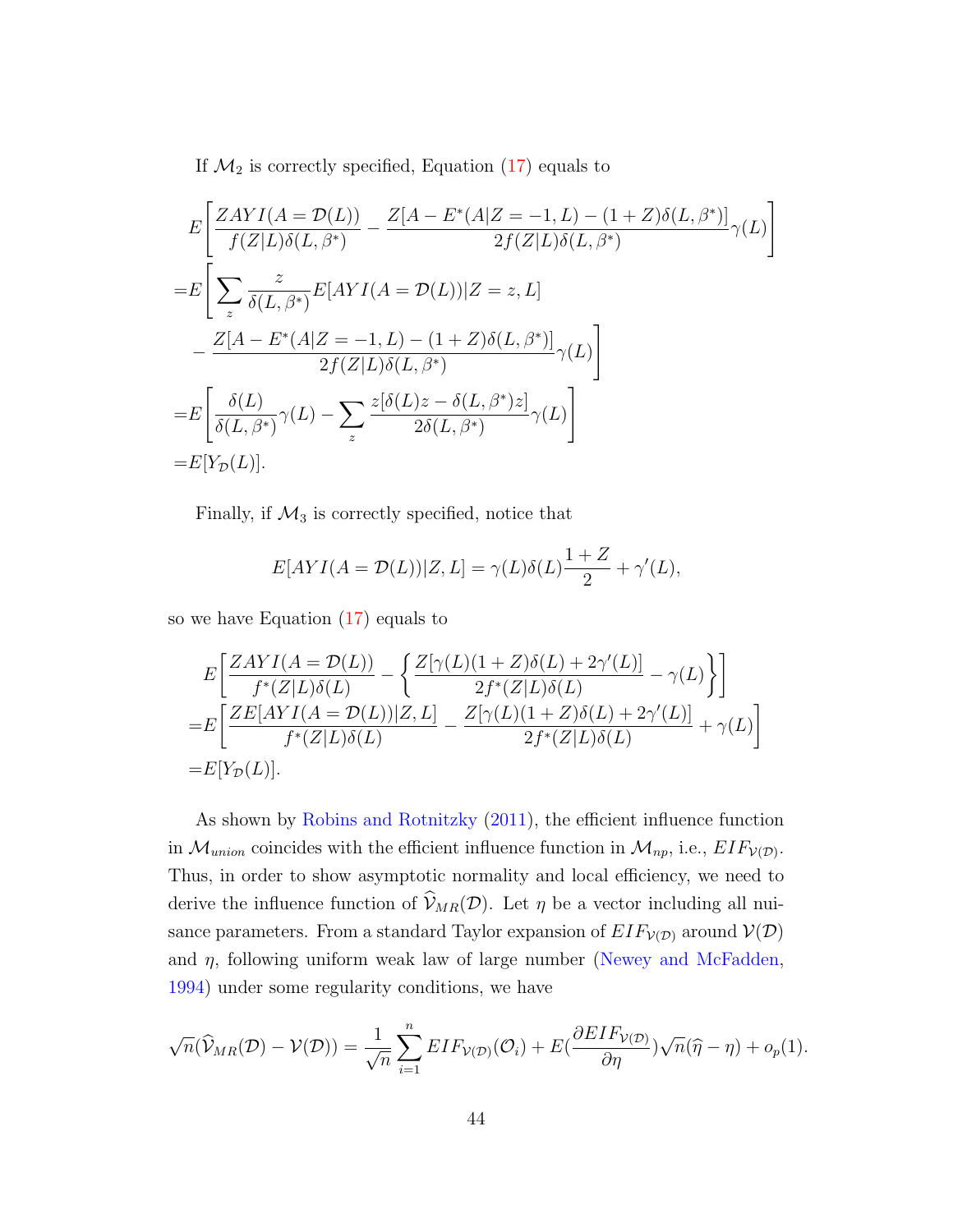Following the proof of multiple robustness, we have  $E(\partial EIF_{V(D)}/\partial \eta) = 0$ under the intersection model  $\mathcal{M}_{int}.$  This completes our proof.  $\Box$ 

## <span id="page-44-1"></span>K Theorem [K.1](#page-44-0) and its proof

<span id="page-44-0"></span>**Theorem K.1.** Under Assumptions [2-](#page-7-4)[6](#page-7-0) and [8,](#page-8-2) we have that  $\gamma(L) = E[Y_{\mathcal{D}(L)}|L]$ .

Proof. Note that

$$
\gamma(L) = \sum_{z} \frac{zE[AYI(A = \mathcal{D}(L))|Z = z, L]}{\delta(L)}
$$
  
\n
$$
= \frac{E[AYI(A = \mathcal{D}(L))|Z = 1, L]}{\delta(L)} - \frac{E[AYI(A = \mathcal{D}(L))|Z = -1, L]}{\delta(L)}
$$
  
\n
$$
= \sum_{a} \frac{E[aY_aI(A = \mathcal{D}(L))I(A = a)|Z = 1, L]}{\delta(L)}
$$
  
\n
$$
- \sum_{a} \frac{E[aY_aI(A = \mathcal{D}(L))I(A = a)|Z = -1, L]}{\delta(L)}
$$
  
\n
$$
= \sum_{a} \frac{E[aE[Y_a|L, U]I(\mathcal{D}(L) = a) Pr(A = a|Z = 1, L, U)]}{\delta(L)}
$$
  
\n
$$
- \sum_{a} \frac{E[aE[Y_a|L, U]I(\mathcal{D}(L) = a) Pr(A = a|Z = -1, L, U)]}{\delta(L)}
$$
  
\n
$$
= \frac{E[E[Y_1|L, U]I(\mathcal{D}(L) = 1) Pr(A = 1|Z = 1, L, U)]}{\delta(L)}
$$
  
\n
$$
- \frac{E[E[Y_1|L, U]I(\mathcal{D}(L) = -1) Pr(A = -1|Z = 1, L, U)]}{\delta(L)}
$$
  
\n
$$
+ \frac{E[E[Y_1|L, U]I(\mathcal{D}(L) = 1) Pr(A = 1|Z = -1, L, U)]}{\delta(L)}
$$
  
\n
$$
= E[Y_1|L]I(\mathcal{D}(L) = 1) + E[Y_{-1}|L]I(\mathcal{D}(L) = -1)
$$
  
\n
$$
= E[Y_{\mathcal{D}(L)}|L].
$$

 $\Box$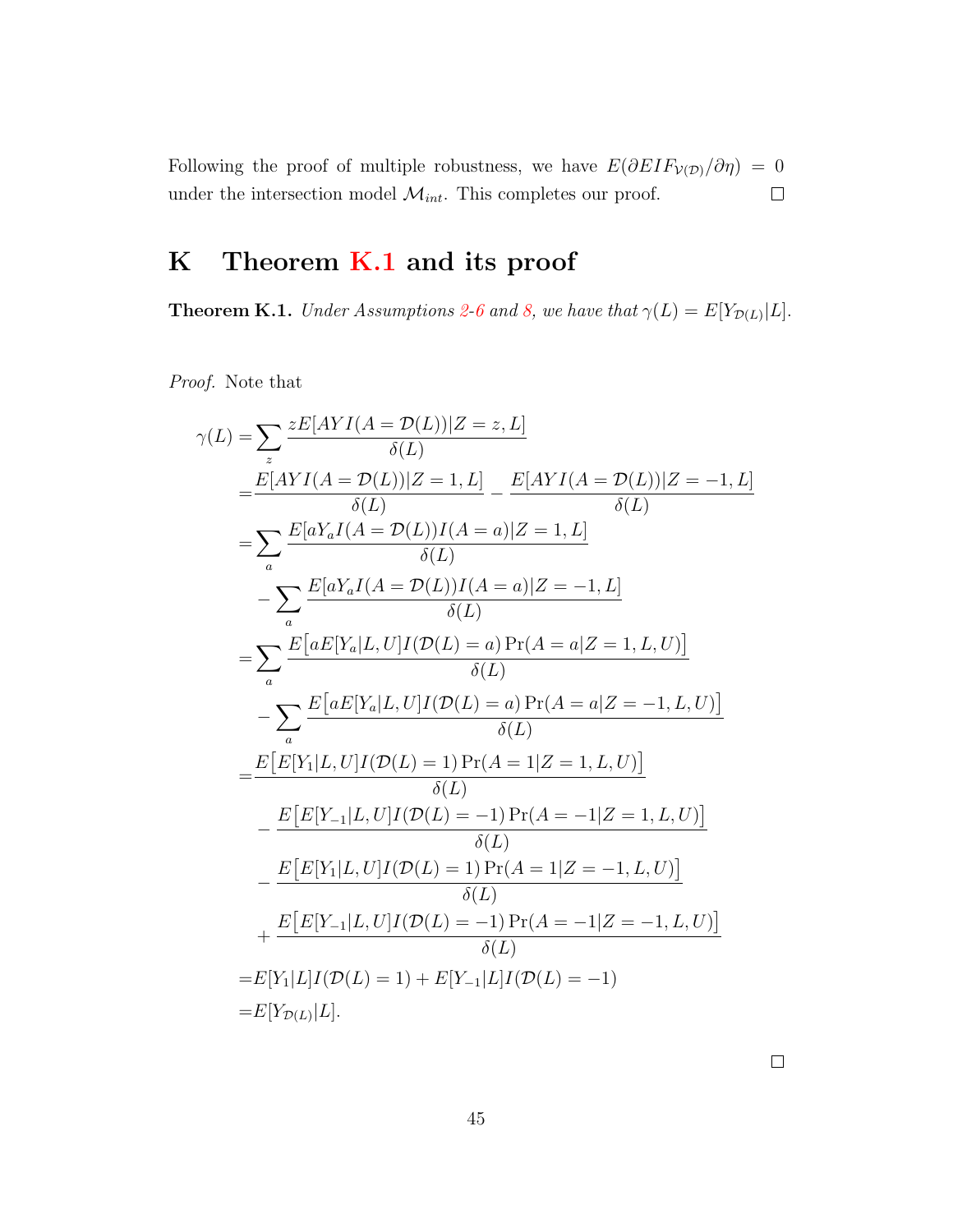### L Additional simulations

#### L.1 Sensitivity analysis on the strength of the IV

In this section, we conducted the sensitivity analysis on the strength of the IV. Treatment A was generated under a logistic regression with success probabilities,

$$
Pr(A = 1|Z, L, U) = \text{expit}\{2L^{(1)} + 3Z - 0.5U\},\
$$

and

$$
Pr(A = 1|Z, L, U) = \text{expit}\{2L^{(1)} + 2Z - 0.5U\},
$$

respectively, with  $Z$  a Bernoulli event with probability  $1/2$ , and U from a bridge distribution with parameter  $\phi = 1/2$ . The additive associations between A and Z defined as  $Pr(A = 1|Z = 1) - Pr(A = 1|Z = -1)$  are approximately equal to 0.74 and 0.54 for these two scenarios, respectively. The additive association between A and Z is approximately equal to 0.66 for the scenario considered in the article. Tables [4](#page-46-0) and [6](#page-47-1) report the mean and standard deviation of value functions evaluated at estimated optimal regimes in test samples for two scenarios, respectively. Tables [5](#page-46-1) and [7](#page-47-0) report the mean and standard deviation of correct classification rates in test samples for two scenarios, respectively. As can be seen from tables, higher compliance rate generally leads to a lower variance of the estimated regime in terms of both value functions and correct classification rates.

### L.2 Additional simulations with different sample sizes

Tables [8-](#page-48-0)[9](#page-48-1) and [10-](#page-49-1)[11](#page-49-0) report the simulation results with sample sizes 250 and 1000, respectively.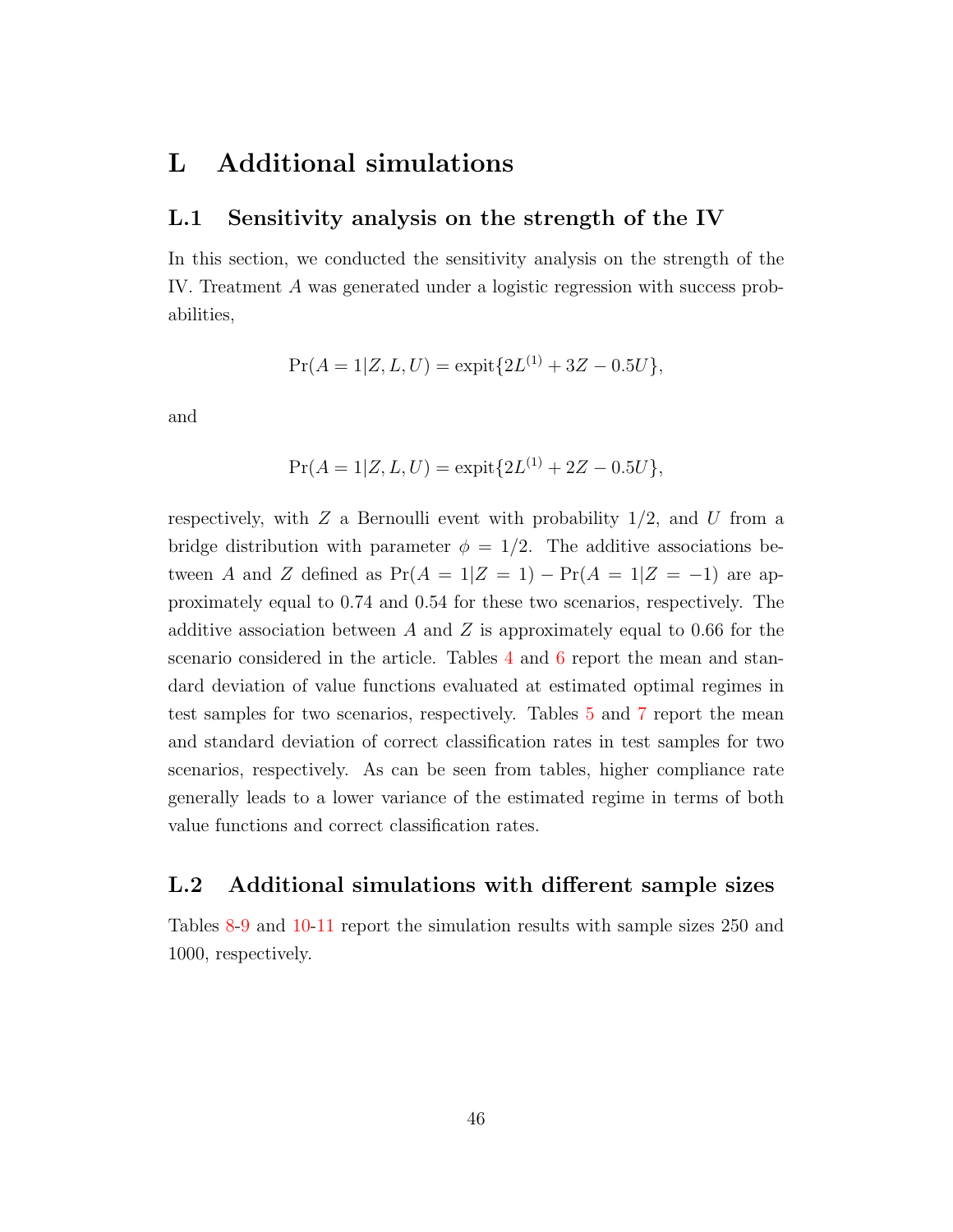<span id="page-46-0"></span>

|                |          |              |                |              | Table 4: Simulation results: Mean $\times 10^{-2}$ (sd $\times 10^{-2}$ ) of value functions |
|----------------|----------|--------------|----------------|--------------|----------------------------------------------------------------------------------------------|
|                | Kernel   | OWL          | <b>RWL</b>     | <b>IV-IW</b> | <b>IV-MR</b>                                                                                 |
|                | Linear   | 94.5(4.7)    | 96.5(2.9)      | 96.6(3.7)    | 97.6(2.1)                                                                                    |
|                | Gaussian | 87.7 (7.0)   | 95.0(2.9)      | 90.8(8.2)    | 94.6 $(4.8)$                                                                                 |
| $\overline{2}$ | Linear   | 38.1(18.9)   | 40.1(19.3)     | 93.0(6.6)    | 93.8(6.0)                                                                                    |
|                | Gaussian | 64.1 $(9.0)$ | 65.0 $(9.2)$   | 84.3 (10.4)  | 87.7(9.1)                                                                                    |
|                | Linear   | 354.0(6.1)   | 358.6 $(3.0)$  | 359.5(2.7)   | 359.6 $(2.2)$                                                                                |
|                | Gaussian | 302.9(33.3)  | 356.4 $(4.1)$  | 320.9 (33.0) | 357.0(5.8)                                                                                   |
|                | Linear   | 275.4(5.4)   | 275.5(5.3)     | 351.6(8.4)   | 351.7(8.2)                                                                                   |
|                | Gaussian | 282.4 (14.2) | 302.4 $(14.6)$ | 314.0(32.9)  | 337.8 (19.1)                                                                                 |

OWL: outcome weighted learning; RWL: residual weighted learning; IV-IW: the proposed estimator with weight  $W^{(1)}$  or  $W^{(2)}$ ; IV-MR: the proposed multiply robust estimator with weight  $\widehat{W}_{MR}^{(1)}$  or  $\widehat{W}_{MR}^{(2)}$ ; The empirical optimal value functions are 0.998, 0.995, 3.636, 3.630 for four scenarios, respectively.

Table 5: Simulation results: Mean  $\times 10^{-2}$  (sd  $\times 10^{-2}$ ) of correct classification rates

<span id="page-46-1"></span>

|                | Kernel         | OWL           | RWL           | IV-IW      | <b>IV-MR</b> |
|----------------|----------------|---------------|---------------|------------|--------------|
|                | Linear         | 86.1(5.6)     | 89.0 (4.1)    | 89.3 (4.7) | 91.0(3.3)    |
|                | Gaussian       | 79.2(6.8)     | 86.9 (3.9)    | 83.0(8.1)  | 86.9(5.4)    |
| $\overline{2}$ | Linear         | 43.3 $(11.0)$ | 44.2 $(10.9)$ | 84.9 (7.2) | 85.8(6.7)    |
|                | Gaussian       | 59.4 $(6.2)$  | 60.3(6.6)     | 76.7(9.2)  | 79.8(8.2)    |
|                | Linear         | 86.9 (4.4)    | 89.1 (4.0)    | 91.3(3.0)  | 90.6(2.9)    |
|                | Gaussian       | 72.4(9.4)     | 87.6(4.3)     | 77.8(11.2) | 89.3 (4.2)   |
|                | Linear         | 37.3(2.2)     | 37.4(2.3)     | 84.5(5.9)  | 84.3(6.1)    |
|                | $\rm Gaussian$ | 47.6 $(7.1)$  | 51.0(8.3)     | 71.0(11.2) | 77.5(9.5)    |

OWL: outcome weighted learning; RWL: residual weighted learning; IV-IW: the proposed estimator with weight  $\widetilde{W}^{(1)}$  or  $\widetilde{W}^{(2)}$ ; IV-MR: the proposed multiply robust estimator with weight  $\widehat{W}_{MR}^{(1)}$  or  $\widehat{W}_{MR}^{(2)}$ .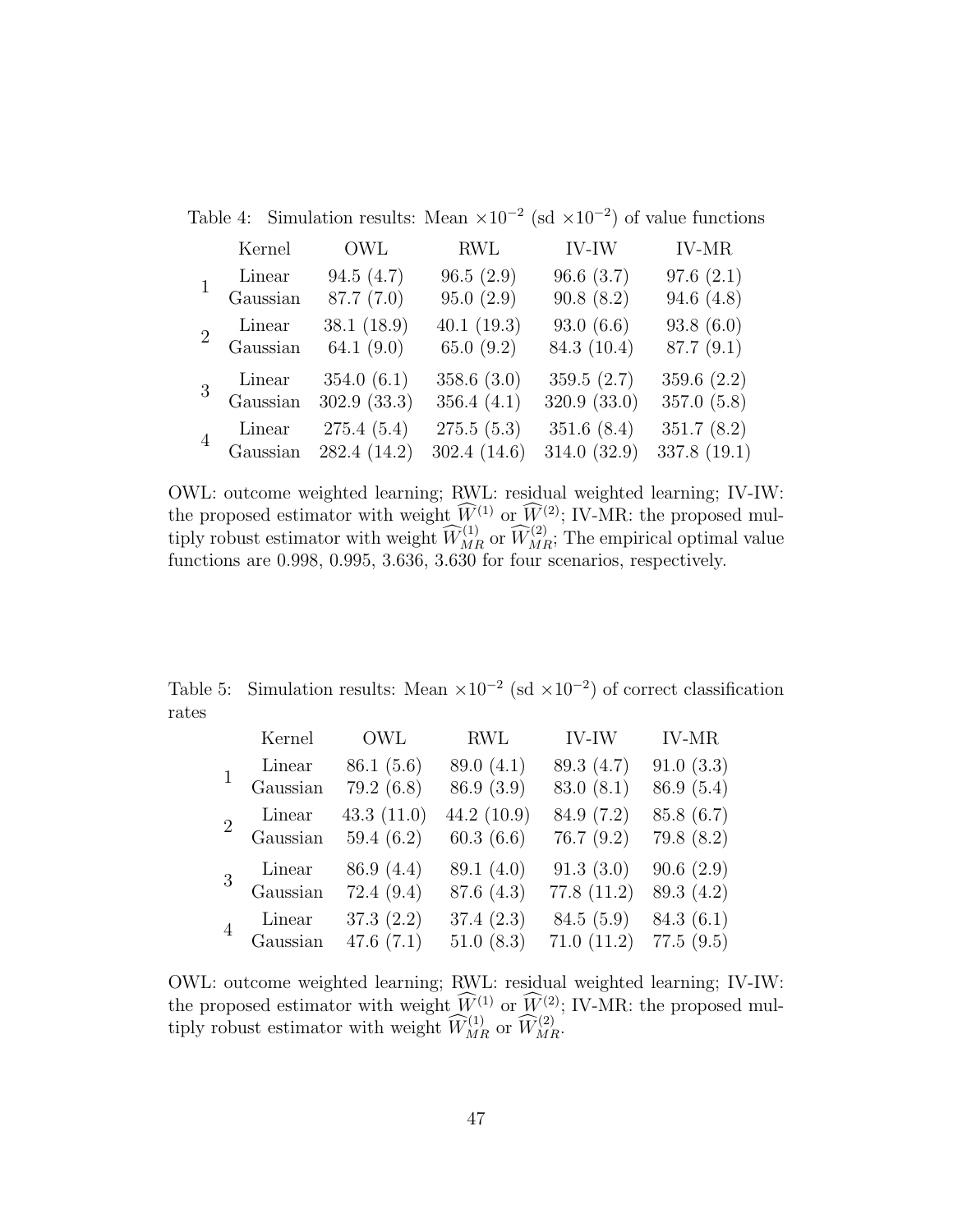<span id="page-47-1"></span>

|                |          |                                     |                            |                              | Table 6: Simulation results: Mean $\times 10^{-2}$ (sd $\times 10^{-2}$ ) of value functions |
|----------------|----------|-------------------------------------|----------------------------|------------------------------|----------------------------------------------------------------------------------------------|
|                | Kernel   | OWL                                 | <b>RWL</b>                 | IV-IW                        | <b>IV-MR</b>                                                                                 |
|                | Linear   | 96.8(1.9)                           | 97.7(1.4)                  | 93.7(6.5)                    | 95.3(4.9)                                                                                    |
|                | Gaussian | 87.9 (8.2)                          | 96.0(2.7)                  | 86.3 (10.6)                  | 90.5(8.0)                                                                                    |
| $\overline{2}$ | Linear   | 35.0(17.1)                          | 38.3(18.7)                 | 88.8 (8.9)                   | 89.5(9.0)                                                                                    |
|                | Gaussian | 59.0 $(10.1)$                       | 58.8 $(11.1)$              | 77.6 (12.6)                  | 81.1(11.4)                                                                                   |
|                | Linear   | 358.0 $(3.6)$                       | 360.2(2.1)                 | 356.8(5.4)                   | 357.4 $(4.2)$                                                                                |
|                | Gaussian | 288.3(33.5)                         | 357.5(4.5)                 | 305.7(34.6)                  | 350.9 (13.0)                                                                                 |
|                | Linear   | 274.6(0.0)<br>Gaussian 279.0 (11.2) | 275.0(3.6)<br>293.5 (13.2) | 343.5 (20.0)<br>297.9 (32.2) | 345.1 (16.9)<br>320.0(25.1)                                                                  |

OWL: outcome weighted learning; RWL: residual weighted learning; IV-IW: the proposed estimator with weight  $W^{(1)}$  or  $W^{(2)}$ ; IV-MR: the proposed multiply robust estimator with weight  $\widehat{W}_{MR}^{(1)}$  or  $\widehat{W}_{MR}^{(2)}$ ; The empirical optimal value functions are 0.998, 0.995, 3.636, 3.630 for four scenarios, respectively.

Table 7: Simulation results: Mean  $\times 10^{-2}$  (sd  $\times 10^{-2}$ ) of correct classification rates

<span id="page-47-0"></span>

|                | Kernel   | OWL         | RWL           | IV-IW         | <b>IV-MR</b> |
|----------------|----------|-------------|---------------|---------------|--------------|
|                | Linear   | 89.4 (3.4)  | 91.1(3.0)     | 85.3(7.0)     | 87.3(5.6)    |
|                | Gaussian | 79.8(8.0)   | 88.4 (3.8)    | 78.5(9.4)     | 82.5(7.6)    |
| $\overline{2}$ | Linear   | 41.4(9.7)   | 43.0 $(10.2)$ | 80.2(8.7)     | 80.9(8.8)    |
|                | Gaussian | 55.3(6.4)   | 55.5(7.2)     | 71.1(10.1)    | 73.8(9.5)    |
|                | Linear   | 90.0(3.3)   | 91.0(3.3)     | 88.9(4.1)     | 88.7(3.6)    |
|                | Gaussian | 69.2 (10.4) | 88.9 (4.6)    | 71.6(11.8)    | 85.9(6.5)    |
|                | Linear   | 37.0(0.0)   | 37.2(1.5)     | 80.4 (9.7)    | 80.8(8.9)    |
|                | Gaussian | 42.8(5.4)   | 45.4(6.5)     | 65.5 $(10.7)$ | 70.7(10.0)   |

OWL: outcome weighted learning; RWL: residual weighted learning; IV-IW: the proposed estimator with weight  $\widetilde{W}^{(1)}$  or  $\widetilde{W}^{(2)}$ ; IV-MR: the proposed multiply robust estimator with weight  $\widehat{W}_{MR}^{(1)}$  or  $\widehat{W}_{MR}^{(2)}$ .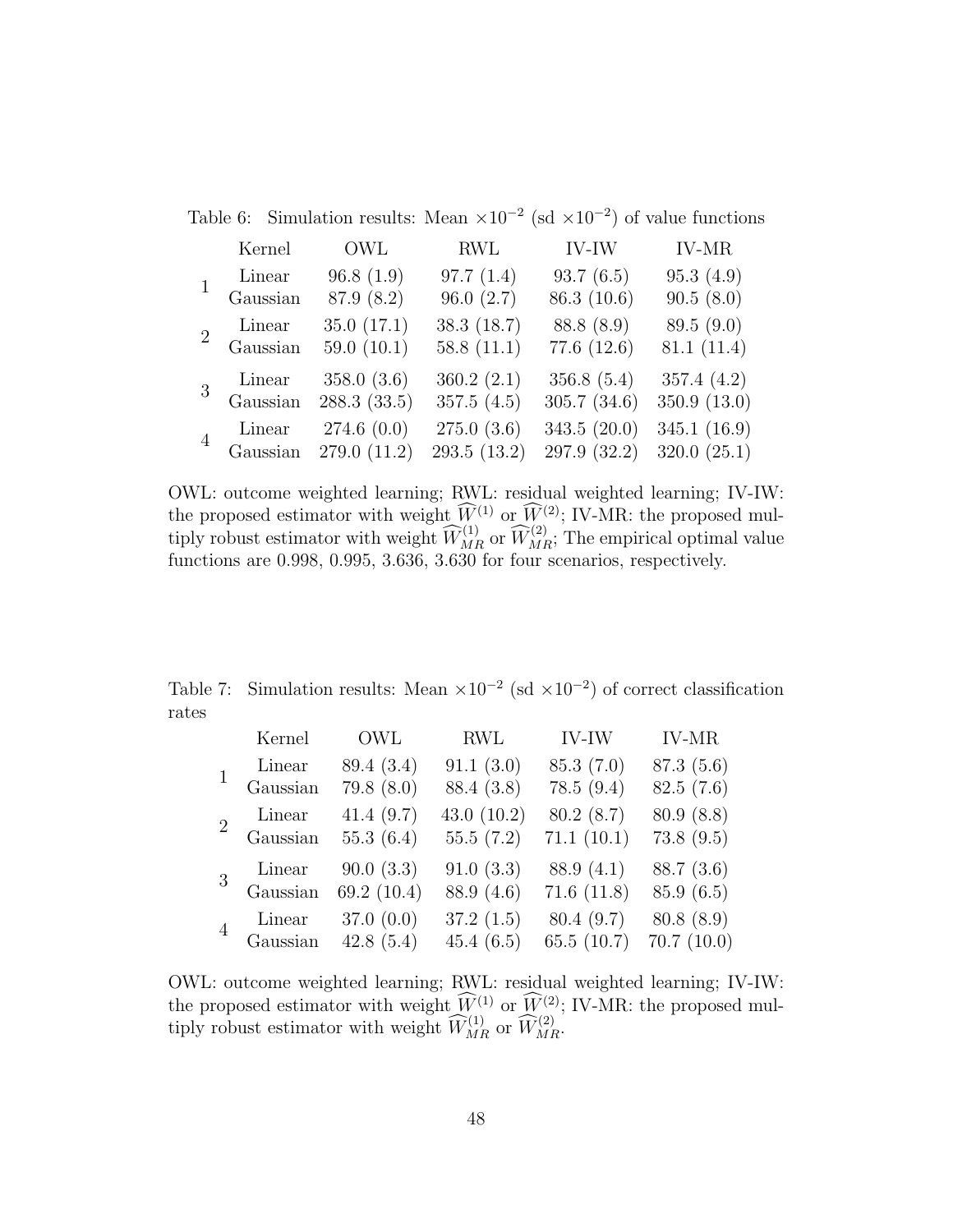Table 8: Simulation results: Mean  $\times 10^{-2}$  (sd  $\times 10^{-2}$ ) of value functions (sample size  $n = 250$ )

<span id="page-48-0"></span>

|                | Kernel             | OWL                         | <b>RWL</b>                  | IV-IW                          | <b>IV-MR</b>                |
|----------------|--------------------|-----------------------------|-----------------------------|--------------------------------|-----------------------------|
|                | Linear             | 92.0(6.5)                   | 95.5(3.2)                   | 93.0(6.2)                      | 94.3(5.4)                   |
|                | Gaussian           | 82.7(8.7)                   | 92.8(4.8)                   | 81.5(11.4)                     | 87.9 (9.8)                  |
| $\overline{2}$ | Linear             | 48.5(22.7)                  | 51.7(22.3)                  | 87.0 (9.6)                     | 87.4 (9.5)                  |
|                | Gaussian           | 61.6(11.1)                  | 62.0 $(12.9)$               | 75.7(12.1)                     | 77.4(12.3)                  |
| $\overline{3}$ | Linear             | 349.5 (11.8)                | 357.4 $(4.0)$               | 354.7(8.4)                     | 355.9(5.5)                  |
|                | Gaussian           | 282.7 (35.4)                | 354.0 $(6.4)$               | 298.7 (35.7)                   | 346.1 (17.2)                |
| $\overline{4}$ | Linear<br>Gaussian | 278.5 (12.7)<br>276.5(17.7) | 280.8(15.1)<br>299.3 (15.4) | 339.7 $(21.1)$<br>295.6 (33.7) | 340.3 (19.3)<br>317.8(25.3) |

OWL: outcome weighted learning; RWL: residual weighted learning; IV-IW: the proposed estimator with weight  $\widehat{W}^{(1)}$  or  $\widehat{W}^{(2)}$ ; IV-MR: the proposed multiply robust estimator with weight  $\widehat{W}_{MR}^{(1)}$  or  $\widehat{W}_{MR}^{(2)}$ ; The empirical optimal value functions are 0.998, 0.995, 3.636, 3.630 for four scenarios, respectively.

Table 9: Simulation results: Mean  $\times 10^{-2}$  (sd  $\times 10^{-2}$ ) of correct classification rates (sample size  $n = 250$ )

<span id="page-48-1"></span>

|                | Kernel   | OWL          | RWL          | IV-IW         | <b>IV-MR</b> |
|----------------|----------|--------------|--------------|---------------|--------------|
|                | Linear   | 83.2(7.0)    | 87.4 (4.6)   | 84.3 (6.7)    | 86.0(6.1)    |
|                | Gaussian | 74.5(8.1)    | 84.4 (5.4)   | 74.2(9.8)     | 80.1(8.9)    |
| $\overline{2}$ | Linear   | 50.0(14.1)   | 51.3(13.4)   | 78.3(8.8)     | 78.7(8.7)    |
|                | Gaussian | 58.0 $(7.4)$ | 58.5 $(8.6)$ | 69.4 $(9.6)$  | 70.7(9.8)    |
| 3              | Linear   | 84.8(5.3)    | 88.2 (4.3)   | 87.6(5.0)     | 87.6(4.5)    |
|                | Gaussian | 67.3 $(9.8)$ | 85.8(5.5)    | 70.2(11.9)    | 83.3(8.4)    |
| $\overline{4}$ | Linear   | 39.0 $(6.2)$ | 39.9 $(7.2)$ | 78.7(9.6)     | 78.6(9.4)    |
|                | Gaussian | 46.6 $(6.9)$ | 49.9 $(8.6)$ | 65.1 $(10.8)$ | 69.8 (10.6)  |

OWL: outcome weighted learning; RWL: residual weighted learning; IV-IW: the proposed estimator with weight  $W^{(1)}$  or  $W^{(2)}$ ; IV-MR: the proposed multiply robust estimator with weight  $\widehat{W}_{MR}^{(1)}$  or  $\widehat{W}_{MR}^{(2)}$ .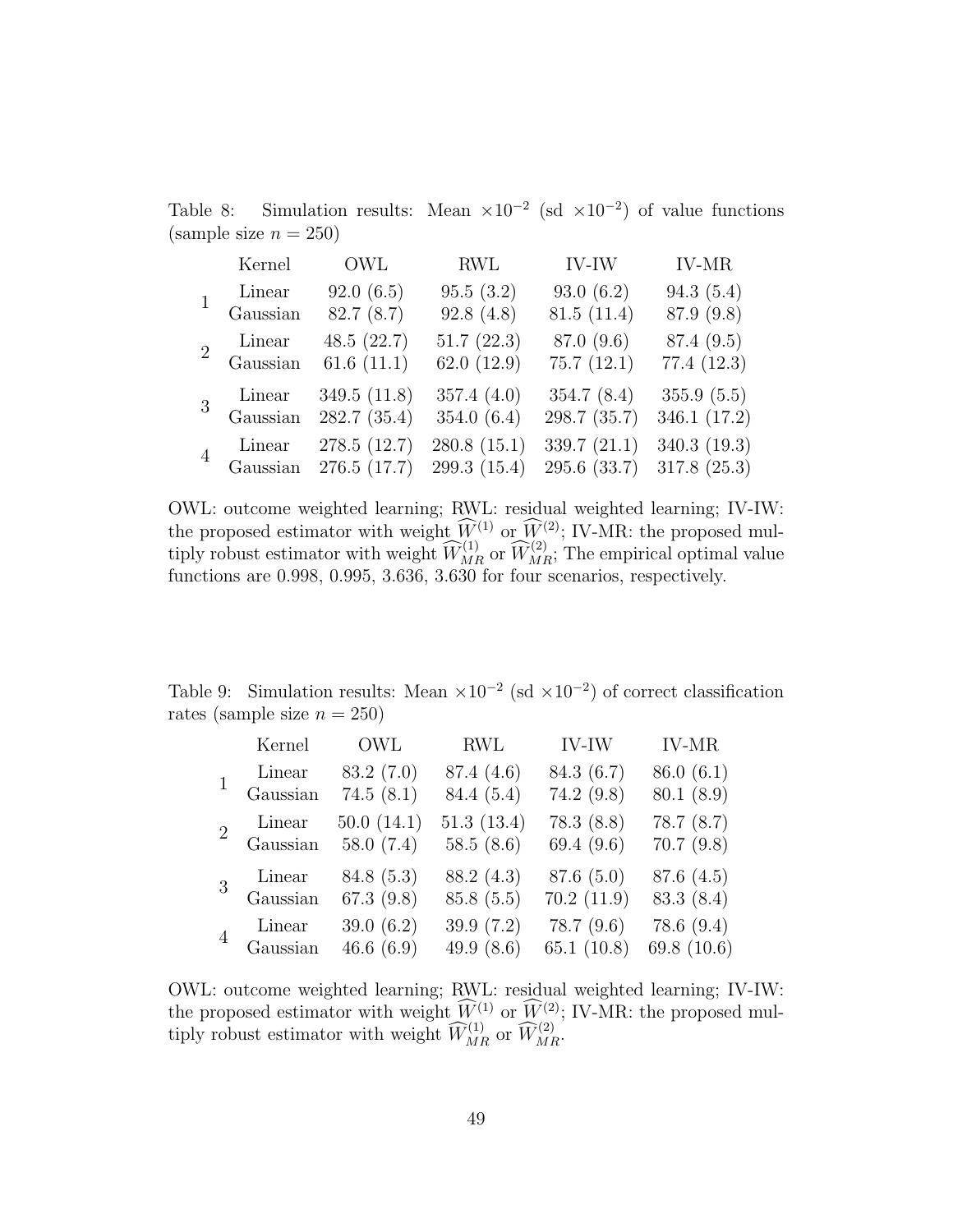Table 10: Simulation results: Mean  $\times 10^{-2}$  (sd  $\times 10^{-2}$ ) of value functions (sample size  $n = 1000$ )

<span id="page-49-1"></span>

|                | Kernel   | OWL                                 | <b>RWL</b>                   | IV-IW                        | <b>IV-MR</b>              |
|----------------|----------|-------------------------------------|------------------------------|------------------------------|---------------------------|
|                | Linear   | 97.7(1.4)                           | 98.4(0.9)                    | 97.6(2.2)                    | 98.2(1.1)                 |
|                | Gaussian | 91.4(6.0)                           | 97.2(1.6)                    | 93.4(5.3)                    | 96.1(2.6)                 |
| $\overline{2}$ | Linear   | 29.1(8.6)                           | 31.9(12.8)                   | 95.0(5.2)                    | 95.7(4.5)                 |
|                | Gaussian | 62.5 $(6.6)$                        | 62.1 $(7.3)$                 | 88.7(8.1)                    | 90.8(6.1)                 |
|                | Linear   | 359.4(2.5)                          | 360.8 $(1.5)$                | 360.4 $(1.9)$                | 360.1(1.7)                |
|                | Gaussian | 305.2(29.8)                         | 359.2 $(2.8)$                | 331.8 (29.7)                 | 359.0(3.8)                |
| $\overline{4}$ | Linear   | 274.6(0.0)<br>Gaussian 283.3 (10.4) | 274.7(1.3)<br>299.0 $(11.5)$ | 355.1 $(4.2)$<br>325.9(29.2) | 354.7(3.9)<br>345.8(13.1) |

OWL: outcome weighted learning; RWL: residual weighted learning; IV-IW: the proposed estimator with weight  $\widehat{W}^{(1)}$  or  $\widehat{W}^{(2)}$ ; IV-MR: the proposed multiply robust estimator with weight  $\widehat{W}_{MR}^{(1)}$  or  $\widehat{W}_{MR}^{(2)}$ ; The empirical optimal value functions are 0.998, 0.995, 3.636, 3.630 for four scenarios, respectively.

Table 11: Simulation results: Mean  $\times 10^{-2}$  (sd  $\times 10^{-2}$ ) of correct classification rates (sample size  $n = 1000$ )

<span id="page-49-0"></span>

|                | Kernel   | OWL          | <b>RWL</b>   | IV-IW      | <b>IV-MR</b> |
|----------------|----------|--------------|--------------|------------|--------------|
|                | Linear   | 91.0(2.9)    | 92.8(2.4)    | 90.9(3.4)  | 92.2(2.6)    |
|                | Gaussian | 83.4 (6.3)   | 90.3(2.8)    | 85.7(5.5)  | 88.8 (3.5)   |
| $\overline{2}$ | Linear   | 38.0 $(4.5)$ | 39.4 $(6.5)$ | 87.4 (5.9) | 88.3 (5.3)   |
|                | Gaussian | 57.6 $(4.8)$ | 57.5(5.4)    | 80.8(7.4)  | 82.6(6.1)    |
|                | Linear   | 91.3(2.8)    | 91.5(2.7)    | 92.2(2.5)  | 91.2(2.4)    |
|                | Gaussian | 73.8(9.2)    | 90.7(3.3)    | 81.2(10.5) | 91.3(3.0)    |
|                | Linear   | 37.0(0.0)    | 37.1(0.7)    | 87.0 (3.9) | 86.5(3.7)    |
|                | Gaussian | 44.1 $(5.4)$ | 47.9 $(6.3)$ | 75.4(10.7) | 81.5(7.1)    |

OWL: outcome weighted learning; RWL: residual weighted learning; IV-IW: the proposed estimator with weight  $W^{(1)}$  or  $W^{(2)}$ ; IV-MR: the proposed multiply robust estimator with weight  $\widehat{W}_{MR}^{(1)}$  or  $\widehat{W}_{MR}^{(2)}$ .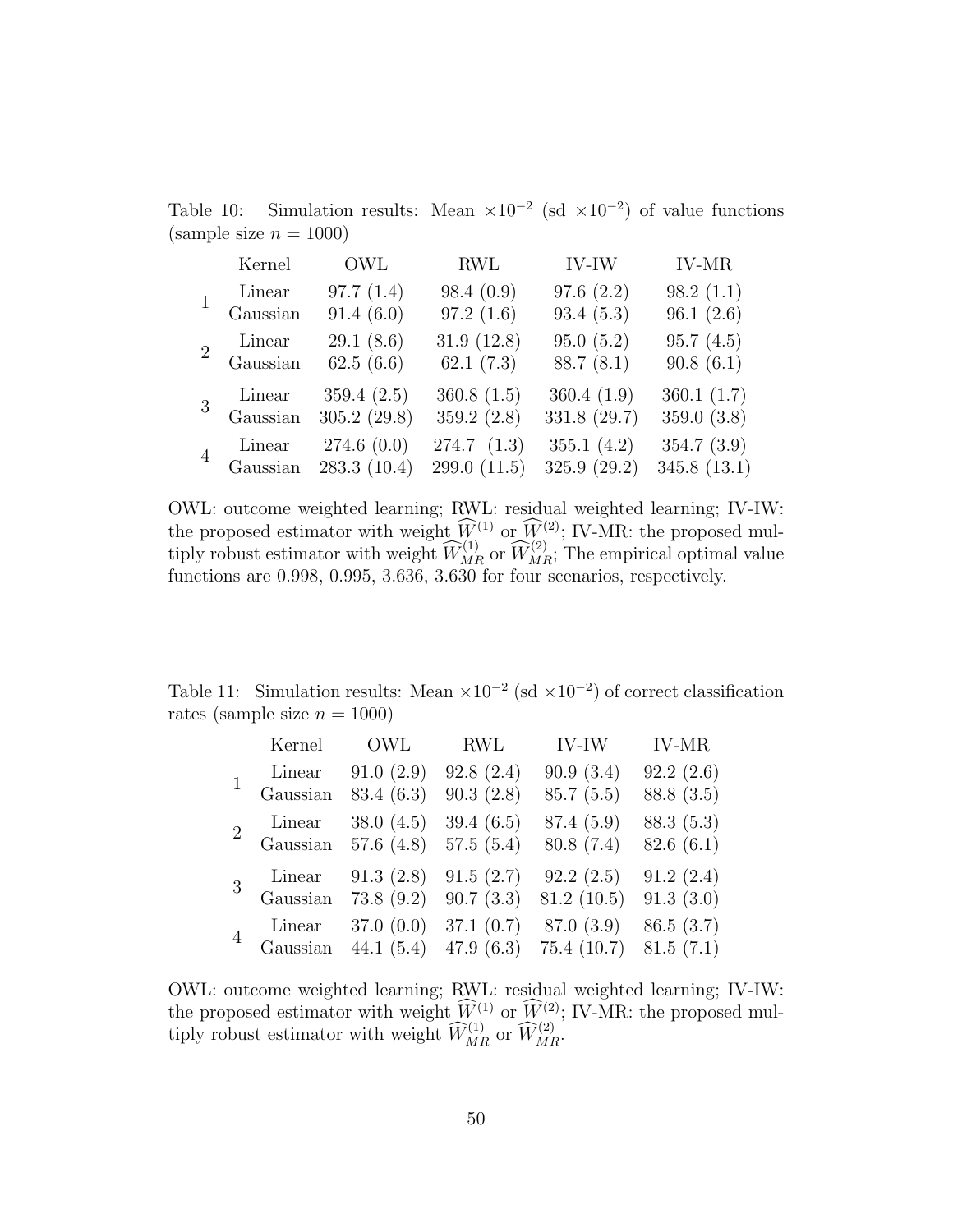### References

- <span id="page-50-2"></span>Abadie, A. (2003), "Semiparametric instrumental variable estimation of treatment response models," *Journal of Econometrics*, 113, 231 – 263.
- <span id="page-50-4"></span>Angrist, J. D. and Evans, W. N. (1998), "Children and Their Parents' Labor Supply: Evidence from Exogenous Variation in Family Size," The American Economic Review, 88, 450–477.
- <span id="page-50-1"></span>Angrist, J. D., Imbens, G. W., and Rubin, D. B. (1996), "Identification of Causal Effects Using Instrumental Variables," Journal of the American Statistical Association, 91, 444–455.
- <span id="page-50-3"></span>Aronow, P. M. and Carnegie, A. (2013), "Beyond LATE: Estimation of the Average Treatment Effect with an Instrumental Variable," Political Analysis, 21, 492506.
- <span id="page-50-5"></span>Athey, S., Tibshirani, J., and Wager, S. (2019), "Generalized random forests," Ann. Statist., 47, 1148–1178.
- <span id="page-50-0"></span>Athey, S. and Wager, S. (2017), "Efficient policy learning," arXiv preprint arXiv:1702.02896.
- <span id="page-50-7"></span>Baiocchi, M., Cheng, J., and Small, D. S. (2014), "Instrumental variable methods for causal inference," Statistics in medicine, 33, 2297–2340.
- <span id="page-50-6"></span>Baiocchi, M., Small, D. S., Lorch, S., and Rosenbaum, P. R. (2010), "Building a stronger instrument in an observational study of perinatal care for premature infants," Journal of the American Statistical Association, 105, 1285–1296.
- <span id="page-50-8"></span>Balke, A. and Pearl, J. (1997), "Bounds on Treatment Effects from Studies with Imperfect Compliance," Journal of the American Statistical Association, 92, 1171–1176.
- <span id="page-50-9"></span>Bickel, P., Klaassen, C., Ritov, Y., and Wellner, J. (1993), *Efficient and Adap*tive Estimation for Semiparametric Models, Johns Hopkins series in the mathematical sciences, Springer New York.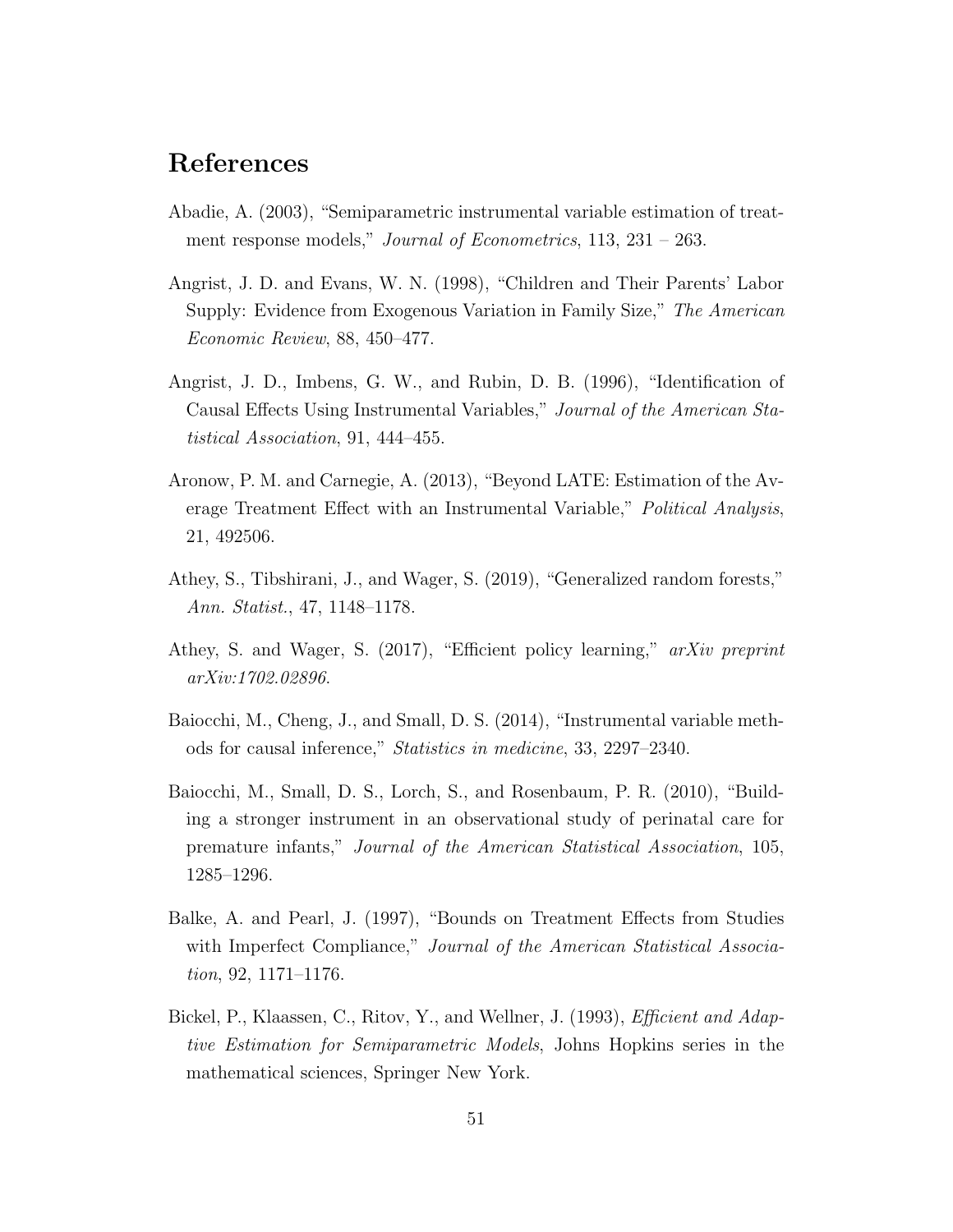- <span id="page-51-6"></span>Bound, J., Jaeger, D. A., and Baker, R. M. (1995), "Problems with Instrumental Variables Estimation When the Correlation Between the Instruments and the Endogeneous Explanatory Variable is Weak," Journal of the American Statistical Association, 90, 443–450.
- <span id="page-51-8"></span>Brookhart, M. A. and Schneeweiss, S. (2007), "Preference-based instrumental variable methods for the estimation of treatment effects: assessing validity and interpreting results," The international journal of biostatistics, 3.
- <span id="page-51-0"></span>Chakraborty, B., Murphy, S., and Strecher, V. (2010), "Inference for nonregular parameters in optimal dynamic treatment regimes," Statistical Methods in Medical Research, 19, 317–343, pMID: 19608604.
- <span id="page-51-3"></span>Chen, G., Zeng, D., and Kosorok, M. R. (2016), "Personalized Dose Finding Using Outcome Weighted Learning," Journal of the American Statistical Association, 111, 1509–1521, pMID: 28255189.
- <span id="page-51-9"></span>Chernozhukov, V., Chetverikov, D., Demirer, M., Duflo, E., Hansen, C., Newey, W., and Robins, J. (2018), "Double/debiased machine learning for treatment and structural parameters," The Econometrics Journal, 21, 1–68.
- <span id="page-51-4"></span>Cui, Y., Zhu, R., and Kosorok, M. (2017), "Tree based weighted learning for estimating individualized treatment rules with censored data," Electronic Journal of Statistics, 11, 3927–3953.
- <span id="page-51-7"></span>Ertefaie, A., Small, D. S., and Rosenbaum, P. R. (2018), "Quantitative Evaluation of the Trade-Off of Strengthened Instruments and Sample Size in Observational Studies," Journal of the American Statistical Association, 113, 1122–1134.
- <span id="page-51-5"></span>Greenland, S. (2000), "An introduction to instrumental variables for epidemiologists," International Journal of Epidemiology, 29, 722–729.
- <span id="page-51-2"></span>Hernan, M. and Robins, J. (2006), "Instruments for Causal Inference: An Epidemiologist's Dream?" Epidemiology (Cambridge, Mass.), 17, 360–72.
- <span id="page-51-1"></span>Imbens, G. W. and Angrist, J. D. (1994), "Identification and Estimation of Local Average Treatment Effects," Econometrica, 62, 467–475.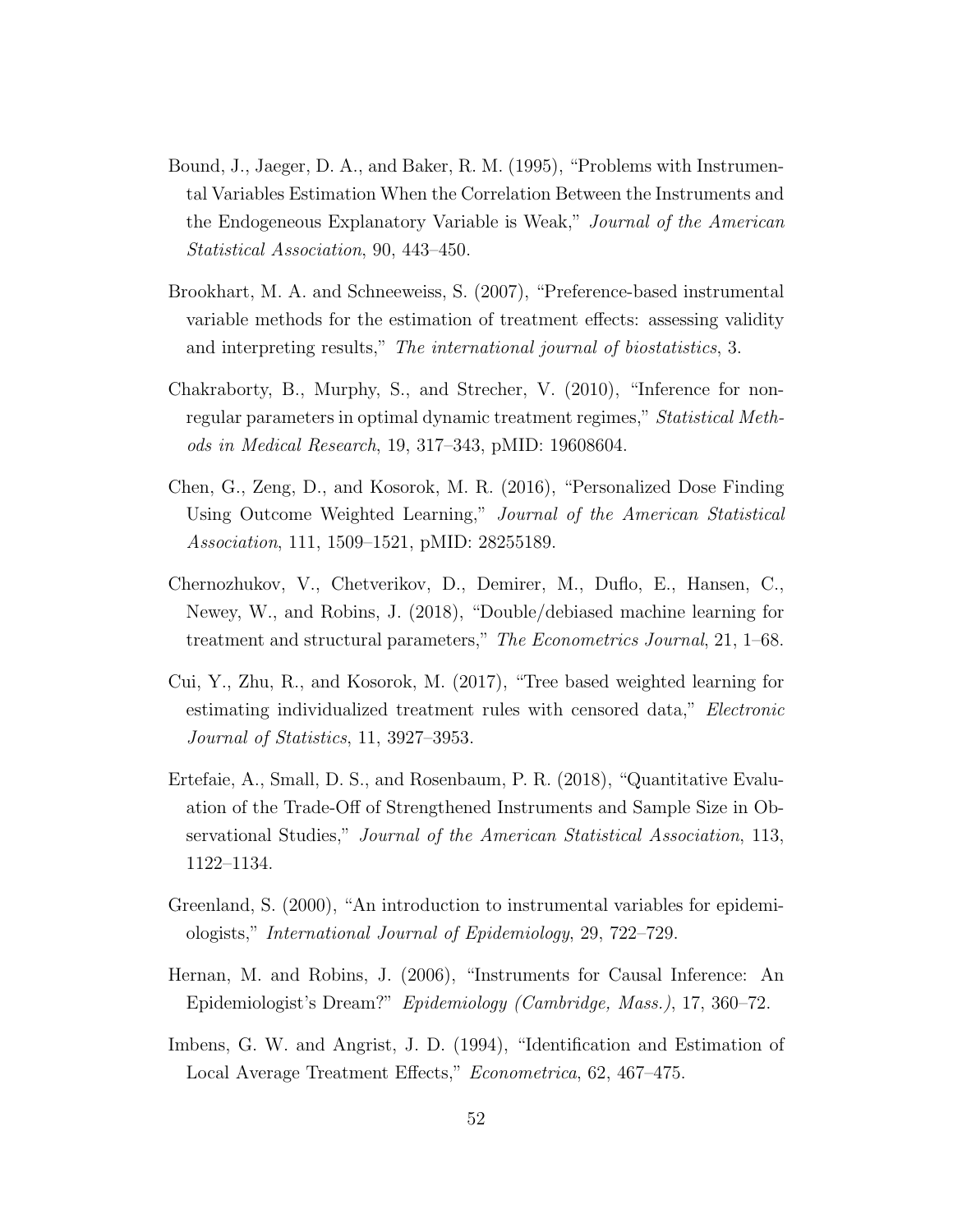- <span id="page-52-3"></span>Kallus, N. (2018), "Balanced policy evaluation and learning," in Advances in Neural Information Processing Systems, pp. 8895–8906.
- <span id="page-52-4"></span>Kallus, N. and Zhou, A. (2018), "Confounding-robust policy improvement," in Advances in neural information processing systems, pp. 9269–9279.
- <span id="page-52-2"></span>Kosorok, M. R. and Laber, E. B. (2019), "Precision Medicine," Annual Review of Statistics and Its Application, 6, 263–286.
- <span id="page-52-1"></span>Kosorok, M. R. and Moodie, E. (2016), Adaptive Treatment Strategies in Practice: Planning Trials and Analyzing Data for Personalized Medicine, ASA-SIAM Series on Statistics and Applied Probability.
- <span id="page-52-0"></span>Laber, E. B., Linn, K. A., and Stefanski, L. A. (2014a), "Interactive model building for Q-learning," Biometrika, 101, 831–847.
- <span id="page-52-10"></span>Laber, E. B., Lizotte, D. J., Qian, M., Pelham, W. E., and Murphy, S. A. (2014b), "Dynamic treatment regimes: Technical challenges and applications," Electron. J. Statist., 8, 1225–1272.
- <span id="page-52-7"></span>Laber, E. B. and Zhao, Y. Q. (2015), "Tree-based methods for individualized treatment regimes," Biometrika, 102, 501–514.
- <span id="page-52-5"></span>Linn, K. A., Laber, E. B., and Stefanski, L. A. (2015), "Estimation of dynamic treatment regimes for complex outcomes: Balancing benefits and risks," Adaptive Treatment Strategies in Practice: Planning Trials and Analyzing Data for Personalized Medicine, book chapter, CRC Press.
- <span id="page-52-6"></span>— (2017), "Interactive Q-Learning for Quantiles," Journal of the American Statistical Association, 112, 638–649.
- <span id="page-52-8"></span>Liu, Y., Wang, Y., Kosorok, M. R., Zhao, Y., and Zeng, D. (2018), "Augmented outcome-weighted learning for estimating optimal dynamic treatment regimens." Statistics in medicine, 37 26, 3776–3788.
- <span id="page-52-9"></span>Liu, Y., Wang, Y., Kosorok, Michael R., Z. Y., and Zeng, D. (2016), "Robust hybrid learning for estimating personalized dynamic treatment regimens," arXiv:1611.02314.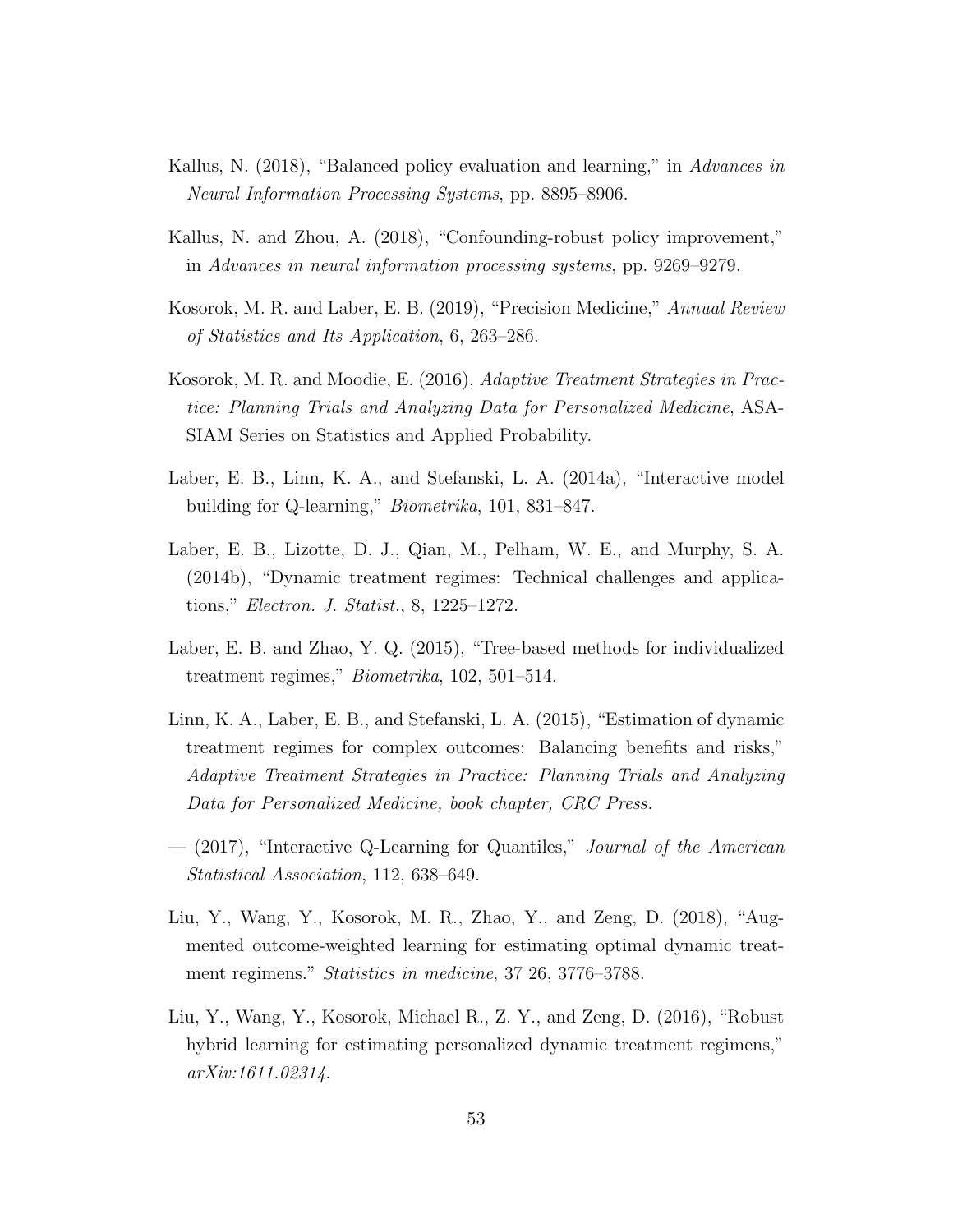- <span id="page-53-6"></span>Luckett, D. J., Laber, E. B., Kahkoska, A. R., Maahs, D. M., Mayer-Davis, E., and Kosorok, M. R. (2019), "Estimating Dynamic Treatment Regimes in Mobile Health Using V-Learning," Journal of the American Statistical Association, 0, 1–34.
- <span id="page-53-1"></span>Murphy, S. A. (2003), "Optimal dynamic treatment regimes," *Journal of the* Royal Statistical Society: Series B (Statistical Methodology), 65, 331–355.
- <span id="page-53-7"></span>Newey, W. K. (1990), "Semiparametric efficiency bounds," *Journal of Applied* Econometrics, 5, 99–135.
- <span id="page-53-8"></span>Newey, W. K. and McFadden, D. (1994), "Chapter 36 Large sample estimation and hypothesis testing," Elsevier, vol. 4 of Handbook of Econometrics, pp.  $2111 - 2245.$
- <span id="page-53-4"></span>Ogburn, E., Rotnitzky, A., and Robins, J. (2015), "Doubly robust estimation of the local average treatment effect curve," Journal of the Royal Statistical Society. Series B: Statistical Methodology, 77, 373–396.
- <span id="page-53-3"></span>Orellana, L., Rotnitzky, A. G., and Robins, J. (2010), "Dynamic Regime Marginal Structural Mean Models for Estimation of Optimal Dynamic Treatment Regimes, Part I: Main Content," The international journal of biostatistics, 6, Article 8.
- <span id="page-53-2"></span>Qi, Z., Cui, Y., Liu, Y., and Pang, J.-S. (2019a), "Estimation of Individualized Decision Rules Based on An Optimized Covariate-dependent Equivalent of Random Outcomes," SIAM Journal on Optimization, to appear.
- <span id="page-53-5"></span>Qi, Z., Liu, D., Fu, H., and Liu, Y. (2019b), "Multi-Armed Angle-Based Direct Learning for Estimating Optimal Individualized Treatment Rules With Various Outcomes," Journal of the American Statistical Association, 0, 1– 33.
- <span id="page-53-0"></span>Qian, M. and Murphy, S. A. (2011), "Performance guarantees for individualized treatment rules," Annals of statistics, 39, 1180.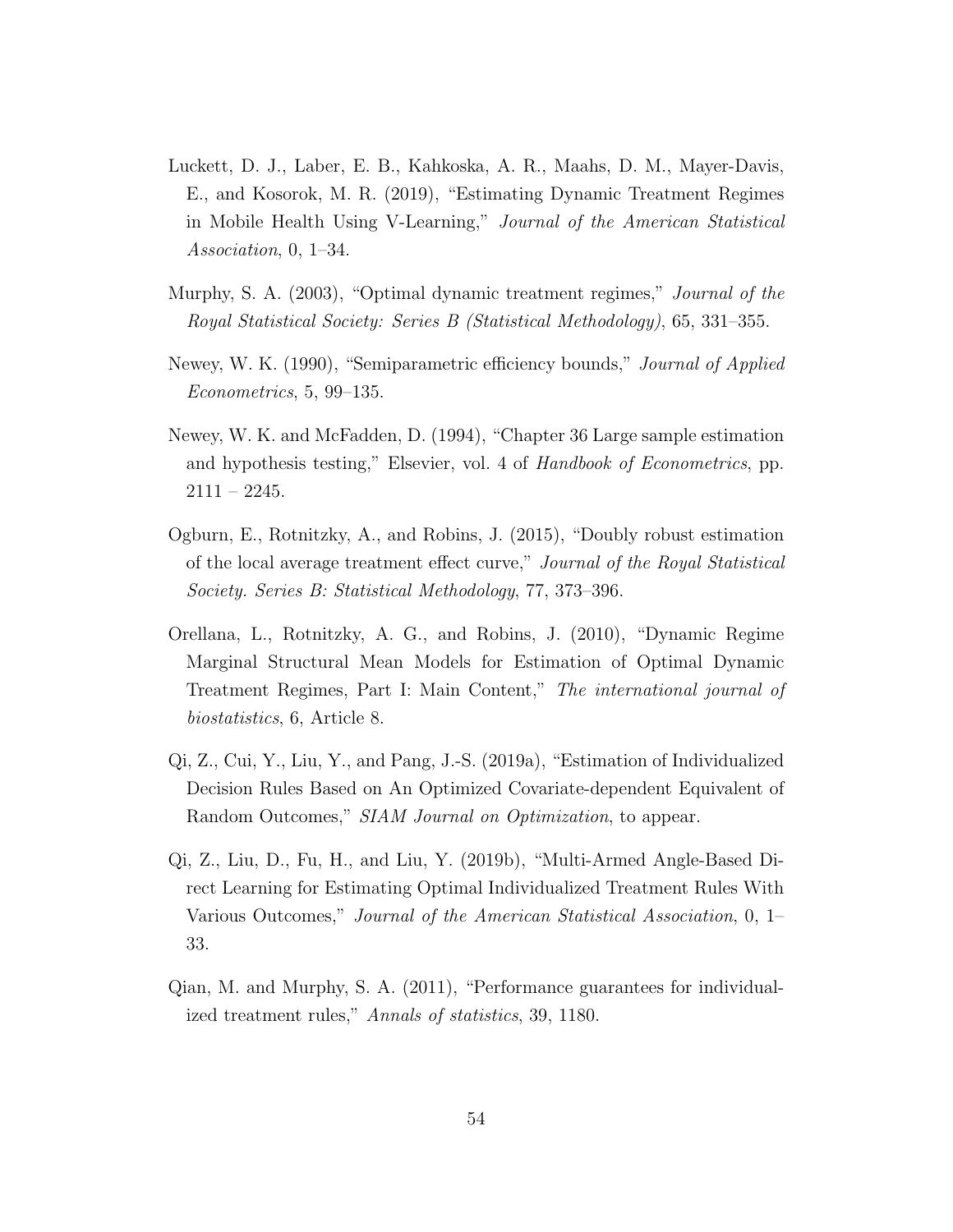- <span id="page-54-7"></span>Robins, J. M. (1994), "Correcting for non-compliance in randomized trials using structural nested mean models," Communications in Statistics - Theory and Methods, 23, 2379–2412.
- <span id="page-54-8"></span>— (2000), "Robust estimation in sequentially ignorable missing data and causal inference models." Proceedings of the American Statistical Association Section on Bayesian Statistical Science, 6–10.
- <span id="page-54-2"></span>— (2004), Optimal Structural Nested Models for Optimal Sequential Decisions, New York, NY: Springer New York, pp. 189–326.
- <span id="page-54-1"></span>Robins, J. M., Hernán, M. A., and Brumback, B. A. (2000), "Marginal structural models and causal inference in epidemiology." Epidemiology, 11 5, 550–60.
- <span id="page-54-6"></span>Robins, J. M., Li, L., Mukherjee, R., Tchetgen Tchetgen, E., and van der Vaart, A. (2017), "Minimax estimation of a functional on a structured highdimensional model," Ann. Statist., 45, 1951–1987.
- <span id="page-54-9"></span>Robins, J. M. and Rotnitzky, A. (2011), "Comment on "Inference for semiparametric models: Some questions and an answer" by Bickel and Kwon," Statistica Sinica, 11, 920–936.
- <span id="page-54-4"></span>Rubin, D. B. and van der Laan, M. J. (2012), "Statistical issues and limitations in personalized medicine research with clinical trials," The international journal of biostatistics, 8.
- <span id="page-54-0"></span>Schulte, P. J., Tsiatis, A. A., Laber, E. B., and Davidian, M. (2014), "Q- and A-Learning Methods for Estimating Optimal Dynamic Treatment Regimes," Statist. Sci., 29, 640–661.
- <span id="page-54-3"></span>Shi, C., Fan, A., Song, R., and Lu, W. (2018), "High-dimensional A-learning for optimal dynamic treatment regimes," Ann. Statist., 46, 925–957.
- <span id="page-54-5"></span>Small, D. S. and Rosenbaum, P. R. (2008), "War and wages: the strength of instrumental variables and their sensitivity to unobserved biases," Journal of the American Statistical Association, 103, 924–933.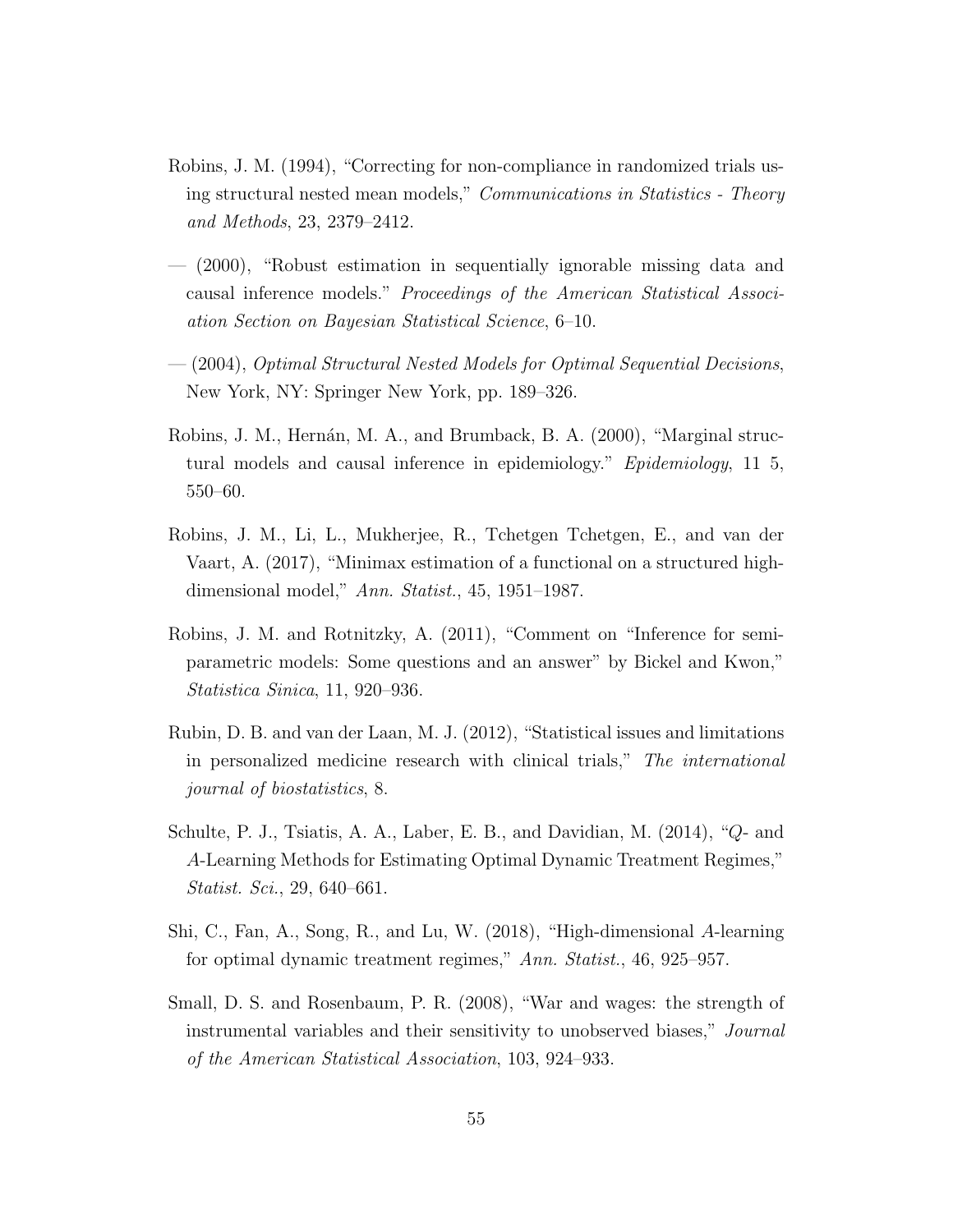- <span id="page-55-6"></span>Steinwart, I. and Christmann, A. (2008), Support Vector Machines, Springer Publishing Company, Incorporated, 1st ed.
- <span id="page-55-7"></span>Steinwart, I. and Scovel, C. (2007), "Fast rates for support vector machines using Gaussian kernels," Ann. Statist., 35, 575–607.
- <span id="page-55-5"></span>Sun, H., Craig, B. A., and Zhang, L. (2017), "Angle-based Multicategory Distance-weighted SVM," Journal of Machine Learning Research, 18, 1–21.
- <span id="page-55-2"></span>Tan, Z. (2006), "Regression and Weighting Methods for Causal Inference Using Instrumental Variables," Journal of the American Statistical Association, 101, 1607–1618.
- <span id="page-55-8"></span>Tchetgen Tchetgen, E. J., Michael, H., and Cui, Y. (2018), "Technical Report: Marginal Structural Models for Time-varying Endogenous Treatments: A Time-Varying Instrumental Variable Approach," arXiv preprint arXiv:1809.05422v1.
- <span id="page-55-0"></span>Tsiatis, A. A., Davidian, M., Holloway, S. T., and Laber, E. B. (2019), Dynamic Treatment Regimes: Statistical Methods for Precision Medicine, CRC Press.
- <span id="page-55-9"></span>Van der Vaart, A. W. (1998), Asymptotic Statistics, Cambridge Series in Statistical and Probabilistic Mathematics, Cambridge University Press.
- <span id="page-55-1"></span>Walter, S., Kubzansky, L., Koenen, K., Liang, L., Tchetgen Tchetgen, E., Cornelis, M., Chang, S., Rimm, E., Kawachi, I., and Glymour, M. (2015), "Revisiting mendelian randomization studies of the effect of body mass index on depression," American Journal of Medical Genetics, Part B: Neuropsychiatric Genetics, 168, 108–115.
- <span id="page-55-4"></span>Wang, L. (2018), "Causal Inference with Unmeasured Confounding: an Instrumental Variable Approach," Slides of presentation given at University of Waterloo, Oct. 2018.
- <span id="page-55-3"></span>Wang, L. and Tchetgen Tchetgen, E. (2018), "Bounded, efficient and triply robust estimation of average treatment effects using instrumental variables,"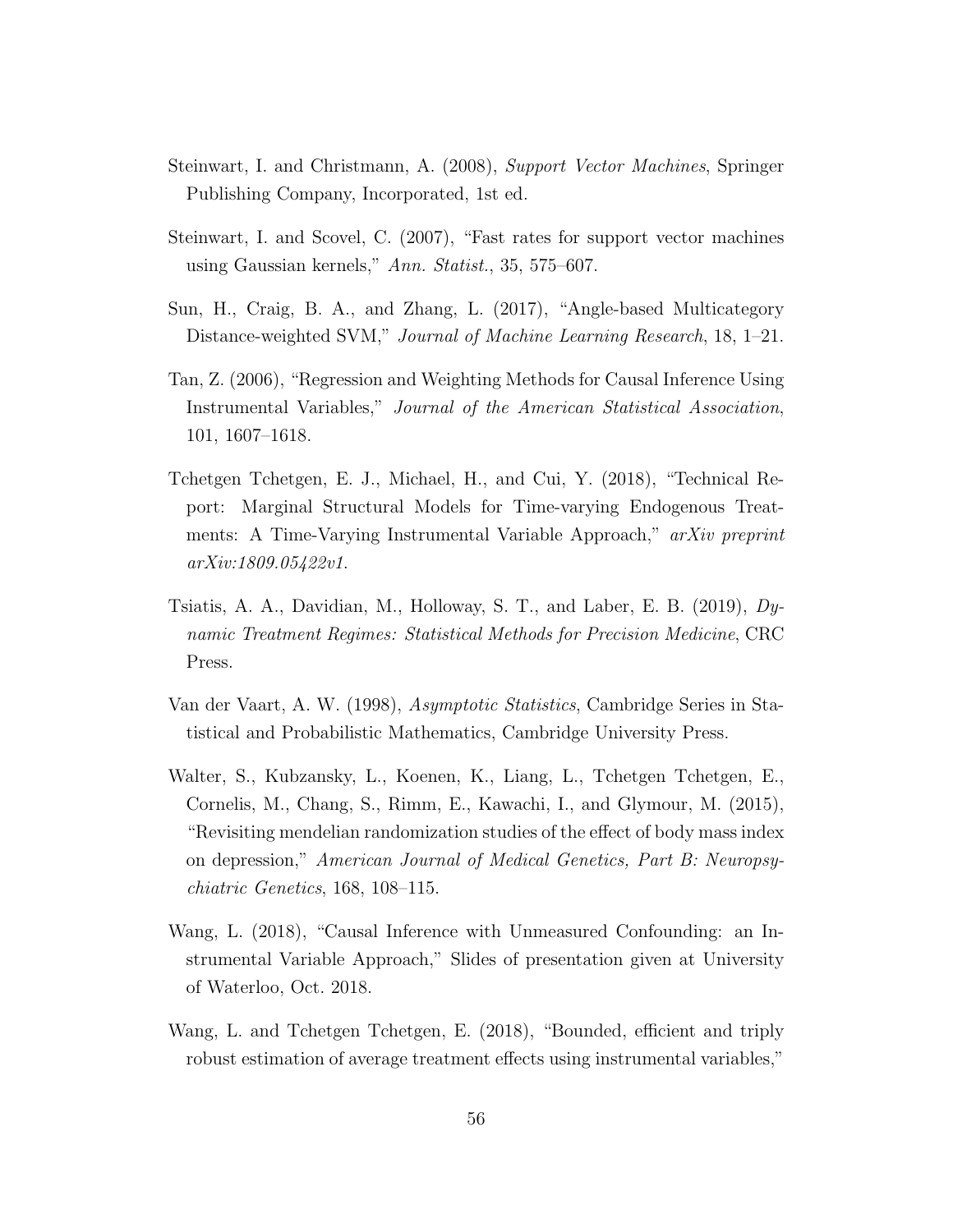Journal of the Royal Statistical Society: Series B (Statistical Methodology), 80, 531–550.

- <span id="page-56-3"></span>Wang, L., Zhou, Y., Song, R., and Sherwood, B. (2018), "Quantile-Optimal Treatment Regimes," Journal of the American Statistical Association, 113, 1243–1254.
- <span id="page-56-1"></span>Wang, Y., Wu, P., Liu, Y., Weng, C., and Zeng, D. (2016), "Learning Optimal Individualized Treatment Rules from Electronic Health Record Data," 2016 IEEE International Conference on Healthcare Informatics (ICHI), 65–71.
- <span id="page-56-8"></span>Wang, Z. and Louis, T. A. (2003), "Matching conditional and marginal shapes in binary random intercept models using a bridge distribution function," Biometrika, 90, 765–775.
- <span id="page-56-7"></span>White, H. (1982), "Maximum Likelihood Estimation of Misspecified Models," Econometrica, 50, 1–25.
- <span id="page-56-2"></span>Wu, P., Zeng, D., and Wang, Y. (2018), "Matched Learning for Optimizing Individualized Treatment Strategies Using Electronic Health Records," Journal of the American Statistical Association, 0, 1–35.
- <span id="page-56-0"></span>Zhang, B., Tsiatis, A. A., Davidian, M., Zhang, M., and Laber, E. (2012a), "Estimating optimal treatment regimes from a classification perspective," Stat, 1, 103–114.
- <span id="page-56-5"></span>Zhang, B., Tsiatis, A. A., Laber, E. B., and Davidian, M. (2012b), "A robust method for estimating optimal treatment regimes," Biometrics, 68, 1010– 1018.
- <span id="page-56-9"></span>— (2013), "Robust estimation of optimal dynamic treatment regimes for sequential treatment decisions." Biometrika, 100 3.
- <span id="page-56-6"></span>Zhang, B. and Zhang, M. (2018), "C-learning: A new classification framework to estimate optimal dynamic treatment regimes," Biometrics, 74, 891–899.
- <span id="page-56-4"></span>Zhang, Y., Laber, E. B., Tsiatis, A., and Davidian, M. (2015), "Using decision lists to construct interpretable and parsimonious treatment regimes," Biometrics, 71, 895–904.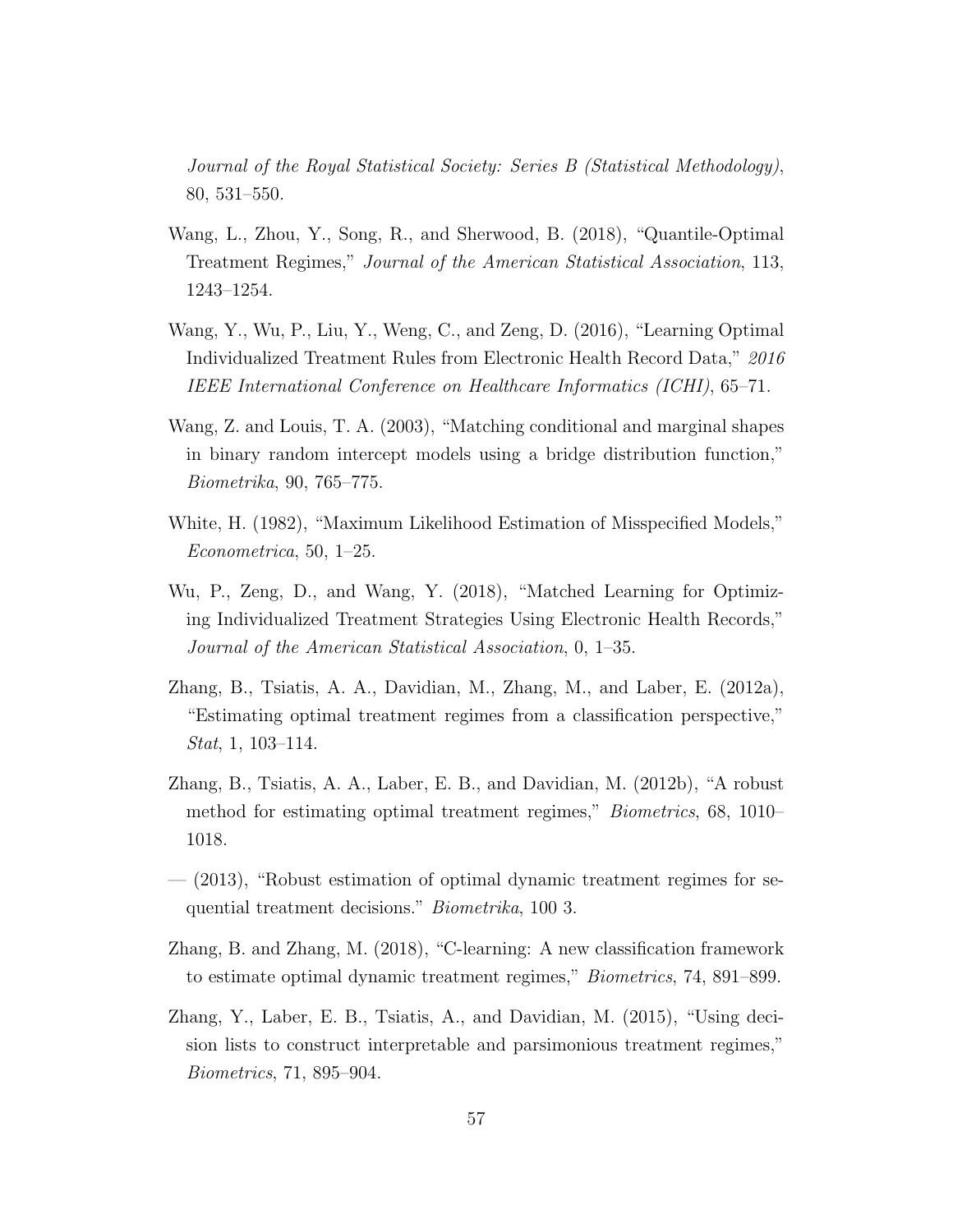- <span id="page-57-0"></span>Zhao, Y., Zeng, D., Rush, A. J., and Kosorok, M. R. (2012), "Estimating individualized treatment rules using outcome weighted learning," Journal of the American Statistical Association, 107, 1106–1118.
- <span id="page-57-1"></span>Zhao, Y.-Q., Zeng, D., Laber, E. B., and Kosorok, M. R. (2015a), "New statistical learning methods for estimating optimal dynamic treatment regimes," Journal of the American Statistical Association, 110, 583–598.
- <span id="page-57-2"></span>Zhao, Y.-Q., Zeng, D., Laber, E. B., Song, R., Yuan, M., and Kosorok, M. R. (2015b), "Doubly robust learning for estimating individualized treatment with censored data," *Biometrika*, 102, 151–168.
- <span id="page-57-9"></span>Zhou, W., Zhu, R., and Zeng, D. (2018a), "A Parsimonious Personalized Dose Finding Model via Dimension Reduction," arXiv:1802.06156.
- <span id="page-57-4"></span>Zhou, X. and Kosorok, M. (2017), "Augmented Outcome-weighted Learning for Optimal Treatment Regimes," arXiv:1711.10654.
- <span id="page-57-3"></span>Zhou, X., Mayer-Hamblett, N., Khan, U., and Kosorok, M. R. (2017), "Residual Weighted Learning for Estimating Individualized Treatment Rules," Journal of the American Statistical Association, 112, 169–187.
- <span id="page-57-8"></span>Zhou, X., Wang, Y., and Zeng, D. (2018b), "Outcome-Weighted Learning for Personalized Medicine with Multiple Treatment Options," 2018 IEEE 5th International Conference on Data Science and Advanced Analytics (DSAA), 565–574.
- <span id="page-57-5"></span>Zhu, R., Zhao, Y.-Q., Chen, G., Ma, S., and Zhao, H. (2017), "Greedy outcome weighted tree learning of optimal personalized treatment rules," *Biometrics*, 73, 391–400.
- <span id="page-57-6"></span>Zou, H. and Hastie, T. (2005), "Regularization and Variable Selection via the Elastic Net," Journal of the Royal Statistical Society. Series B (Statistical Methodology), 67, 301–320.
- <span id="page-57-7"></span>Zubizarreta, J. R., Small, D. S., Goyal, N. K., Lorch, S., Rosenbaum, P. R., et al. (2013), "Stronger instruments via integer programming in an observa-